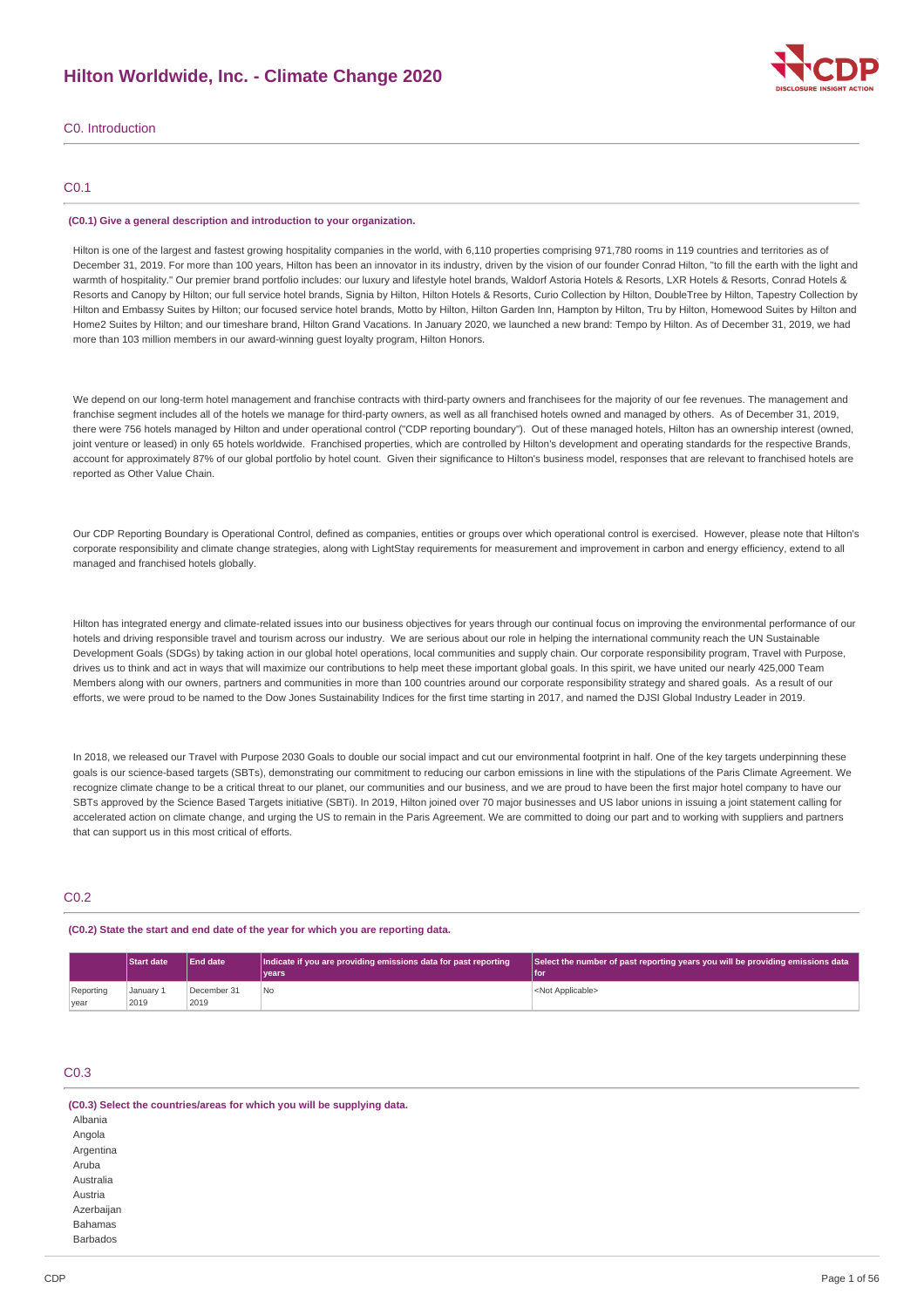**Belarus** B elgiu m **Brazil** Bulga ria Cabo Verde Cameroon Canada C hin a China, Hong Kong Special Administrative Region C olo m bia Costa Rica Croatia Cyprus Czechia Dominican Republic Egypt Egypt<br>Equatorial Guinea Estonia E t hio pia Fiji France Georgia **Germany** Greece Hungary India Indonesia Ireland Israel Italy Japan Jordan Kazakhsta n Kenya K u w ait Lebanon M ala y sia M aldiv e s M alt a **Mauritius** M e xic o Morocco Myanmar N a mibia Netherlands N e w C ale d o nia N e w Z e ala n d **Nigeria** Oman Panama Papua New Guinea Peru **Philippines** Poland Portugal Puerto Ric o Qatar Republic of Korea R o m a nia Russian Federation S ain tL u cia Saudi Arabia S e r bia Seychelles Singapore South Africa S p ain Sri Lanka Sweden Switzerland Taiwan, Greater China T h aila n d Trinidad and Tobago Turkey U k r ain e United Arab Emirates United Kingdom of Great Britain and Northern Ireland United States of America Uruguay Vie t N a m Z a m bia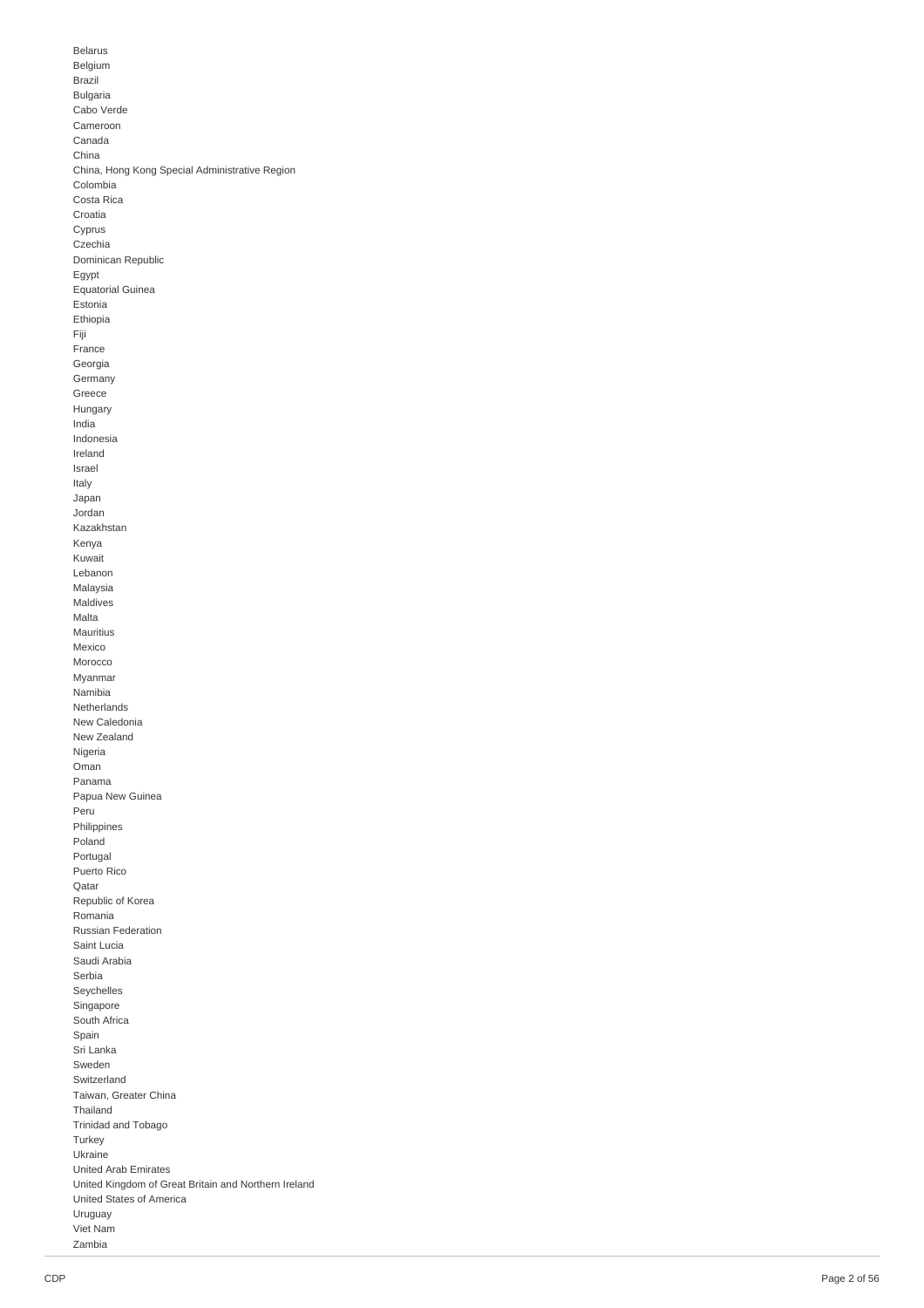## C0.4

**(C0.4) Select the currency used for all financial information disclosed throughout your response.** USD

## C0.5

(C0.5) Select the option that describes the reporting boundary for which climate-related impacts on your business are being reported. Note that this option should **align with your chosen approach for consolidating your GHG inventory.** Operational control

## C-CN0.7/C-RE0.7

**(C-CN0.7/C-RE0.7) Which real estate and/or construction activities does your organization engage in?** Buildings management

## C1. Governance

## C1.1

**(C1.1) Is there board-level oversight of climate-related issues within your organization?** Yes

## C1.1a

(C1.1a) Identify the position(s) (do not include any names) of the individual(s) on the board with responsibility for climate-related issues.

| individual(s)                          | Position of Please explain                                                                                                                                                                                                                                                                                                                                                                                                                                                                                                                                                                                                                                                                                                                                                                                                                                       |
|----------------------------------------|------------------------------------------------------------------------------------------------------------------------------------------------------------------------------------------------------------------------------------------------------------------------------------------------------------------------------------------------------------------------------------------------------------------------------------------------------------------------------------------------------------------------------------------------------------------------------------------------------------------------------------------------------------------------------------------------------------------------------------------------------------------------------------------------------------------------------------------------------------------|
| Chief<br>Executive<br>Officer<br>(CEO) | Our President and CEO is the member of Hilton's Board of Directors with responsibility for climate-related issues and decisions. Hilton's Executive Vice President, Communications and External<br>Affairs oversees the Corporate Responsibility department, which is responsible for the company's sustainability strategy, including Hilton's strategy for addressing climate change. The EVP of<br>Communications and External Affairs reports directly to Hilton's President and CEO, who is the only company executive on Hilton's Board of Directors. Our Board receives periodic updates from our<br>CEO and our EVP, Communications and External Affairs on the Company's corporate responsibility strategy and initiatives. These reports outline Hilton's progress towards our Travel with Purpose<br>2030 Goals, including our science-based targets. |
| Director on<br>board                   | The Board's Nominating and ESG Committee is tasked with overseeing and evaluating Hilton's corporate responsibility programs. As described in the Committee's Charter, the Directors who sit on<br>the Nominating and ESG Committee are tasked with the following: "to help the company fulfill its responsibility to communities at large, periodically review and assess the Company's corporate<br>responsibility strategy, practices and policies, and, if appropriate, make recommendations to the Board concerning the same." Hilton's climate strategy, including the company's science-based<br>targets, are a key component of our corporate responsibility program as overseen by the Board's Nominating and ESG Committee.                                                                                                                            |

## C1.1b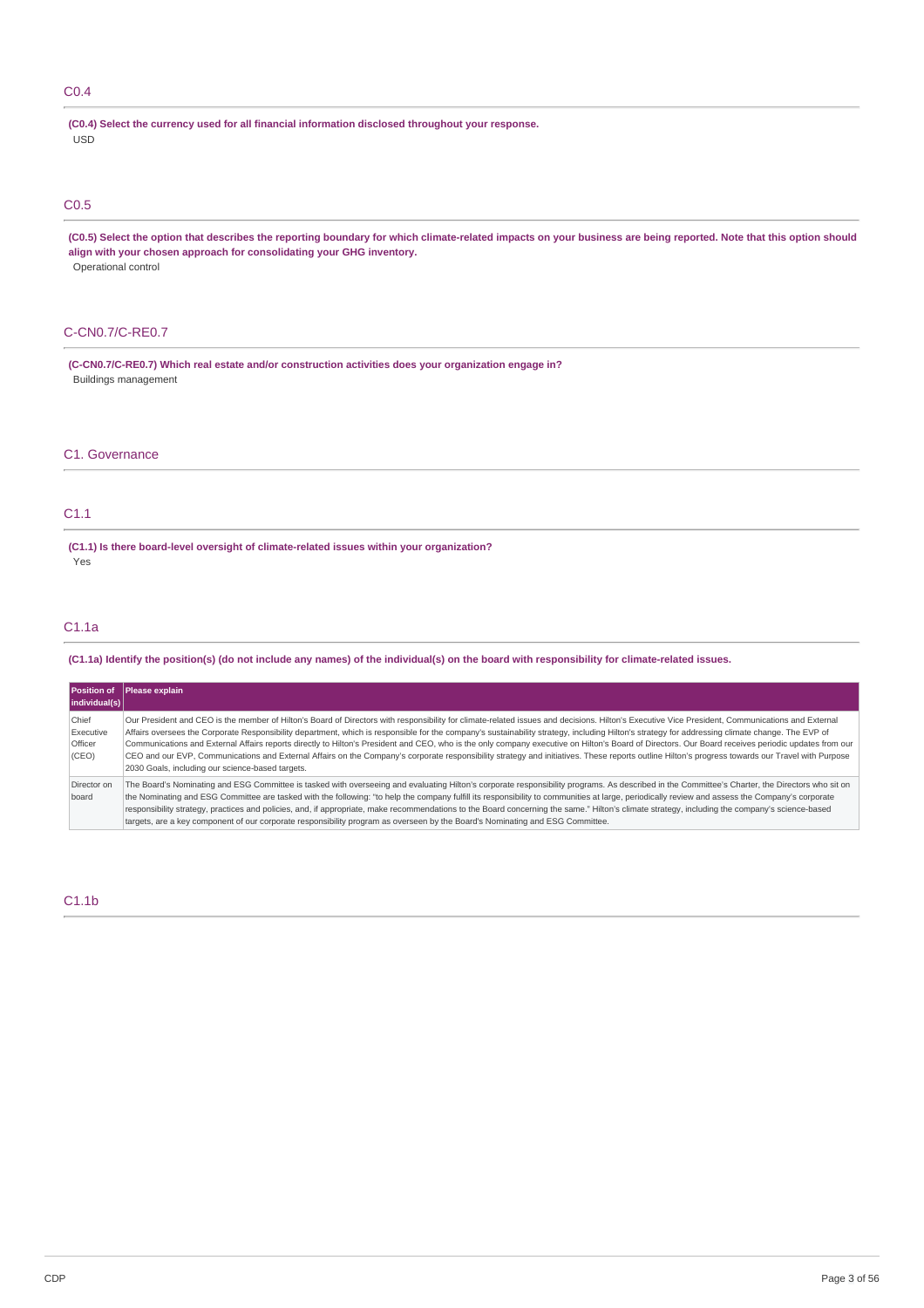| Frequency<br>with<br>which<br>climate-<br>related<br>issues are<br>l a<br>scheduled<br>agenda<br>item | Governance<br>mechanisms<br>into which<br>climate-<br>related issues<br>are integrated                                                                                                                                                                                                                                                                                                                                                                                                     | Scope of<br>board-<br>level<br>oversight | Please explain                                                                                                                                                                                                                                                                                                                                                                                                                                                                                                                                                                                                                                                                                                                                                                                                                                                                                                                                                                                                                                                                                                                                                                                                                                                                                                                                                                                                                                                                                                                                                                                                                                                                                                                                                                                                                                                                                                                                                                                                                                                                                               |
|-------------------------------------------------------------------------------------------------------|--------------------------------------------------------------------------------------------------------------------------------------------------------------------------------------------------------------------------------------------------------------------------------------------------------------------------------------------------------------------------------------------------------------------------------------------------------------------------------------------|------------------------------------------|--------------------------------------------------------------------------------------------------------------------------------------------------------------------------------------------------------------------------------------------------------------------------------------------------------------------------------------------------------------------------------------------------------------------------------------------------------------------------------------------------------------------------------------------------------------------------------------------------------------------------------------------------------------------------------------------------------------------------------------------------------------------------------------------------------------------------------------------------------------------------------------------------------------------------------------------------------------------------------------------------------------------------------------------------------------------------------------------------------------------------------------------------------------------------------------------------------------------------------------------------------------------------------------------------------------------------------------------------------------------------------------------------------------------------------------------------------------------------------------------------------------------------------------------------------------------------------------------------------------------------------------------------------------------------------------------------------------------------------------------------------------------------------------------------------------------------------------------------------------------------------------------------------------------------------------------------------------------------------------------------------------------------------------------------------------------------------------------------------------|
| Scheduled<br>- some<br>meetings                                                                       | Reviewing and<br>guiding<br>strategy<br>Reviewing and<br>quiding major<br>plans of action<br>Reviewing and<br>quiding risk<br>management<br>policies<br>Reviewing and<br>quiding annual<br>budgets<br>Reviewing and<br>quiding<br>business plans<br>Setting<br>performance<br>objectives<br>Monitoring<br>implementation<br>and<br>performance of<br>objectives<br>Monitoring and<br>overseeing<br>progress<br>against goals<br>and targets for<br>addressing<br>climate-related<br>issues | $<$ Not<br>Applicabl<br>e                | The Board of Directors has overall responsibility for risk oversight, which includes understanding (1) material risks, (2) management steps to address these risks and (3)<br>appropriate levels of risk of our company. As part of regular Board and committee meetings, the Board of Directors is responsible for general oversight of executives'<br>management of risks relevant to the Company. Hilton's Global Risk Management team regularly assesses our sensitivity to changes in risk profiles across a series of<br>prioritized financial and non-financial risks. This analysis helps us to inform our Board of Directors as they assess management's risk tolerance levels and determine what<br>constitutes an appropriate level of risk for the company. Climate change risks are explicitly included in Hilton's annual Enterprise Risk Management assessment processes.<br>We define climate change risks as "Shifts in global or regional climate patterns, leading to an increase in the severity/frequency of extreme weather events, rising sea levels,<br>and sustained higher temperatures, all of which may result in risk to current operations and future development in at-risk markets." In addition to climate change, our ERM<br>processes cover Social Impact (including human rights and labor strikes), Environmental Impact (including water scarcity, pollution and biodiversity degradation) and<br>Strategic Sourcing (including social and environmental factors in sourcing). The results of this risk assessment are provided to the Board annually, to inform enterprise-wide<br>strategic planning. Additionally, our Board receives periodic updates from our CEO and EVP, Communications and External Affairs on the Company's corporate<br>responsibility strategy and initiatives. Quarterly reports are also provided to the Executive Committee, including our CEO, highlighting progress against Hilton's 2030 Goals<br>(including science-based targets), other key sustainability programs and partnerships, and the direct results of these investments. |

## C1.2

**(C1.2) Provide the highest management-level position(s) or committee(s) with responsibility for climate-related issues.**

| Name of the position(s) and/or committee(s)                                                       | Reportina<br>l line i  | Responsibility                                                         | Coverage of<br>responsibility | Frequency of reporting to the board on climate-<br><b>related issues</b> |
|---------------------------------------------------------------------------------------------------|------------------------|------------------------------------------------------------------------|-------------------------------|--------------------------------------------------------------------------|
| Other C-Suite Officer, please specify (EVP, Communications and <not<br>External Affairs)</not<br> | Applicable>            | Both assessing and managing climate-related risks<br>and opportunities | <not applicable=""></not>     | Annually                                                                 |
| Other, please specify (Board of Directors' Nominating and ESG<br>Committee)                       | $<$ Not<br>Applicable> | Both assessing and managing climate-related risks<br>and opportunities | <not applicable=""></not>     | Annually                                                                 |

## C1.2a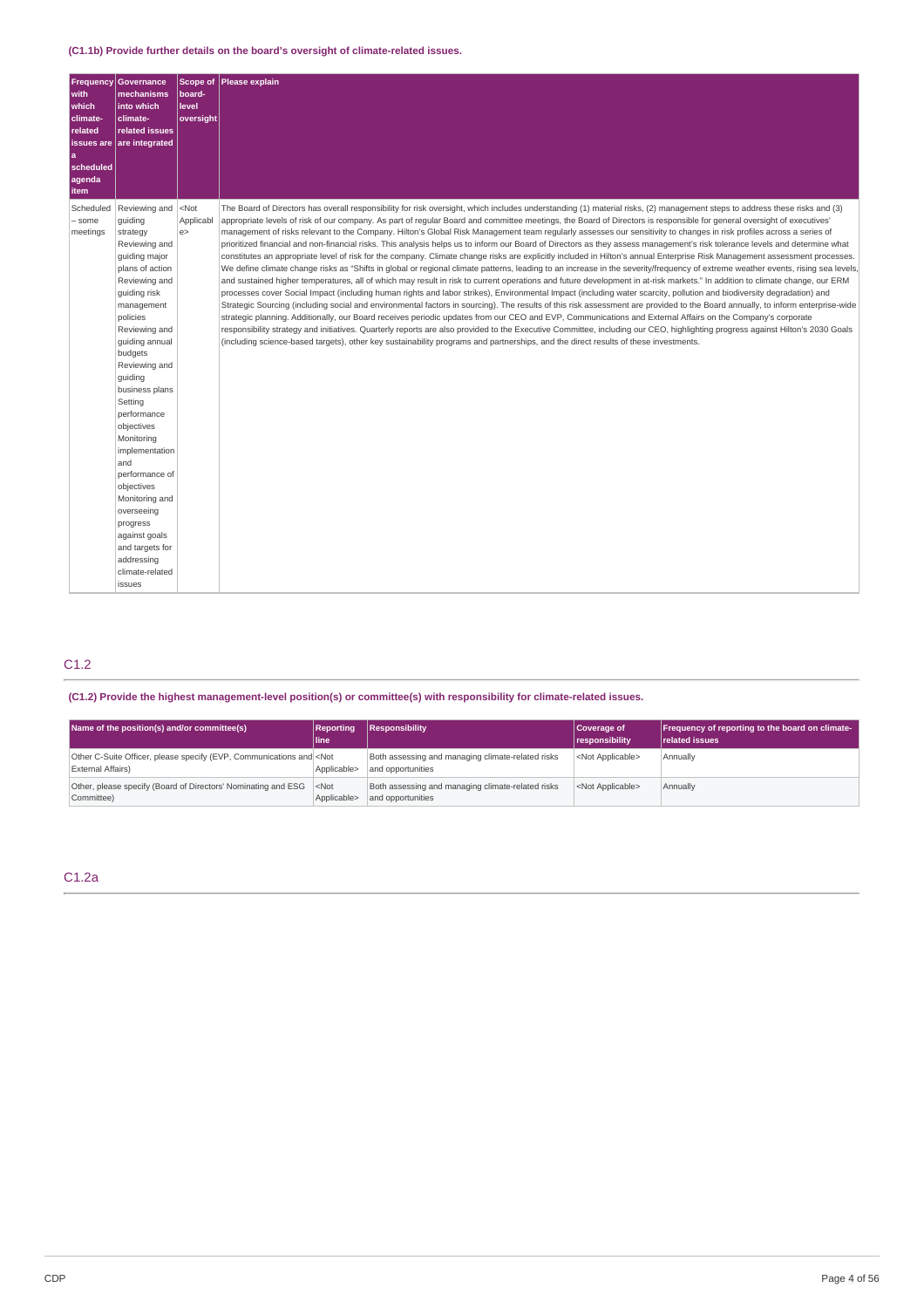(C1.2a) Describe where in the organizational structure this/these position(s) and/or committees lie, what their associated responsibilities are, and how climate**related issues are monitored (do not include the names of individuals).**

Organizational structure: Hilton's Corporate Responsibility department reports to the Executive Vice President of Communications and External Affairs, who is the Hilton leader below Board-level with the highest level of management responsibility for climate change. The EVP of Communications and External Affairs reports to the President and CEO. The Corporate Responsibility department is led by the Chief Sustainability Officer (VP, Corporate Responsibility). The Board of Directors' Nominating and ESG Committee is tasked with overseeing and evaluating Hilton's corporate responsibility programs.

Responsibilities: The Corporate Responsibility department is responsible for managing Travel with Purpose, our corporate responsibility program, which focuses on the environmental, social and governance issues that directly affect the business. The Directors who sit on the Nominating and ESG Committee are tasked with the following, as described in the Committee's Charter: "to help the company fulfill its responsibility to communities at large, periodically review and assess the Company's corporate responsibility strategy, practices and policies, and, if appropriate, make recommendations to the Board concerning the same." Hilton's climate strategy, including the company's science-based targets, are a key component of our corporate responsibility program as overseen by the Committee.

How climate-related issues are monitored: Using our LightStay platform, Hilton's Corporate Responsibility team support our company's evaluation of climate change risks on a continual basis. We have mapped all of our hotels against external indices related to climate change, including 100 year flood zones as required by SASB, Verisk-Maplecroft's climate change risk indices, and WWF's Water Risk Filter. The results of this risk analysis are shared internally with all of our hotels using LightStay, and used to inform our strategic priorities. We also continually assess our climate impacts and risks against our future growth projections as we analyze our progress towards our science-based targets and our long-term climate change strategy, established in May 2018 as part of Hilton's Travel with Purpose 2030 Goals. Updates on Hilton's Corporate Responsibility activities, including climate-related issues, are provided regularly to the Board. Quarterly reports are also provided to the Executive Committee, highlighting progress against Hilton's 2030 Goals (including science-based targets), other key sustainability programs and partnerships, and the direct results of these investments.

Additionally, climate change risks are explicitly included in Hilton's annual Enterprise Risk Management assessment processes. We define climate change risks as "Shifts in global or regional climate patterns, leading to an increase in the severity/frequency of extreme weather events, rising sea levels, and sustained higher temperatures, all of which may result in risk to current operations and future development in at-risk markets." In addition to climate change, our ERM processes cover Social Impact (including human rights and labor strikes), Environmental Impact (including water scarcity, pollution and biodiversity degradation) and Strategic Sourcing (including social and environmental factors in sourcing). The results of the annual Enterprise Risk Assessment are reviewed by the Board and used to inform enterprise-wide strategic planning.

## C1.3

(C1.3) Do you provide incentives for the management of climate-related issues, including the attainment of targets?

|         | Provide incentives for the management of climate-related issues | <b>Comment</b> |
|---------|-----------------------------------------------------------------|----------------|
| $Row_1$ | ⊺అవ                                                             |                |

## C1.3a

(C1.3a) Provide further details on the incentives provided for the management of climate-related issues (do not include the names of individuals).

| <b>Entitled to incentive</b>                              | <b>Type of</b>            | Activity<br>incentive inventivized | <b>Comment</b>                                                                                                                                                                                                                                                                                                                                                                                                                                                                                                                                                                                                                                                                                                                                                                                                                                                                                                                                                                                                                                                  |
|-----------------------------------------------------------|---------------------------|------------------------------------|-----------------------------------------------------------------------------------------------------------------------------------------------------------------------------------------------------------------------------------------------------------------------------------------------------------------------------------------------------------------------------------------------------------------------------------------------------------------------------------------------------------------------------------------------------------------------------------------------------------------------------------------------------------------------------------------------------------------------------------------------------------------------------------------------------------------------------------------------------------------------------------------------------------------------------------------------------------------------------------------------------------------------------------------------------------------|
| Chief Sustainability Officer   Monetary   Please<br>(CSO) | reward                    | select                             | Bonus potential for Hilton's Chief Sustainability Officer (VP, Corporate Responsibility) is tied to the overall management of climate changes issues including<br>validation, certification and reporting of annual efforts and progress towards Hilton's 2030 Goals for carbon, energy, water and waste, setting company's<br>sustainability strategy and goals (annual and long term, including utility efficiencies), hotels' performance metrics and measurement as well as tools and<br>resources, employee awareness and engagement, and partnership implementation and results.                                                                                                                                                                                                                                                                                                                                                                                                                                                                          |
| Other, please specify<br>(Vice President,<br>Engineering) | Monetary<br>reward        | Please<br>select                   | Bonus potential for the regional Vice Presidents of Engineering (Property Operations) is tied to the attainment of Hilton's 2030 Goals and sustainability targets,<br>including reduction in carbon emissions and energy consumption for hotel operations in their respective regions. Performance indicators are defined based on<br>previous year consumption for each region. Measures used are hotels' energy total spend and use (total kBtus). Additionally, Property Operations in certain<br>regions are also incentivized based on reduction of carbon emissions. Employees reporting into these positions whose responsibilities include climate changes<br>issues (e.g. Regional Directors of Property Operations, Managers of Sustainability, Manager of Energy) are also financially incentivized based on some or all of<br>the goals mentioned above. The energy reduction goals that the VPs of Property Operations are held accountable for are aligned with the energy reductions<br>require for Hilton to achieve its science-based targets. |
| Environment/Sustainability   Non-<br>manager              | monetary<br>reward        | Please<br>select                   | All Full Service and Luxury branded hotels are required to have a committee of employees responsible for supporting and enhancing sustainability initiatives,<br>reduction of utility and efficient operational performance, as well as employee engagement and community involvement. Every year, these committees are<br>recognized based on their utility efficiency performance, their energy, water and/or waste efficiency improvement projects, employee and quest awareness and<br>engagement projects, as well as community involvement. While these committees are not required in Focused Service hotels, many of these hotels will still<br>have such a committee or person handling the initiatives mentioned above. These brands also provide sustainability-related awards based on utility efficiency<br>results and improvement projects. The hotels, their General Managers and all staff are recognized with these awards.                                                                                                                   |
| Facilities manager                                        | Monetary Please<br>reward | select                             | Bonus potential for hotel Directors of Property Operations/Engineering is tied to the attainment of sustainability goals, including reduction in energy consumption<br>and carbon emissions for the hotel's operations. Performance indicators are defined based on previous year consumption for each region. Measures used are<br>hotels' energy intensity (kBTU per square meter) and CO2e in pounds per square meter. In addition, regional programs are in place that reward engineering<br>teams with the best overall sustainability results, including energy year-over-year consumption reductions, waste efforts, sustainability related training, etc.                                                                                                                                                                                                                                                                                                                                                                                               |
| All employees                                             | Monetary<br>reward        | Please<br>select                   | Hotels, their General Managers and staff are recognized throughout the calendar year for sustainability-related best practices, as follows: (1) Hotel teams are<br>eligible for Travel with Purpose Action Grants, a program designed to invest in our hotels' ideas to address local issues impacting their communities; (2) Global<br>Week of Service is our annual, global celebration in which all hotels and offices around the world are encouraged to coordinate or participate in hands-on<br>volunteer projects. In 2019, Team Members from 107 countries volunteered 549,887 hours, with a selection of winning projects receiving a monetary reward;<br>(3) Our managed hotels in Europe, Middle East and Africa are eligible to participate in the annual Driving Value competition where hotels compete to<br>demonstrate the highest reductions in energy and water savings. All employees from the winning hotels receive an award for their achievements.                                                                                       |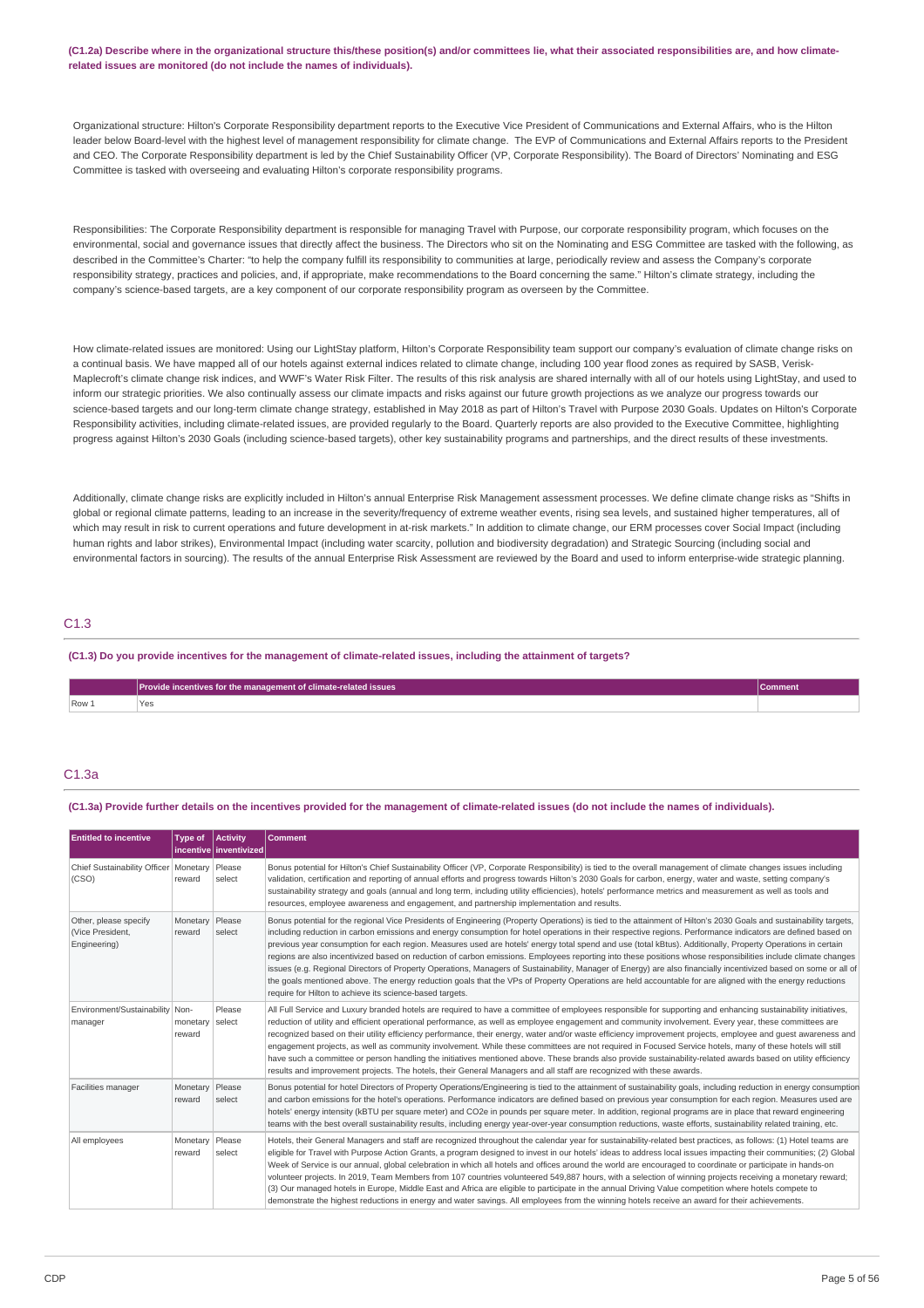## C2.1

(C2.1) Does your organization have a process for identifying, assessing, and responding to climate-related risks and opportunities? Yes

## C2.1a

### **(C2.1a) How does your organization define short-, medium- and long-term time horizons?**

|             | <b>From (years)</b> | To (years) | <b>Comment</b>                                                                      |
|-------------|---------------------|------------|-------------------------------------------------------------------------------------|
| Short-term  |                     |            | We consider the short-term to include the present day through the next three years. |
| Medium-term |                     | 10         | We consider medium-term to consist of 3-10 years in the future.                     |
| Long-term   | 10                  | 30         | We consider a 10-30 year time period to be our long-term horizon.                   |

## C2.1b

### **(C2.1b) How does your organization define substantive financial or strategic impact on your business?**

Definition of substantive financial or strategic impact: We define risks with the potential to have substantive financial or strategic impact on our business as follows: (1) Economic high risk: based on current or future negative financial impacts and potential for negative impact on regional operations or guest experience, (2) Environmental high risk, including risks related to the impacts of climate change: based on potential for legal non-compliance or negative cost impacts through remediation or recovery efforts, and (3) Social high risk: based on potential negative impact on brand, reputation and stakeholder relationships as well as potential for legal non-compliance. This above definition applies to our direct operations and our supply chain.

Quantifiable indicators used to identify substantive change: We measure substantive change differently depending on the metric, but we generally use cost as one of the measures to identify substantive change. We consider a 5% change to be material when assessing substantive impacts related to climate change-related risks. For example, if the level of hurricane or flood risk at a coastal property increases by 5%, we would likely consider that substantive.

C2.2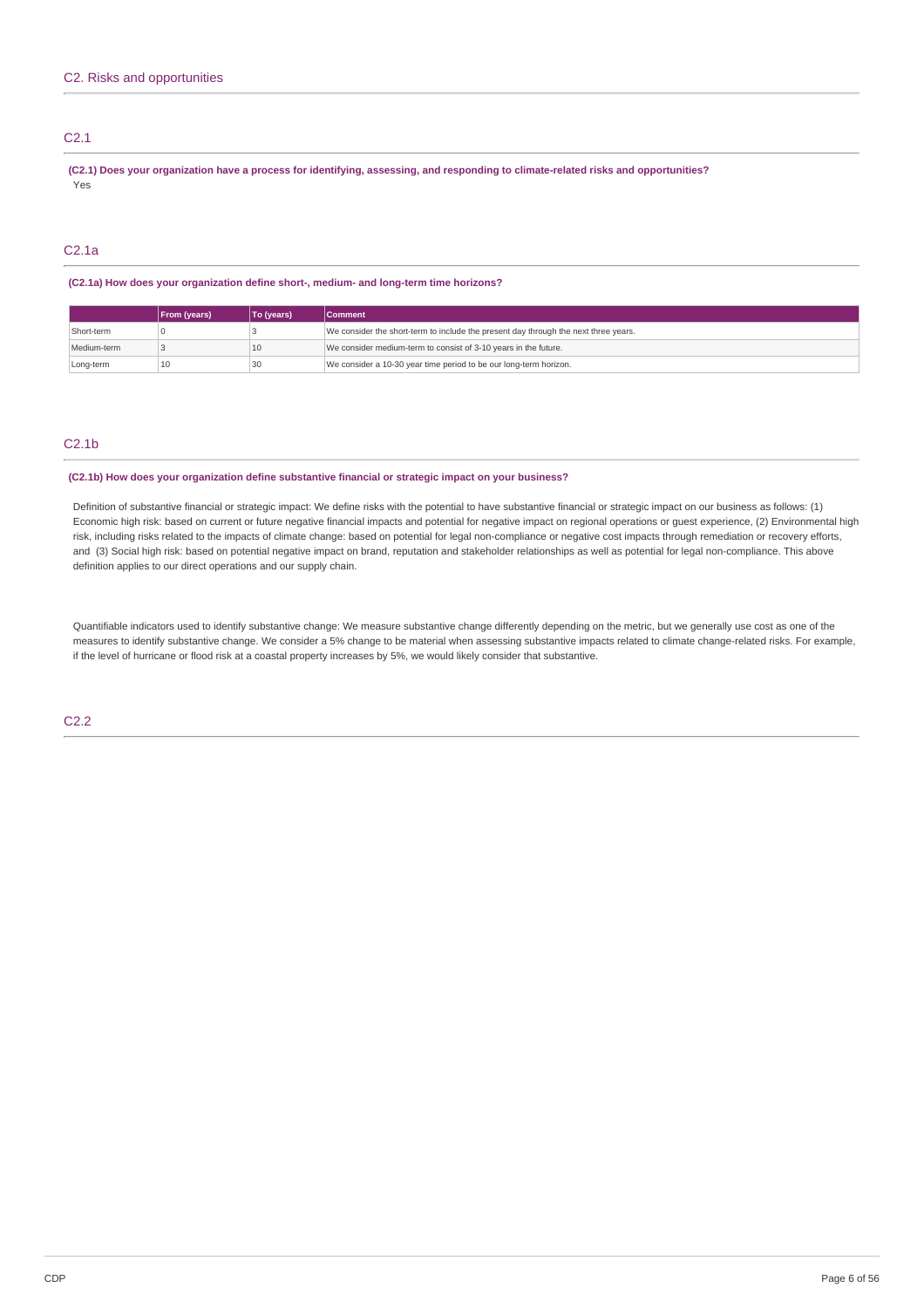#### **(C2.2) Describe your process(es) for identifying, assessing and responding to climate-related risks and opportunities.**

**Value chain stage(s) covered** Direct operations

### **Risk management process**

A specific climate-related risk management process

### **Frequency of assessment** More than once a year

## **Time horizon(s) covered**

Short-term Medium-term Long-term

## **Description of process**

Climate risks are assessed at the individual asset level on a continuous basis by leveraging our LightStay sustainability management platform. We have mapped all of our hotels against external indices related to climate change, including 100-year flood zones as required by SASB, Verisk-Maplecroft's climate change risk indices, and WWF's Water Risk Filter. The results of this risk analysis are shared internally with all of our hotels using LightStay, and used to inform our strategic priorities. We also continually assess our climate impacts and risks against our future growth projections as we analyze our progress towards our science-based targets and our long-term climate strategy

### **Value chain stage(s) covered**

Direct operations

#### **Risk management process**

Integrated into multi-disciplinary company-wide risk management process

### **Frequency of assessment**

Annually

### **Time horizon(s) covered**

Short-term Medium-term Long-term

### **Description of process**

Climate change risks are explicitly included in Hilton's annual Enterprise Risk Management assessment processes. Our Chief Financial Officer distributes Hilton's Global Enterprise Risk Survey to leaders across the global business on an annual basis. Alongside financial risks, the risks considered as part of this sensitivity analysis include: climate change risks, environmental and resource scarcity risks (including water scarcity) and social impact risks (including human rights, land disputes, and community impact concerns). We define climate change risks as "Shifts in global or regional climate patterns, leading to an increase in the severity/frequency of extreme weather events, rising sea levels, and sustained higher temperatures, all of which may result in risk to current operations and future development in at-risk markets." The Risk Survey informs Hilton's strategic objectives and the results of the survey are shared with Hilton's Executive Committee, Board of Directors and Audit Committee to inform enterprise-wide strategic planning, assess management's risk tolerance levels and determine what constitutes an appropriate level of risk for the company.

## C2.2a

### **(C2.2a) Which risk types are considered in your organization's climate-related risk assessments?**

|                        | &<br>inclusion                  | Relevance Please explain                                                                                                                                                                                                                                                                                                                                                                                                                                                                                                                                                                                                                                                                                                                                                                                                                                                                                                                                                                                                                                                                                                             |
|------------------------|---------------------------------|--------------------------------------------------------------------------------------------------------------------------------------------------------------------------------------------------------------------------------------------------------------------------------------------------------------------------------------------------------------------------------------------------------------------------------------------------------------------------------------------------------------------------------------------------------------------------------------------------------------------------------------------------------------------------------------------------------------------------------------------------------------------------------------------------------------------------------------------------------------------------------------------------------------------------------------------------------------------------------------------------------------------------------------------------------------------------------------------------------------------------------------|
| Current<br>requlation  | Relevant,<br>always<br>included | Current carbon taxes pose financial risk by increasing utility costs and decreasing net operating income to Hilton. In particular, the UK and various countries across the EU have already<br>implemented carbon taxes or carbon-implicated taxes. Currently, we are experiencing impact from the CRC Energy Efficiency Scheme (CRC Scheme) which requires qualifying companies<br>to report their energy use annually and purchase and surrender allowances to offset their emissions. In the UK, Hilton has seen average energy utility costs increase by 15% as a result of<br>CRC and other environmental taxes. Similar situations can be seen elsewhere in the Western world.                                                                                                                                                                                                                                                                                                                                                                                                                                                  |
| Emerging<br>regulation | Relevant.<br>always<br>included | New or revised laws and requlations or new interpretations of existing laws and requlations, such as those related to climate change, could affect the operation of our properties or result in<br>significant additional expense and operating restrictions.                                                                                                                                                                                                                                                                                                                                                                                                                                                                                                                                                                                                                                                                                                                                                                                                                                                                        |
| Technology Relevant,   | always<br>included              | Hilton considers the impact of technology in our climate-related risk and opportunity assessments. We work to promote the adoption of products and innovative technologies that reduce<br>energy, water and waste through various channels and vendor partnerships. New technologies are typically piloted at our owned and managed hotels, with wider adoption either mandated<br>or encouraged across additional hotels in the portfolio as relevant.                                                                                                                                                                                                                                                                                                                                                                                                                                                                                                                                                                                                                                                                              |
| Legal                  | Relevant.<br>always<br>included | Foreign or U.S. environmental laws and requlations may cause us to incur substantial costs or subject us to potential liabilities. We are subject to certain compliance costs and potential<br>liabilities under various foreign and U.S. federal, state and local environmental, health and safety laws and regulations. These laws and regulations govern actions including air emissions,<br>the use, storage and disposal of hazardous and toxic substances, and wastewater disposal. Our failure to comply with such laws, including any required permits or licenses, could result in<br>substantial fines or possible revocation of our authority to conduct some of our operations.                                                                                                                                                                                                                                                                                                                                                                                                                                          |
| Market                 | Relevant.<br>always<br>included | We face risks around the loss of conference business and revenues if we do not respond adequately to the shift in consumer behavior and sustainability needs of our corporate and group<br>clients. In our industry, we face competition for individual quests, group reservations and conference business. We compete for these customers based primarily on brand name<br>recognition and reputation, as well as location, room rates, property size and availability of rooms and conference space, quality of the accommodations, customer satisfaction, amenities<br>and the ability to earn and redeem loyalty program points. Changing consumer behavior could directly affect travel behavior, especially corporate bookings for meetings and conferences.<br>We continue to see increasing preference and demand by our corporate clients for products and services that minimize environmental impacts. We also see an increasing need by our<br>corporate clients to track and minimize the environmental impact of their events in order to meet their overall corporate responsibility goals and reporting obligations. |
| Reputation             | Relevant,<br>always<br>included | Because of the global nature of our brands and the broad expanse of our business and hotel locations, events occurring in one location could negatively affect the reputation and<br>operations of otherwise successful individual locations. In addition, the expansion of social media has compounded the potential scope of negative publicity. We also could face legal claims<br>related to negative events, along with resulting adverse publicity. A perceived decline in the quality of our brands or damage to our reputation could adversely affect our business, financial<br>condition or results of operations.                                                                                                                                                                                                                                                                                                                                                                                                                                                                                                         |
| Acute<br>physical      | Relevant.<br>always<br>included | Unpredictability in the frequency and severity of extreme weather events, such as hurricanes and droughts, is our most significant physical risk related to climate change. Many of our<br>hotels are located in areas where they are vulnerable to the extreme variability in weather patterns that results from global climate change.                                                                                                                                                                                                                                                                                                                                                                                                                                                                                                                                                                                                                                                                                                                                                                                             |
| Chronic<br>physical    | Relevant,<br>always<br>included | Many of our hotels are located in coastal areas where they face chronic physical risks related to rising sea levels. In addition to creating a risk of increased damage to facilities and<br>operating costs, increased flood risk in coastal areas as a result of climate change creates a risk of increased insurance premiums and reduced availability of insurance on our properties<br>located in coastal regions.                                                                                                                                                                                                                                                                                                                                                                                                                                                                                                                                                                                                                                                                                                              |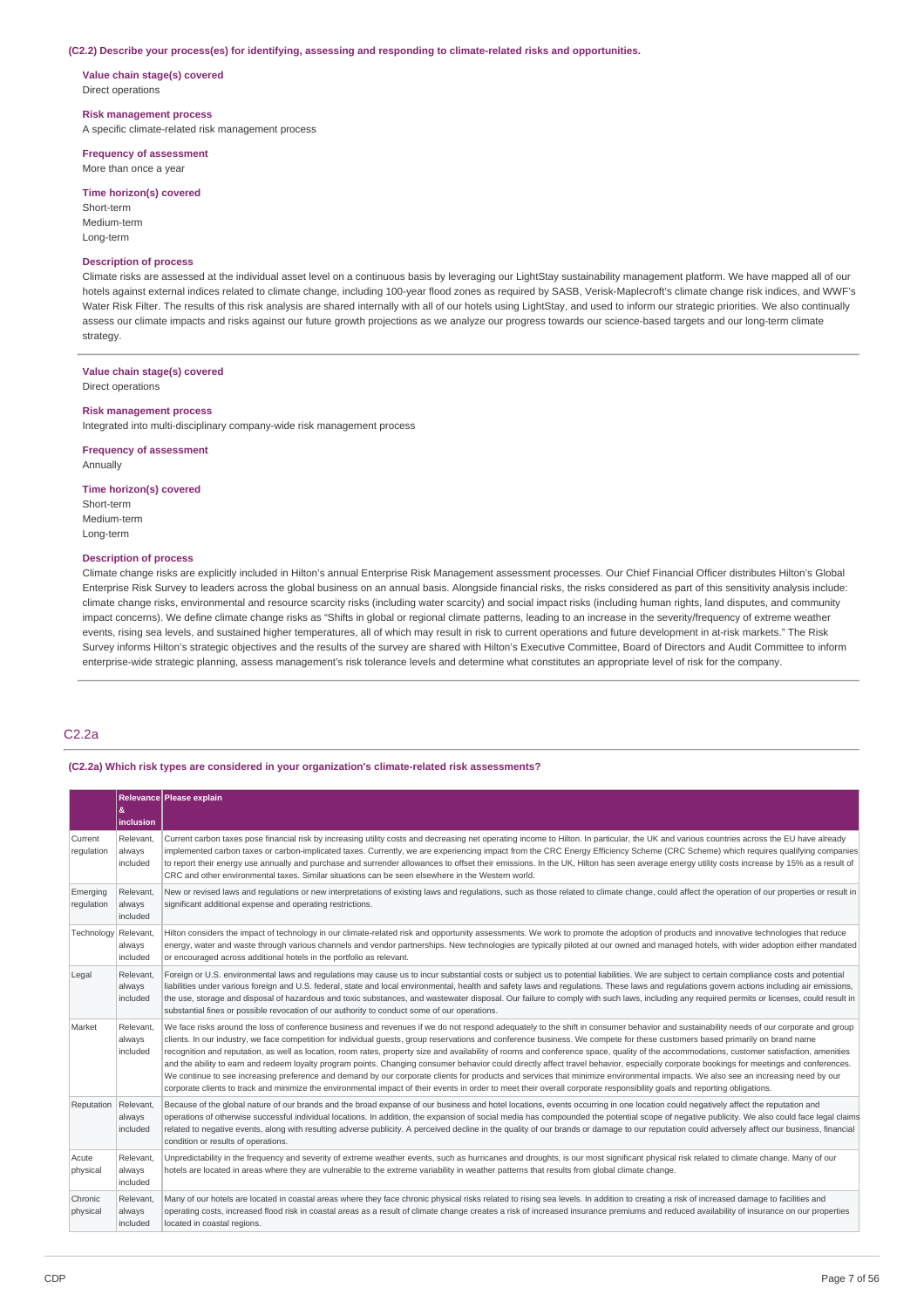### C2.3

(C2.3) Have you identified any inherent climate-related risks with the potential to have a substantive financial or strategic impact on your business? Yes

### C2.3a

(C2.3a) Provide details of risks identified with the potential to have a substantive financial or strategic impact on your business.

### **Identifier**

Risk 1

### **Where in the value chain does the risk driver occur?**

Direct operations

**Risk type & Primary climate-related risk driver**

Chronic physical Changes in precipitation patterns and extreme variability in weather patterns

### **Primary potential financial impact**

#### Increased capital expenditures

## **Climate risk type mapped to traditional financial services industry risk classification**

<Not Applicable>

### **Company-specific description**

Unpredictability in the frequency and severity of extreme weather events, such as hurricanes and droughts, is our most significant physical risk related to climate change. Many of our hotels are located in areas where they are vulnerable to the extreme variability in weather patterns that results from global climate change. For example, in recent years several of our hotels have been significantly damaged due to hurricanes or wildfires, resulting in increased capital costs.

**Time horizon** Short-term

**Likelihood** Very likely

## **Magnitude of impact**

Medium-low

### **Are you able to provide a potential financial impact figure?** No, we do not have this figure

**Potential financial impact figure (currency)**

<Not Applicable>

#### **Potential financial impact figure – minimum (currency)** <Not Applicable>

## **Potential financial impact figure – maximum (currency)**

<Not Applicable>

### **Explanation of financial impact figure**

At this time we are not able to publish an estimate for the potential financial impact of this risk. Potentially avoided risks are unknown given the uncertainty of physical risks from climate change that may result in catastrophic loss. We note that the bulk of the financial impact of an extreme weather event would be borne by insurance rather than by Hilton. However, any loss of this nature, whether insured or not, could potentially adversely affect our operational results and prospects for growth.

## **Cost of response to risk**

600000

### **Description of response and explanation of cost calculation**

To mitigate the physical risk resulting from extreme weather events in the short term we invest significantly in disaster preparedness for our properties located in high risk areas, including investing in on-site power generation systems to ensure that our properties can maintain their power in the event of an emergency. In the long term, we believe that our science-based targets will help us contribute to halting the harmful impacts of global climate change.

#### **Comment**

Hilton has incorporated the management of the physical risks of climate change into our overall enterprise risk management framework. The estimated cost of management provided here includes the annual corporate contribution to the Hilton Effect Foundation and the Hilton Team Member Assistance Fund, which was developed to act as a vehicle to support short-term relief and long-term rebuilding efforts for Hilton Team Members and their families following a disaster.

## **Identifier**

Risk 2

## **Where in the value chain does the risk driver occur?**

Direct operations

### **Risk type & Primary climate-related risk driver**

**Chronic physical** Rising sea levels

## **Primary potential financial impact**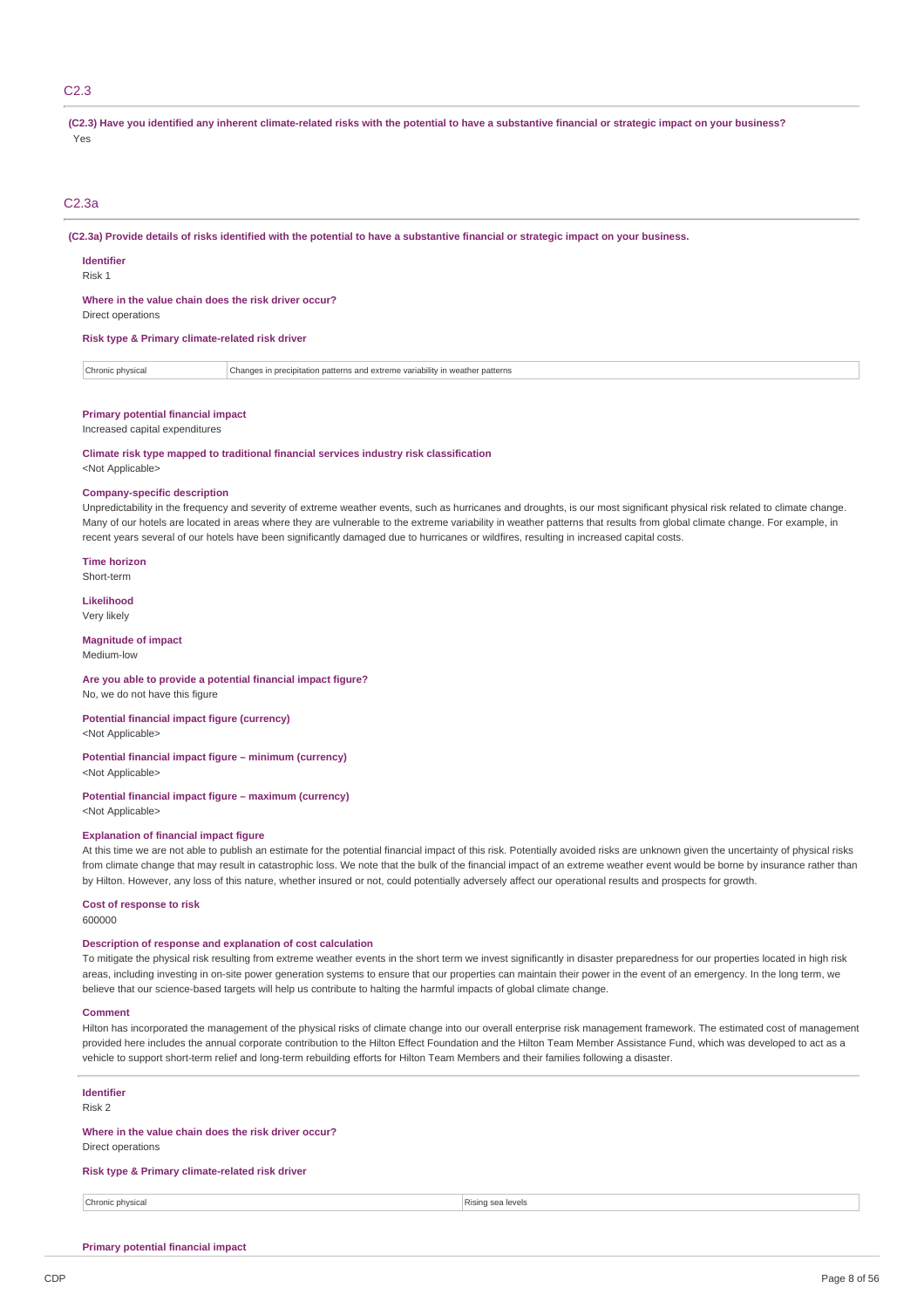## **Climate risk type mapped to traditional financial services industry risk classification**

<Not Applicable>

### **Company-specific description**

Climate change is a risk factor for our company because many of our hotels are located in coastal areas that are vulnerable to rising sea levels. In addition to creating a risk of increased damage to facilities and operating costs, increased flood risk in coastal areas as a result of climate change creates a risk of increased insurance premiums and reduced availability of insurance on our properties located in coastal regions. If our hotels flood more frequently as a result of rising sea level, we will experience a drop in sales and in corresponding revenue. To assess this risk, we have mapped all of our hotels against the 100-year flood zone maps as required by SASB. We also work with our environmental partner, WWF, to assess flood risk at each of our properties around the world, and we seek to mitigate this risk by assisting our properties with flood preparedness.

#### **Time horizon**

Medium-term

### **Likelihood** Very likely

**Magnitude of impact** Medium-low

**Are you able to provide a potential financial impact figure?**

No, we do not have this figure

**Potential financial impact figure (currency)** <Not Applicable>

**Potential financial impact figure – minimum (currency)** <Not Applicable>

### **Potential financial impact figure – maximum (currency)**

<Not Applicable>

### **Explanation of financial impact figure**

At this time we are not able to publish an estimate for the potential financial impact of this risk. Potentially avoided risks are unknown given the uncertainty of physical risks from climate change that may result in catastrophic loss. We note that the bulk of the financial impact of an extreme flooding event would be borne by insurance rather than by Hilton. However, any loss of this nature, whether insured or not, could potentially adversely affect our operational results and prospects for growth.

#### **Cost of response to risk** 600000

### **Description of response and explanation of cost calculation**

To mitigate the physical risk resulting from rising sea levels we invest in flood preparedness at our hotels. In the long term, we believe that our science-based targets will help us contribute to halting the harmful impacts of global climate change.

#### **Comment**

Hilton has incorporated the management of the physical risks of climate change into our overall enterprise risk management framework. The estimated cost of management provided here includes the annual corporate contribution to the Hilton Effect Foundation and the Hilton Team Member Assistance Fund, which was developed to act as a vehicle to support short-term relief and long-term rebuilding efforts for Hilton Team Members and their families following a disaster.

## **Identifier**

Risk 3

#### **Where in the value chain does the risk driver occur?**

Direct operations

### **Risk type & Primary climate-related risk driver**

Emerging regulation **Carbon pricing mechanisms** Carbon pricing mechanisms

### **Primary potential financial impact**

Increased indirect (operating) costs

**Climate risk type mapped to traditional financial services industry risk classification** <Not Applicable>

### **Company-specific description**

Current and future carbon taxes pose financial risk by increasing utility costs and decreasing net operating income to Hilton as well as our management and franchise clients. In particular, the UK and various countries across the EU have already implemented carbon taxes or carbon-implicated taxes. Currently, we are experiencing impact from the CRC Energy Efficiency Scheme (CRC Scheme) which requires qualifying companies to report their energy use annually and purchase and surrender allowances to offset their emissions. In the UK, Hilton has seen average energy utility costs increase by 15% as a result of CRC and other environmental taxes. Similar situations can be seen elsewhere in the western world.

**Time horizon**

Short-term

**Likelihood** Very likely

**Magnitude of impact** Medium-low

**Are you able to provide a potential financial impact figure?** Yes, a single figure estimate

**Potential financial impact figure (currency)**

2500000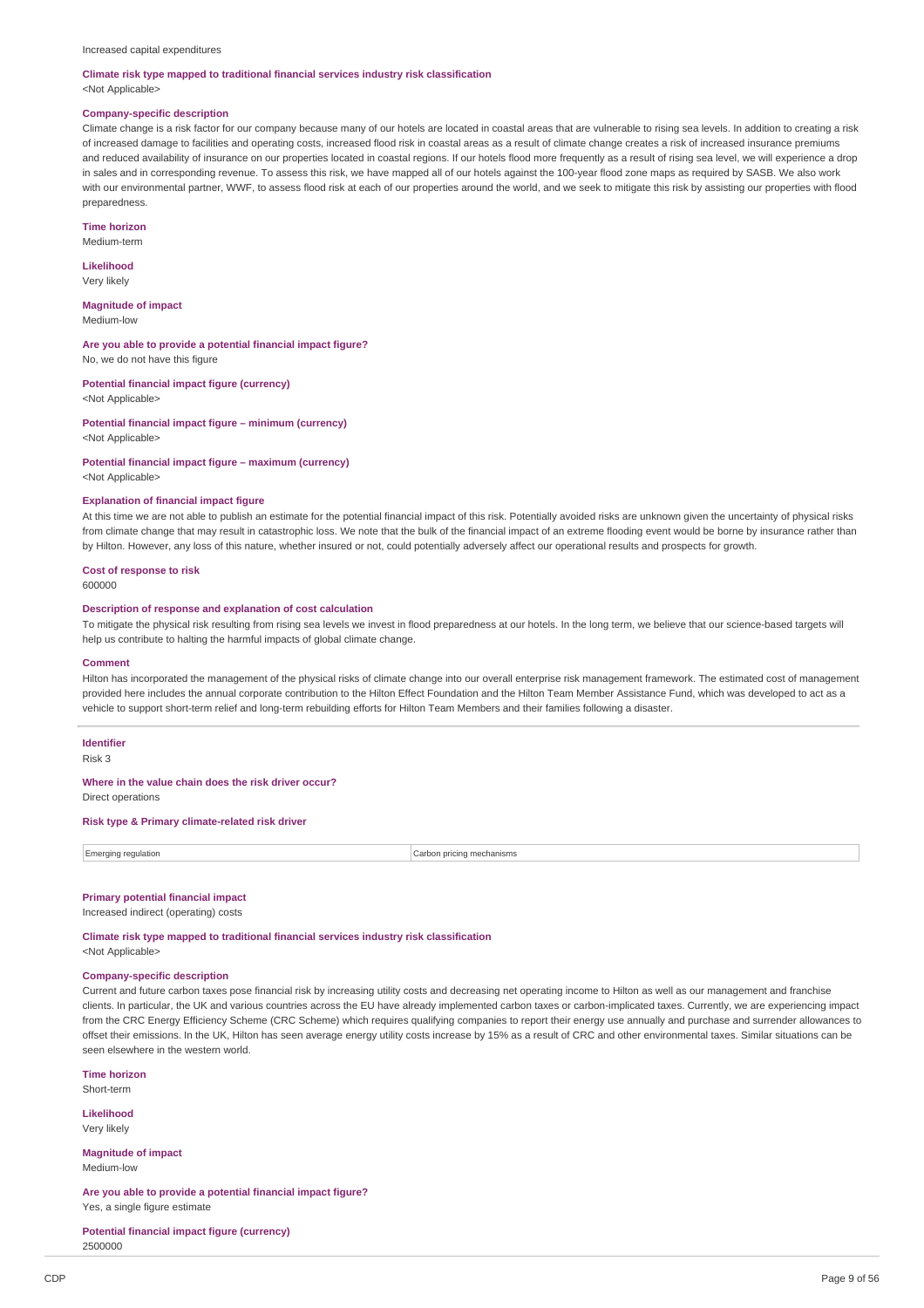## **Potential financial impact figure – minimum (currency)**

<Not Applicable>

### **Potential financial impact figure – maximum (currency)** <Not Applicable>

### **Explanation of financial impact figure**

Cost of carbon taxes are estimated to add 15% to total energy utility costs in the UK.

**Cost of response to risk** 100000

### **Description of response and explanation of cost calculation**

We use LightStay, our proprietary sustainability measurement system, as the primary management method to mitigate risk and drive energy efficiency and savings across our global portfolio of hotels. At a regional and local hotel level, we provide team members with information about the direct impact of carbon taxes on the hotel's utility costs and bottom line. Additionally, Hilton includes potential carbon and CRC savings in energy efficiency improvement projects. By increasing awareness of these impacts, we see greater opportunity to drive energy efficiency and renewable energy projects in order to offset these additional costs. LightStay includes the following features: (1) Global performance tracking for ALL hotels, with reporting at the individual hotel, global region, Brand and Corporate level; (2) Environmental impact tracking of energy, water, waste, building and property operations, and improvement projects; (3) Calculates carbon footprint of any meeting or conference (4) Measures sustainability indicators across 200+ operational, design and construction practices; (5) Benchmarks peer performance between similar Hilton properties; (6) Utilizes data-driven modeling to predict and analyze utility consumption and costs; (7) Aligns with the requirements of ISO 14001 (Environmental Management), ISO 50001 (Energy Management), and the Global Sustainable Tourism Council (GSTC); and (8) Environmental data verified annually by an independent third party.

### **Comment**

The cost of management of Hilton's emissions reporting obligations in the UK, including staff hours and consultant costs, is estimated to be \$100,000.

### **Identifier** Risk 4

### **Where in the value chain does the risk driver occur?** Upstream

**Risk type & Primary climate-related risk driver** Please select

**Primary potential financial impact**

Increased direct costs

## **Climate risk type mapped to traditional financial services industry risk classification**

<Not Applicable>

#### **Company-specific description**

In order to meet our long term Travel with Purpose targets to cut our environmental footprint in half and double our social impact investment by 2030 (including our sciencebased greenhouse gas targets), we will need to continue to identify products that will help us reduce our carbon emissions and overall environmental footprint. Given the size and scale of our company, we note that available supply of reasonable substitutes can be a challenge. For example, in May 2018 we committed to remove plastic straws from all of our managed hotels, and we are already finding it a challenge to source enough paper straws from our suppliers to meet our demand. We expect that new technologies and suppliers will continue to join the marketplace as the transition to a low carbon economy continues, but we recognize that sourcing substitute lower emissions products can represent a challenge and a risk for an organization of our size.

#### **Time horizon**

Long-term

### **Likelihood**

More likely than not

### **Magnitude of impact**

Low

## **Are you able to provide a potential financial impact figure?**

No, we do not have this figure

**Potential financial impact figure (currency)** <Not Applicable>

## **Potential financial impact figure – minimum (currency)**

<Not Applicable>

### **Potential financial impact figure – maximum (currency)** <Not Applicable>

## **Explanation of financial impact figure**

At this time we are not able to publish an estimate for the potential financial impact of this risk.

**Cost of response to risk**

 $\Omega$ 

### **Description of response and explanation of cost calculation**

We continually challenge our suppliers to find more innovative solutions to our environmental challenges. As part of our new Travel with Purpose 2030 Goals, we have committed to work closely with our suppliers to ensure that we are sustainably sourcing. We have also committed to encouraging our suppliers to set their own environmental and social goals, which we plan to validate through an auditing and incentive program. For example, we have committed to encouraging our suppliers to set their own greenhouse gas reduction targets. We believe that this supplier engagement will help us to mitigate the risks in our supply chain.

#### **Comment**

Hilton has incorporated the management of supply chain continuity risks into our overall enterprise risk management framework.

## **Identifier**

Risk 5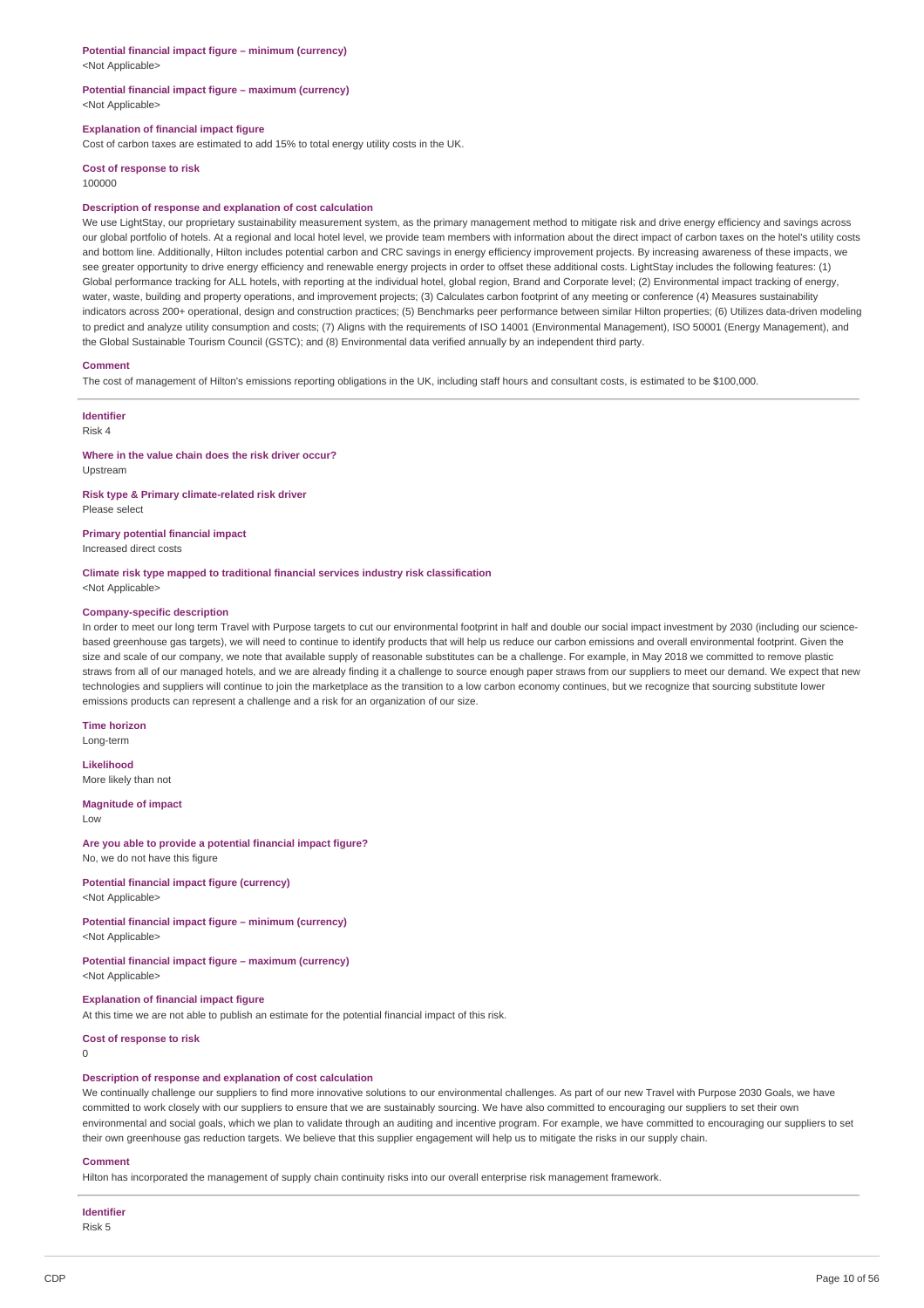### **Risk type & Primary climate-related risk driver** Please select

### **Primary potential financial impact**

Increased indirect (operating) costs

### **Climate risk type mapped to traditional financial services industry risk classification**

<Not Applicable>

#### **Company-specific description**

Hilton is subject to certain compliance costs and potential liabilities under various foreign and U.S. federal, state and local environmental, health and safety laws and regulations. These laws and regulations govern actions including air emissions, the use, storage and disposal of hazardous and toxic substances, and wastewater disposal. Our failure to comply with such laws, including any required permits or licenses, could result in substantial fines or possible revocation of our authority to conduct some of our operations. New or revised laws and regulations or new interpretations of existing laws and regulations, such as those related to climate change, could affect the operation of our properties or result in significant additional expense and operating restrictions on us. This applies specifically to Hilton's financial exposure for owned and managed properties, where Hilton is responsible for compliance as manager, but any required capital upgrades would be an owner expense. For franchised properties, Hilton is subject to reputation risk because of the global nature of our brands and the broad expanse of our business and hotel locations. Events occurring in one location could negatively affect the reputation and operations of otherwise successful individual locations.

**Time horizon** Long-term

**Likelihood** More likely than not

**Magnitude of impact**

Medium-low

## **Are you able to provide a potential financial impact figure?**

No, we do not have this figure

## **Potential financial impact figure (currency)**

<Not Applicable>

**Potential financial impact figure – minimum (currency)**

<Not Applicable>

**Potential financial impact figure – maximum (currency)** <Not Applicable>

### **Explanation of financial impact figure**

The exact figure is unknown given the high level of uncertainty, but we estimate new regulations could increase total energy utility costs by 15%-20% based on our experience in the UK.

## **Cost of response to risk**

400000

### **Description of response and explanation of cost calculation**

Hilton reduces non-compliance risk and ensures consistent quality in our through our Brand Standards and enterprise-wide ISO certifications: 1) Brand Standards: At Hilton, sustainability measurement and continuous improvement is a Brand Standard for all of our hotels (including managed and franchised). We conduct periodic inspections to ensure that Brand Standards are maintained; typically, these quality assurance audits are conducted twice annually at all hotels. Using our LightStay platform, all hotels are required to report monthly utilities including energy, water and waste; set annual reduction targets; maintain active energy, water and waste improvement projects; and complete benchmarking surveys across all operating departments, consisting of over 200 sustainability best practices and performance indicators. Brand Standards require that all hotels comply with applicable environmental laws and regulatory requirements. (2) ISO Management Systems Standard: In 2017, we achieved ISO 50001 recertification for energy management for the entire Hilton portfolio, with initial certification achieved in 2014 as one of the largest-ever volume certifications of commercial buildings. We continue to partner with the US DOE to bring the Superior Energy Performance (SEP) certification program to the hotel industry. SEP provides us with performance metrics to drive continuous energy improvement aligned with our SBTs. Six Hilton-managed properties have achieved SEP.

## **Comment**

The cost of management of this risk, including our global ISO certification program, is estimated to be approximately \$400,000.

**Identifier** Risk 6

**Where in the value chain does the risk driver occur?** Direct operations

**Risk type & Primary climate-related risk driver** Please select

**Primary potential financial impact** Please select

**Climate risk type mapped to traditional financial services industry risk classification** <Not Applicable>

#### **Company-specific description**

Climate change will likely increase humanitarian demands in third-world countries as well as localities impacted by severe weather events and natural disasters. Food and water shortages, competition for resources and political instability will likely impact the supply chain as well as the ability of local communities to meet basic human needs. Changes in ownership or management practices, the occurrence of accidents or injuries, natural disasters, crime, individual guest notoriety or similar events at our hotels and resorts can harm our reputation, create adverse publicity and cause a loss of consumer confidence in our business. Because of the global nature of our brands and the broad expanse of our business and hotel locations, events occurring in one location could negatively affect the reputation and operations of otherwise successful individual locations. We have a rich history of community investment, and our founder's legacy of generosity permeates throughout our organization; it is our responsibility to support our Team Members and the communities where we live, work and travel in times of crisis. Hilton sees increased future opportunity to make a difference globally with our Travel with Purpose commitment to responsible tourism and our 2030 Goals.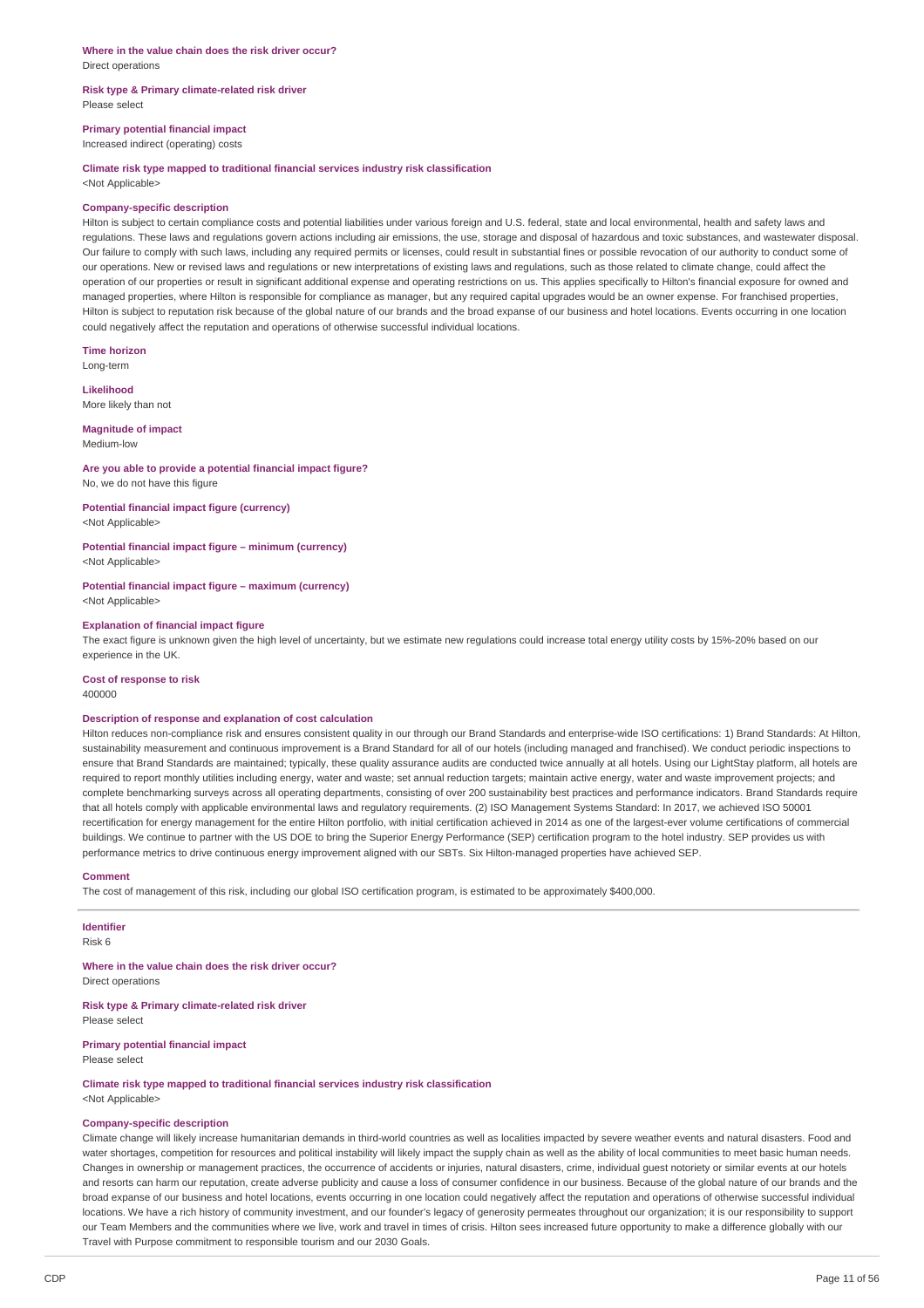#### **Time horizon** Medium-term

## **Likelihood** About as likely as not

**Magnitude of impact** Medium-low

**Are you able to provide a potential financial impact figure?** No, we do not have this figure

**Potential financial impact figure (currency)** <Not Applicable>

## **Potential financial impact figure – minimum (currency)**

<Not Applicable>

**Potential financial impact figure – maximum (currency)** <Not Applicable>

## **Explanation of financial impact figure**

At this time we are not able to publish an estimate for the potential financial impact of this risk.

**Cost of response to risk**

### 600000

### **Description of response and explanation of cost calculation**

Managed through Travel with Purpose and our commitment to community service. Current initiatives include: (1) Our Team Members extend our hospitality beyond the walls of our hotels through our global volunteering programs. With the combined power of 420,000 team members across 6,110 communities, we contribute our time and expertise to strengthen the communities where we work, live. Since 2017, Hilton team members have contributed over 1,429,295 volunteer hours, including 549,887 hours in 2019. (2) In 2019, we launched the Hilton Effect Foundation as a vehicle to double investment in social impact and awarded 15 inaugural grants totaling \$600,000. Hilton Effect Grants are awarded annually to nonprofits that are creating a lasting positive impact on travel destinations around the world, in support of Hilton's 2030 Goals. (3) The Hilton Team Member Assistance Fund provides assistance to Hilton employees who are impacted by disaster, and acts as a vehicle for Hilton to match the generosity of our employees' voluntary contributions. Since launching the Fund in 2013, we have matched donations for 35 disaster relief campaigns, raising more than \$3.2 million dollars. (4) In 2019, we expanded our industry-leading soap recycling program to 5,300 properties (86% of our portfolio), including all hotels in the U.S. and Canada. To date, we have worked with our global soap recycling partners to distributed more than 13 million bars of recycled soap to those in need in 127 countries and have diverted over 3.4 million pounds of soap and plastic bottles from landfill, contributing to a 60% reduction in hygiene-related disease. (5) Hilton has taken action to respond to the COVID-19 crisis. In partnership with American Express, we donated up to 1 million hotel room nights across the United States to frontline medical professionals leading the fight against COVID-19. Additionally, the Hilton Effect Foundation invested in grants to support organizations fighting the spread of infection and aiding communities in need. World Central Kitchen, Direct Relief, and Project Hope, are among the charities whose work will directly help those harmed by the pandemic. Our hotels around the world have also taken action to directly support their local communities, including through housing first responders and donating food and hygiene items.

### **Comment**

Hilton has incorporated the management of this risk into our overall enterprise risk management framework. The estimated cost of management provided here includes the annual corporate contribution to the Hilton Responds Fund, which was developed to act as a vehicle to support short-term relief and long-term rebuilding efforts for Hilton Team Members and their families following a disaster.

## C2.4

(C2.4) Have vou identified any climate-related opportunities with the potential to have a substantive financial or strategic impact on your business? Yes

## $C2Aa$

(C2.4a) Provide details of opportunities identified with the potential to have a substantive financial or strategic impact on your business.

**Identifier** Opp<sub>1</sub>

**Where in the value chain does the opportunity occur?** Direct operations

**Opportunity type**

Resource efficiency

**Primary climate-related opportunity driver** Move to more efficient buildings

### **Primary potential financial impact**

Reduced direct costs

## **Company-specific description**

One of the largest opportunities that we have realized through our sustainability efforts has been significant reductions in operating costs as our hotels continually seek to improve their efficiency in energy, carbon, waste and water. Since 2008, Hilton has reduced carbon emissions intensity by 36%, waste intensity by 44%, energy use intensity by 26% and water use intensity by 22% per square meter across our global managed portfolio. We estimate that these reductions have saved over a cumulative \$1 billion in utility costs. These savings are significant to our bottom line and demonstrate that a continual focus on sustainability and resource efficiency can result in huge value to a business.

## **Time horizon**

Short-term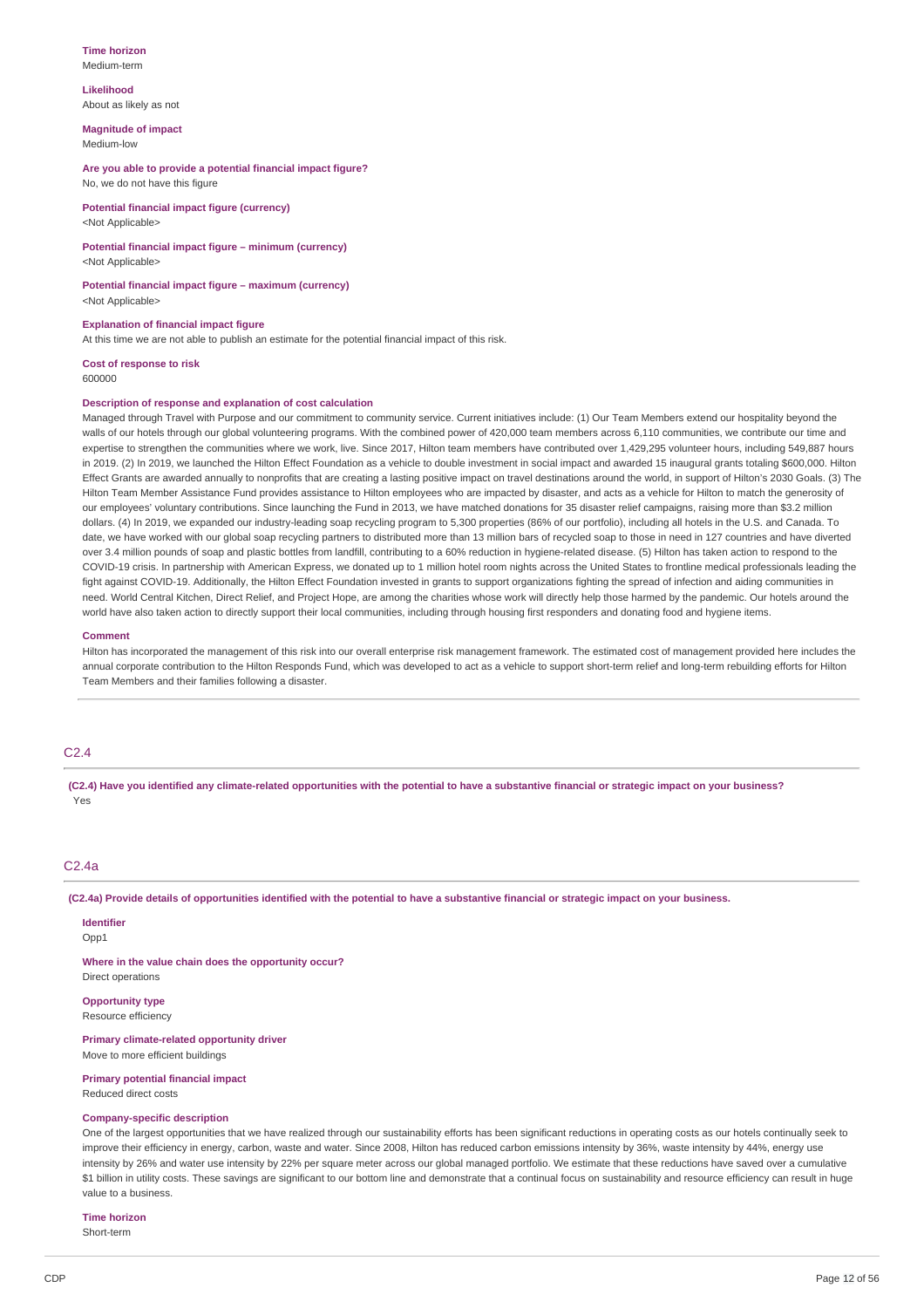## **Likelihood**

Virtually certain

#### **Magnitude of impact** Medium-high

### **Are you able to provide a potential financial impact figure?**

Yes, a single figure estimate

**Potential financial impact figure (currency)** 1000000000

### **Potential financial impact figure – minimum (currency)** <Not Applicable>

### **Potential financial impact figure – maximum (currency)**

<Not Applicable>

### **Explanation of financial impact figure**

To date we have achieved over \$1 billion in cumulative savings across our global portfolio from operating sustainably (2008 baseline).

#### **Cost to realize opportunity**

0

## **Strategy to realize opportunity and explanation of cost calculation**

We have achieved significant reductions through our focus on operating our hotels as efficiently as possible. However, we know that we still have work to do. We plan to continue to manage this opportunity through our new science-based targets, which will enable us to track our carbon emissions and ensure that we are remaining aligned with our carbon budget as defined by the Sectoral Decarbonization Approach. Significantly, we will also increase our engagement with our suppliers, as defined in our new Travel with Purpose targets around supplier engagement. We will encourage our suppliers to set their own environmental goals, including carbon emissions goals, in order to continue to decrease our Scope 3 emissions.

#### **Comment**

The cost to manage this opportunity is negligible and is built into the job responsibilities of the Hilton Operations and Engineering teams across the global regions.

## **Identifier**

Opp<sub>2</sub>

**Where in the value chain does the opportunity occur?** Downstream

## **Opportunity type**

Products and services

#### **Primary climate-related opportunity driver** Shift in consumer preferences

## **Primary potential financial impact**

Increased revenues resulting from increased demand for products and services

### **Company-specific description**

We face competition for individual guests, group reservations and conference business. We compete for these customers based primarily on brand name recognition and reputation, as well as location, room rates, property size and availability of rooms and conference space, quality of the accommodations, customer satisfaction, amenities and the ability to earn and redeem loyalty program points. According to a survey of 72,000 Hilton guests, social, environmental and ethical considerations are central to their buying preferences, especially those younger than 25 years old. The survey found that 33% of guests actively seek environmental and social information before booking. We also see an increasing need by our corporate clients to track and minimize the environmental impact of their events in connection with their overall corporate responsibility goals and reporting obligations. To ensure our competitive position and to realize the opportunity to meet the needs of this important customer segment, we created our Meet with Purpose sustainable meeting offering in 2015. Through Meet with Purpose, we partner with our guests and corporate clients to reduce greenhouse gas emissions and other environmental impacts from guest nights, meetings and events. Using our LightStay system, Meet with Purpose provides meeting planners with a quantified report of the projected carbon emissions from their meeting, as well as with options to reduce emissions, waste and other environmental impacts customized to the group's specific conference needs. Through Meet with Purpose we also offer our clients high quality, verified Gold Standard or VCS carbon offsets to reduce the impact of our meetings and events. Through these programs we are able to differentiate ourselves from our competitors and adapt to shifting consumer preferences. We expect consumers to continue to demand more transparent sustainability initiatives from their hotel companies, and we will continue to adapt to these changing preferences.

## **Time horizon**

Short-term

**Likelihood** Very likely

**Magnitude of impact** Medium

### **Are you able to provide a potential financial impact figure?** No, we do not have this figure

**Potential financial impact figure (currency)** <Not Applicable>

### **Potential financial impact figure – minimum (currency)** <Not Applicable>

**Potential financial impact figure – maximum (currency)** <Not Applicable>

### **Explanation of financial impact figure**

We estimate that at this time, our Meet with Purpose program may account for approximately 10% of meeting and event sales.

### **Cost to realize opportunity**

 $\Omega$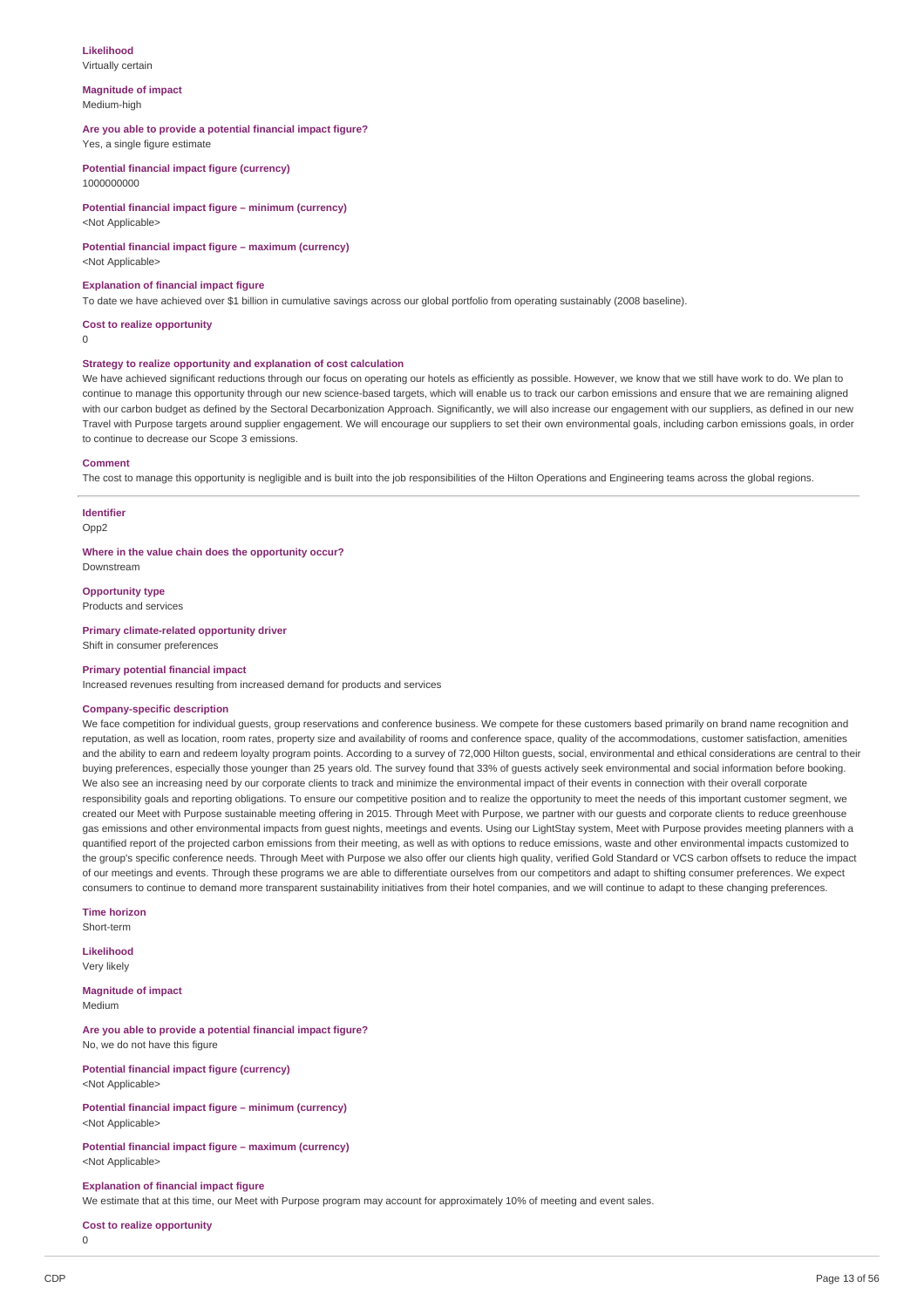#### **Strategy to realize opportunity and explanation of cost calculation**

Hilton's Meet with Purpose program is designed to make it easier for meeting professionals to reduce waste and incorporate health and wellness into their meetings and events. Meet with Purpose provides meeting professionals with sustainable choices to incorporate into events that not only enhance the experiences of attendees, but also align with many customers' corporate responsibility goals. Inspired by Hilton's corporate responsibility strategy, Travel with Purpose, Hilton gathered feedback from customers and sales Team Members to identify the most pressing sustainability issues for meetings and events. Through LightStay, we help our group clients meet their corporate responsibility goals and minimize the environmental impact of their events. LightStay's Meeting Impact Calculator enables all Hilton Sales and Marketing teams to calculate the carbon footprint of any event at one of our hotels. The tool also provides our customers and hotels with specific recommendations and actions to minimize our customers' footprint during their stay. Through Meet with Purpose we also offer our clients high quality, verified Gold Standard or VCS carbon offsets to reduce the impact of our meetings and events, in partnership with South Pole Group.

#### **Comment**

The cost of low carbon products and services, such as our Meet with Purpose and our carbon offset programs, are not borne by Hilton, so the cost to realize this opportunity is \$0.

### **Identifier**

Opp3

**Where in the value chain does the opportunity occur?** Direct operations

**Opportunity type** Resource efficiency

**Primary climate-related opportunity driver** Use of recycling

**Primary potential financial impact** Reduced direct costs

### **Company-specific description**

Changes in physical climate parameters (such as sea level rise or changes in natural resources) may create stresses on human carrying capacity in certain areas by removing valuable land from its most productive use. Landfills not only take up valuable land, they also discharge significant CO2 emissions (methane) and cause soil and water pollution. The World Bank estimates that global urban populations create 1.6 billion tons of solid waste per year, and more than half of that ends up in landfills. In the United States, the hospitality industry alone produces 1.9 billion pounds of waste annually. We see this area as an opportunity to leverage relevant partner organizations and unlock our Team Members' creative minds to rethink our approach to materials and provide innovative solutions to recycle and redefine waste. Moreover, we know that food waste comprises approximately 40% of the landfill waste at a hotel, and globally 30% of food gets wasted - enough to feed more than three times the total number of malnourished in the world. We see reducing food waste as a huge opportunity for us to make a positive environmental and social impact while also benefiting our bottom line

**Time horizon** Short-term

**Likelihood** Likely

**Magnitude of impact** Medium-low

**Are you able to provide a potential financial impact figure?** Yes, a single figure estimate

**Potential financial impact figure (currency)** 14000000

**Potential financial impact figure – minimum (currency)** <Not Applicable>

**Potential financial impact figure – maximum (currency)** <Not Applicable>

## **Explanation of financial impact figure**

Based on our analysis, we estimate that reducing food waste at our managed properties by just 2% would save us \$14,000,000 in annual food costs.

**Cost to realize opportunity**

 $\Omega$ 

### **Strategy to realize opportunity and explanation of cost calculation**

We leverage LightStay, our proprietary corporate responsibility performance measurement platform, to understand how our hotels are managing waste and driving improvements over time. Since launching LightStay, we've gathered over ten years of data across our hotel portfolio and have used this information to drive greater efficiencies and to create best practices and training for our hotels worldwide. As a Brand Standard, managed and franchised hotels are required to set annual diversion goals and complete improvements to their waste management practices. In addition, we create resources and innovative partnerships that help our hotels improve their waste reduction and diversion from landfill. For food waste in particular, we have partnered with WWF to launch food waste reduction pilots to understand how we can reduce food waste in our hotels. We have also partnered with innovative food technology companies, such as food reduction scale and software providers, food digester companies, and food supply chain optimization organizations to reduce food waste across our business. We have set the goal to reduce our food waste to landfill by 50%, and we will use this goal to continue to drive better drive the adoption of food waste diversion and donation programs across our portfolio.

### **Comment**

We have found that our food waste initiatives either create cost savings or to be cost neutral, further demonstrating the value of such a program to our business.

### C3. Business Strategy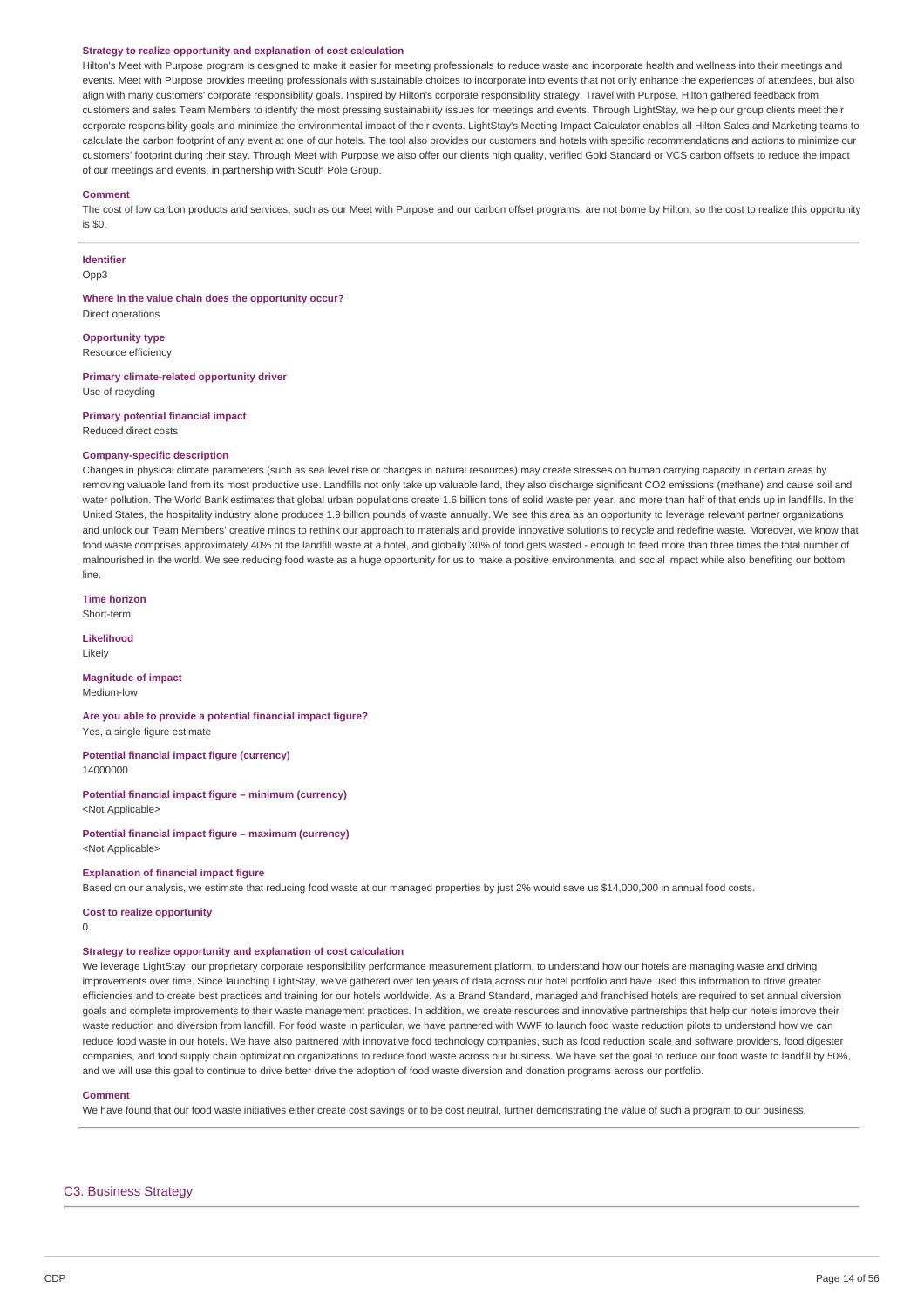## C3.1

**(C3.1) Have climate-related risks and opportunities influenced your organization's strategy and/or financial planning?** Yes, and we have developed a low-carbon transition plan

## C3.1a

**(C3.1a) Does your organization use climate-related scenario analysis to inform its strategy?** Yes, qualitative and quantitative

## C3.1b

## **(C3.1b) Provide details of your organization's use of climate-related scenario analysis.**

| Climate-<br>related<br>scenarios<br>and<br>models<br>applied | Details                                                                                                                                                                                                                                                                                                                                                                                                                                                                                                                                                                                                                                                                                                                                                                                                                                                                                                                                                                                                                                                                                                                                                                                                                                                                                                                                                                                                                                                                                                                                                                                                                                                                                                                                                                                                                                                                                                                                                                                                                                                                                                                                                                                                                                                                                                                                                                                                                                                                                                                                                                                                                                                                                                                                                                                                                                                                                                                                                                                                                                                                                                                                                                                                                                                                                                                                                                                                                               |
|--------------------------------------------------------------|---------------------------------------------------------------------------------------------------------------------------------------------------------------------------------------------------------------------------------------------------------------------------------------------------------------------------------------------------------------------------------------------------------------------------------------------------------------------------------------------------------------------------------------------------------------------------------------------------------------------------------------------------------------------------------------------------------------------------------------------------------------------------------------------------------------------------------------------------------------------------------------------------------------------------------------------------------------------------------------------------------------------------------------------------------------------------------------------------------------------------------------------------------------------------------------------------------------------------------------------------------------------------------------------------------------------------------------------------------------------------------------------------------------------------------------------------------------------------------------------------------------------------------------------------------------------------------------------------------------------------------------------------------------------------------------------------------------------------------------------------------------------------------------------------------------------------------------------------------------------------------------------------------------------------------------------------------------------------------------------------------------------------------------------------------------------------------------------------------------------------------------------------------------------------------------------------------------------------------------------------------------------------------------------------------------------------------------------------------------------------------------------------------------------------------------------------------------------------------------------------------------------------------------------------------------------------------------------------------------------------------------------------------------------------------------------------------------------------------------------------------------------------------------------------------------------------------------------------------------------------------------------------------------------------------------------------------------------------------------------------------------------------------------------------------------------------------------------------------------------------------------------------------------------------------------------------------------------------------------------------------------------------------------------------------------------------------------------------------------------------------------------------------------------------------------|
| 2DS                                                          | Scenario used: Our science-based targets were developed using the sectoral decarbonization approach, which is based on the 2 degree scenario (2DS). Inputs, assumptions, and analytical methods<br>used: We used the Service Buildings decarbonization pathway from the SDA, combined with the allocated Electric Power Grid decarbonization pathway from the SDA since most of our GHG emissions<br>result from purchased electricity. Using a similar methodology used by the International Tourism Partnership to estimate the variance in hotel industry growth projections compared to overall commercial<br>buildings, we adjusted the level of intensity and absolute reductions needed to stay within the allocated carbon budget from Service Buildings but representative of our portfolio's growth. The<br>calculations are based on estimated annual growth in room count, normalized by the average gross floor area of guestrooms in various segments of our portfolio to arrive at the growth projections of floor<br>area to match the SDA intensity metric of Service Buildings. We set our base year of 2008, back-forecasted from the 2010 base of the SDA's carbon budget. We set our primary target for 2030 within a<br>15-year horizon to align with the SBTi. We separated out the carbon budget, pathway, and reduction target into two sets, one for our Scope 1 & 2 emissions for which we have operational control, and<br>our Scope 3 emissions from franchised properties. As a result, 100% of our current and projected portfolio is covered within the boundary for our target and carbon budget. Time horizon and<br>organizational areas considered: Through our SBT setting process, we undertook quantitative and qualitative analysis of how the 2DS will impact all areas of our business over the next three decades,<br>through 2050. We then aligned the target with the long-term decarbonization pathway of Service Buildings, setting interim milestones of 2030 and 2040. This time-frame was selected to align with the<br>modelling of the 2DS and to align with our company's long-term business strategy. Results of analysis: Our carbon budget and decarbonization pathway in 2030 equals a 61% reduction in GHG<br>emissions per square meter from 2008 for our owned and managed properties, and a 52% reduction in GHG emissions per square meter from 2008 for our franchised properties. These figures are<br>based on a projected decarbonization pathway of annual performance, similar to a peak-and-decline scenario. The intensity targets for 2030 reflect the reductions achieved when aligned with the<br>pathway annually, and will be adjusted accordingly should our performance vary from the annual projections in order to stay within the allocated carbon budget for the portfolio within Service Buildings as<br>an SDA sector. How analysis has informed business strategy: The results of the 2DS analysis directly informed our SBTs and our Travel with Purpose 2030 goals, which in turn have significantly<br>influenced our objectives and strategy across nearly every aspect of our business. For example, our 2DS modelling has enabled us to truly integrate climate change into our business objectives, and to<br>drive further engagement and focus across our business with respect to renewables procurement and climate change resilience. |

## C3.1d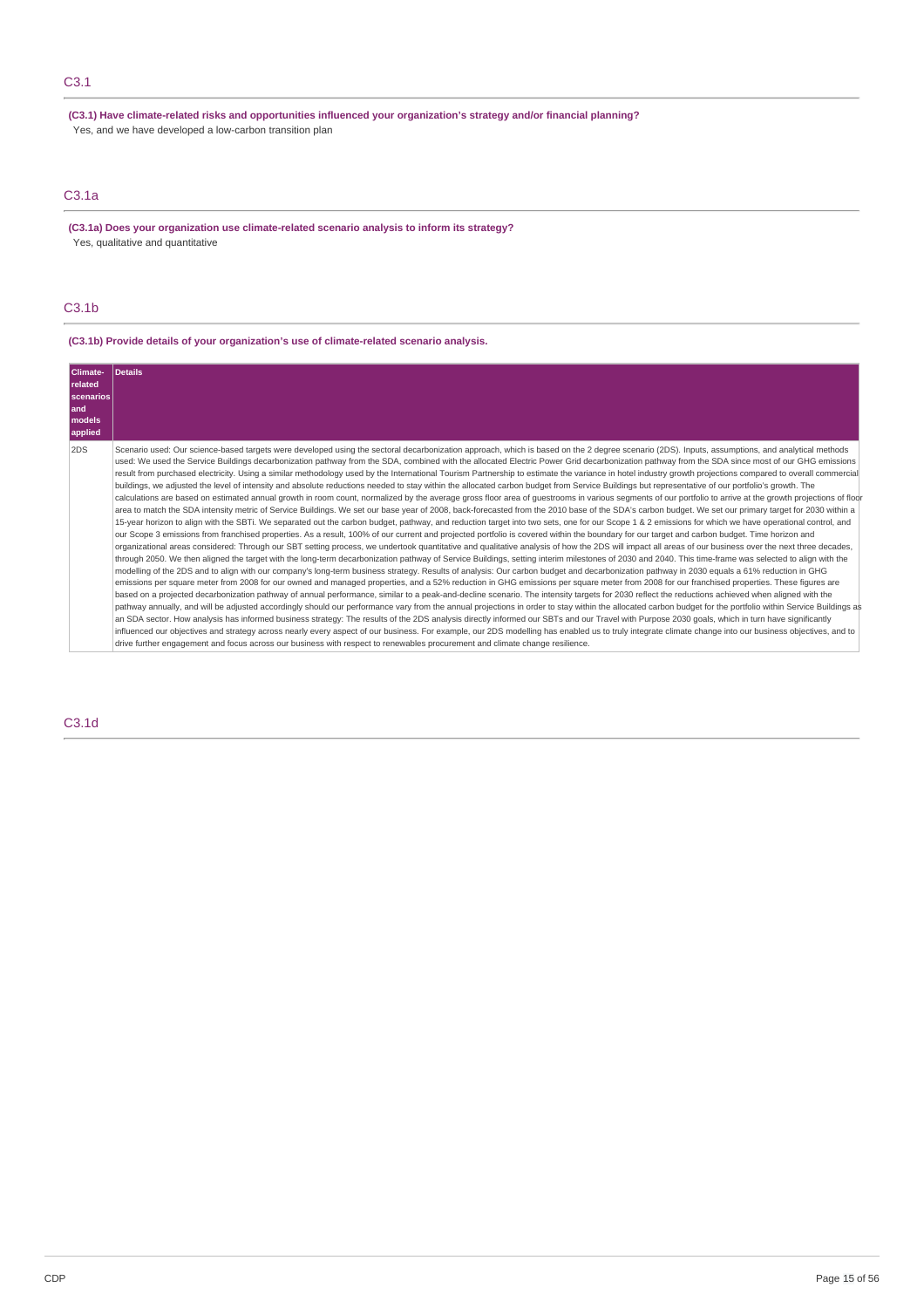## **(C3.1d) Describe where and how climate-related risks and opportunities have influenced your strategy.**

|                                             | related risks<br>and<br>opportunities<br>influenced<br>your strategy<br>in this area? | Have climate- Description of influence                                                                                                                                                                                                                                                                                                                                                                                                                                                                                                                                                                                                                                                                                                                                                                                                                                                                                                                                                                                                                                                                                                                                                                                                                                                                                                                                                                                                                                                                                                                                                                                                                                                                                                                                                                                                                                                                                                                                                                                                                                                                                                                                                                               |
|---------------------------------------------|---------------------------------------------------------------------------------------|----------------------------------------------------------------------------------------------------------------------------------------------------------------------------------------------------------------------------------------------------------------------------------------------------------------------------------------------------------------------------------------------------------------------------------------------------------------------------------------------------------------------------------------------------------------------------------------------------------------------------------------------------------------------------------------------------------------------------------------------------------------------------------------------------------------------------------------------------------------------------------------------------------------------------------------------------------------------------------------------------------------------------------------------------------------------------------------------------------------------------------------------------------------------------------------------------------------------------------------------------------------------------------------------------------------------------------------------------------------------------------------------------------------------------------------------------------------------------------------------------------------------------------------------------------------------------------------------------------------------------------------------------------------------------------------------------------------------------------------------------------------------------------------------------------------------------------------------------------------------------------------------------------------------------------------------------------------------------------------------------------------------------------------------------------------------------------------------------------------------------------------------------------------------------------------------------------------------|
| Products<br>and<br>services                 | Yes                                                                                   | Description of strategy: As a global hospitality brand, we depend on our ability to offer safe, clean and comfortable accommodations to our quests, every time they stay with us. Risks<br>related to climate change, including extreme weather events which could impact our operations, directly impact our ability to offer our products and services to our guests. That is why we<br>continually evaluate our susceptibility to climate change risks. This is also why we took the step to implement our science-based targets to ensure we are doing our part to fight climate<br>change. We also recognize the reduction in GHG emissions that we achieve through our own emissions reductions, including those we achieve through our science-based targets,<br>provides a business opportunity. By reducing our own emissions, we are able to offer lower carbon products (hotel stays) to our guests and clients. In particular, this opportunity enables<br>our corporate customers to reduce their Scope 3 emissions from business travel. The time horizon for our Travel with Purpose Goals is 2030, but initiatives are being implemented<br>immediately to ensure we are prepared for future risks and capitalizing on current opportunities. Case study: Our Meet with Purpose program is an example of a strategic business<br>decision that was influenced by climate-related opportunities. Through our Meet with Purpose sustainable meeting offering, we partner with our quests and corporate clients to reduce<br>greenhouse gas emissions from room nights, meetings and events. Our LightStay Meeting Impact Calculator enables any meeting planner to understand a detailed estimate of the<br>carbon emissions, energy, water and waste that will be produced by a meeting or event at one of our hotels. Using that data, our Sales teams work with our clients to identify and<br>implement techniques to reduce that footprint, such as temperature control or food waste reduction programs. For any remaining unavoidable emissions, we also offer our clients high<br>quality, verified Gold Standard or VCS carbon offsets to reduce the carbon footprint of meetings and events. |
| Supply<br>chain<br>and/or<br>value<br>chain | Yes                                                                                   | Description of strategy: In 2018 we undertook a detailed analysis of our environmental and social risks and opportunities, including those related to climate change. As a result of that<br>assessment, we developed our Travel with Purpose 2030 Goals and our long-term commitment to cut our environmental footprint in half and double our social impact investment across<br>our value chain by 2030. As part of our corporate responsibility strategy, we have committed to 23 value chain sub-targets, including our science-based targets to reduce our carbon<br>emissions intensity by 61% (Scope 1 and 2 Managed hotels) and 52% (Scope 3 Franchised hotels) by 2030. We have also committed to working with our suppliers to set their own<br>science-based targets. The time horizon for our Travel with Purpose Goals is 2030, but initiatives are being implemented immediately to ensure we are prepared for future risks and<br>capitalizing on current opportunities. Case study: Driven by our need to mitigate climate-related risks to our business as well as our desire to publicly demonstrate our commitment to<br>fighting climate change, our SBTs, which have been approved by the SBTi, are the most substantial example of a climate-related business decision that we have made to date that<br>thoroughly integrates climate-related decision-making and the 2 degree scenario into our company's strategy. Through our SBTs, we are working with our suppliers to set their own<br>sustainability targets, including SBTs. All of our suppliers receive our Responsible Sourcing Policy, and we are currently in the process of integrating a supplier sustainability assessment<br>platform into our spend management platform.                                                                                                                                                                                                                                                                                                                                                                                                                                                   |
| Investment Yes<br>in R&D                    |                                                                                       | Description of strategy: While Hilton does not have any investments that we classify as R&D expenses (based on our business model, and reflecting that we don't manufacture<br>products), our global Customer Experience & Innovation (CE&I) department is focused on driving innovation across the business. Our CE&I team has been looking closely at the<br>increased customer demand for more sustainable offerings in our hotels, including the need to address climate-related innovation opportunities to differentiate Hilton from our<br>competition. The time horizon for our Travel with Purpose Goals is 2030, but initiatives are being implemented immediately to ensure we are prepared for future risks and capitalizing on<br>current opportunities. Case study: In 2019 the CE&I team established a cross-functional Plastics Working Group focused on finding innovative solutions to reduce single use plastics in<br>our hotels around the world. The Working Group is comprised of leaders from across the global business, from Sustainability, Operations, Engineering, Guest Satisfaction, Marketing,<br>and other relevant departments, working together to identify, test and implement solutions to reduce plastic packaging waste and increase recycling rates across our global portfolio.<br>One of the Working Group's mandates is to ensure that alternative projects that are identified and tested are assessed for carbon reduction, as well as waste reduction, potential. This<br>Working Group is an example of a substantial strategic R&D decision influenced by climate-related risks and opportunities.                                                                                                                                                                                                                                                                                                                                                                                                                                                                                                                                                                   |
| Operations Yes                              |                                                                                       | Description of strategy: Hilton has integrated climate-related issues such as energy and water management into our business objectives for years through our continual focus on<br>improving the environmental performance of our hotels and driving responsible travel and tourism across our industry. In 2018 we undertook a detailed analysis of our environmental<br>and social risks and opportunities, including those related to climate change. As a result of that assessment, we developed our Travel with Purpose 2030 Goals and our long-term<br>commitment to cut our environmental footprint in half and double our social impact investment across our value chain by 2030. As part of our corporate responsibility strategy, we have<br>committed to 23 value chain sub-targets, including our science-based targets. The integration of our SBTs into our business model will drive significant amounts of new investment in<br>energy efficiency and renewable energy across our global hotel portfolio. The time horizon for our Travel with Purpose Goals is 2030, but initiatives are being implemented immediately<br>to ensure we are prepared for future risks and capitalizing on current opportunities. Case study: Along with our science-based carbon targets, our new Travel with Purpose goals also<br>include our commitment to reduce our water use intensity and waste intensity by 50% by 2030. Our goal to reduce the amount of food waste being sent to landfill from our managed<br>hotels by 50% by 2030 is another example of a significant climate-related business decision that is a focus for the business. By reducing food waste in our hotels, we will be able to<br>significantly contribute to a reduction in our Scope 3 GHG emissions, and we will also be able to increase our positive impact in the communities in which we operate. To date we have<br>made significant progress towards our food waste targets, with all of our managed hotels in the Americas implementing the Hotel Kitchen toolkit, implementing food waste diversion<br>programs for inedible food waste, and participating in food donation programs for excess edible food.            |

## C3.1e

## **(C3.1e) Describe where and how climate-related risks and opportunities have influenced your financial planning.**

| <b>Financial</b><br>planning<br>lelements<br>that have<br>l been<br>l influenced l | Description of influence                                                                                                                                                                                                                                                                                                                                                                                                                                                                                                                                                                                                                                                                                                                                                                                                                                                                                                                                                                                                                                                                                                                                                                                                                                                                                                                                                                                                                                                                                                                                                                                                                                                                                                                                                                                                                                                                                                                                                                                                                                                                                                                                                                                                                                                                                                                                                                                                                                                                                                                                                                                                                                                                                                                                                                                                                                                                                                                                                                                                                                                                                                                                                                                                                                                                                                      |
|------------------------------------------------------------------------------------|-------------------------------------------------------------------------------------------------------------------------------------------------------------------------------------------------------------------------------------------------------------------------------------------------------------------------------------------------------------------------------------------------------------------------------------------------------------------------------------------------------------------------------------------------------------------------------------------------------------------------------------------------------------------------------------------------------------------------------------------------------------------------------------------------------------------------------------------------------------------------------------------------------------------------------------------------------------------------------------------------------------------------------------------------------------------------------------------------------------------------------------------------------------------------------------------------------------------------------------------------------------------------------------------------------------------------------------------------------------------------------------------------------------------------------------------------------------------------------------------------------------------------------------------------------------------------------------------------------------------------------------------------------------------------------------------------------------------------------------------------------------------------------------------------------------------------------------------------------------------------------------------------------------------------------------------------------------------------------------------------------------------------------------------------------------------------------------------------------------------------------------------------------------------------------------------------------------------------------------------------------------------------------------------------------------------------------------------------------------------------------------------------------------------------------------------------------------------------------------------------------------------------------------------------------------------------------------------------------------------------------------------------------------------------------------------------------------------------------------------------------------------------------------------------------------------------------------------------------------------------------------------------------------------------------------------------------------------------------------------------------------------------------------------------------------------------------------------------------------------------------------------------------------------------------------------------------------------------------------------------------------------------------------------------------------------------------|
| Row Revenues<br>Indirect<br>costs<br>Assets                                        | Influence on revenues and assets: Climate-related risks are integrated into our overall financial planning processes, including the potential impact on revenue and assets. Hilton's Global Risk<br>Management team regularly assesses our sensitivity to changes in risk profiles across a series of prioritized financial and non-financial risks. This analysis helps us to inform our Board of Directors<br>as they assess management's risk tolerance levels and determine what constitutes an appropriate level of risk for the company. Case study: Climate change risks are explicitly included in Hilton's<br>annual Enterprise Risk Management assessment processes. We define climate change risks as "Shifts in global or regional climate patterns, leading to an increase in the severity/frequency of<br>extreme weather events, rising sea levels, and sustained higher temperatures, all of which may result in risk to current operations and future development in at-risk markets." In addition to climate<br>change, our ERM processes cover Social Impact (including human rights and labor strikes), Environmental Impact (including water scarcity, pollution and biodiversity degradation) and Strategic<br>Sourcing (including social and environmental factors in sourcing). The results of the annual Enterprise Risk Assessment, including climate-related results, are reviewed by the Board and used to<br>inform enterprise-wide strategic planning. The time horizon for this is immediate. Influence on indirect costs: Climate-related opportunities have influenced our financial planning for indirect costs<br>related to operational efficiency of our buildings, including utility costs. We recognize that by operating our hotels more efficiently we can reduce our impact on the environment, contribute to our<br>2030 Goals and science-based targets, and significantly reduce our utility costs. Utilities are the second highest spend at a hotel after labor, so any steps that we can take to reduce our utility<br>consumption has the potential to significantly benefit us financially. Case study: We use our LightStay system to measure and manage our hotels' utility costs and sustainability investments.<br>Through the use of LightStay, we have achieved significant reductions in operating costs as our hotels continually seek to improve their efficiency in energy, carbon, waste and water. Since 2008,<br>Hilton has reduced carbon emissions intensity by 36%, waste intensity by 44%, energy use intensity by 26% and water use intensity by 22% per square meter across our global managed<br>portfolio. We estimate that these reductions have saved over a cumulative \$1 billion in utility costs. These savings are significant to our bottom line and demonstrate how integration of climate-<br>related opportunities into our financial planning has resulted in value to our bottom line and that of our owners. The time horizon for integration of climate-related opportunities into our financial<br>planning is immediate: we continuously use LightStay to drive efficiencies across our portfolio and ensure that we are taking steps to reduce our environmental footprint in line with our 2030 Goals<br>and science-based targets. |

## C3.1f

(C3.1f) Provide any additional information on how climate-related risks and opportunities have influenced your strategy and financial planning (optional).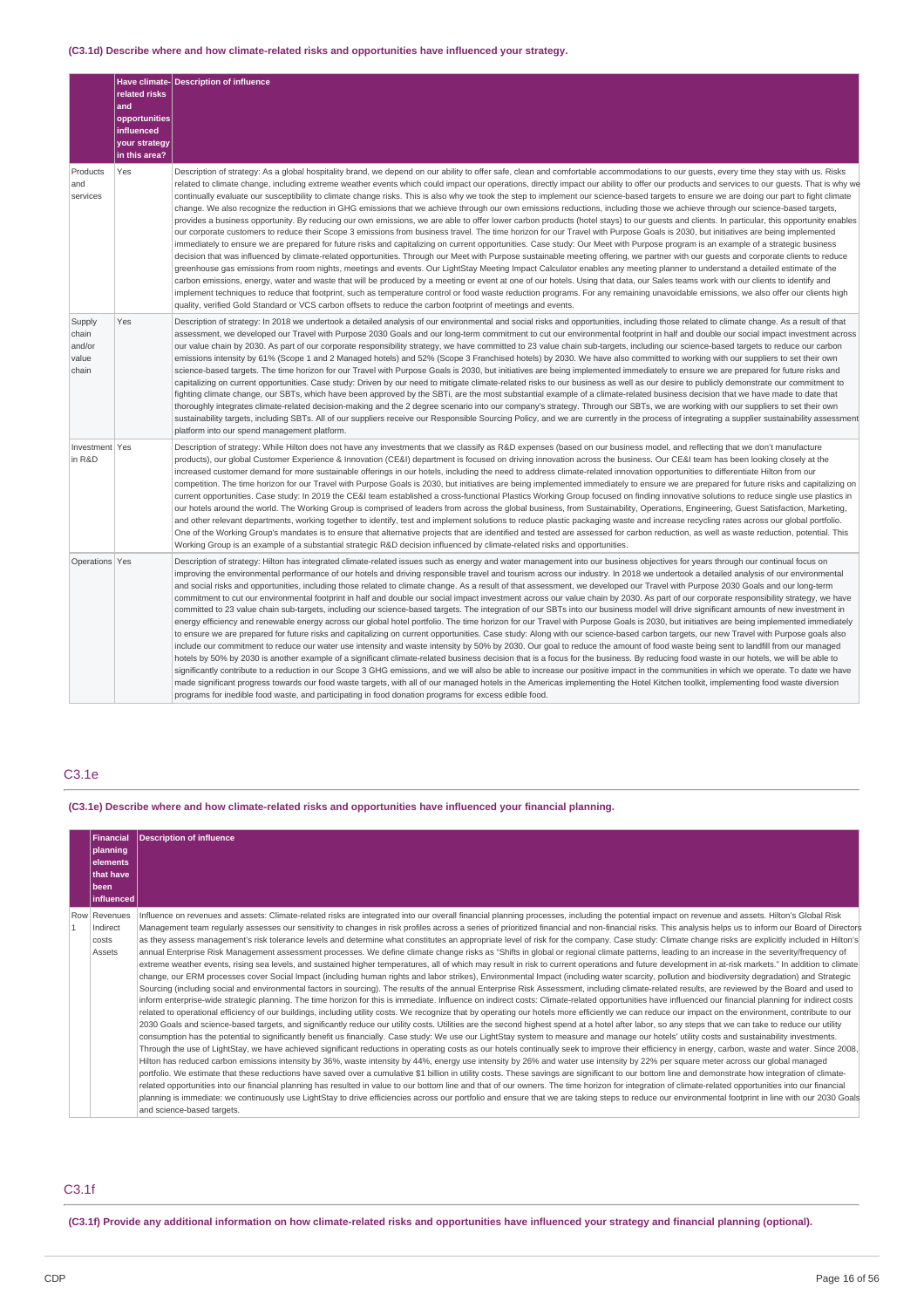## C4. Targets and performance

## C4.1

**(C4.1) Did you have an emissions target that was active in the reporting year?** Intensity target

## C4.1b

**(C4.1b) Provide details of your emissions intensity target(s) and progress made against those target(s).**

**Target reference number** Int 1

**Year target was set** 2018

**Target coverage** Company-wide

**Scope(s) (or Scope 3 category)** Scope 1+2 (market-based)

**Intensity metric** Metric tons CO2e per square meter

**Base year** 2008

**Intensity figure in base year (metric tons CO2e per unit of activity)** 0.156697

% of total base year emissions in selected Scope(s) (or Scope 3 category) covered by this intensity figure 100

**Target year** 2030

**Targeted reduction from base year (%)** 61

**Intensity figure in target year (metric tons CO2e per unit of activity) [auto-calculated]** 0.06111183

**% change anticipated in absolute Scope 1+2 emissions**

**% change anticipated in absolute Scope 3 emissions**

 $\Omega$ 

7

**Intensity figure in reporting year (metric tons CO2e per unit of activity)** 0.100704

**% of target achieved [auto-calculated]** 58.5791708065174

**Target status in reporting year** Underway

#### **Is this a science-based target?**

Yes, this target has been approved as science-based by the Science Based Targets initiative

## **Please explain (including target coverage)**

In May 2018, Hilton became the first major hotel brand to have its science-based targets approved by the Science Based Targets initiative (SBTi). We have committed to reduce our Scope 1 and 2 carbon emissions by 61% by 2030, using a 2008 baseline. Our target is based on progress against time elapsed between our 2008 base year and our 2030 target year to reduce Scope 1 ad 2 emissions by 61% per square meter. In 2019, our market-based greenhouse gas emissions intensity was 0.1007 metric tonnes per square meter, representing 35.7% decrease in our Scope 1 and 2 emissions intensity over our 2008 Baseline.

**Target reference number** Int 2

**Year target was set** 2018

**Target coverage** Company-wide

**Scope(s) (or Scope 3 category)** Scope 3: Franchises

**Intensity metric** Metric tons CO2e per square meter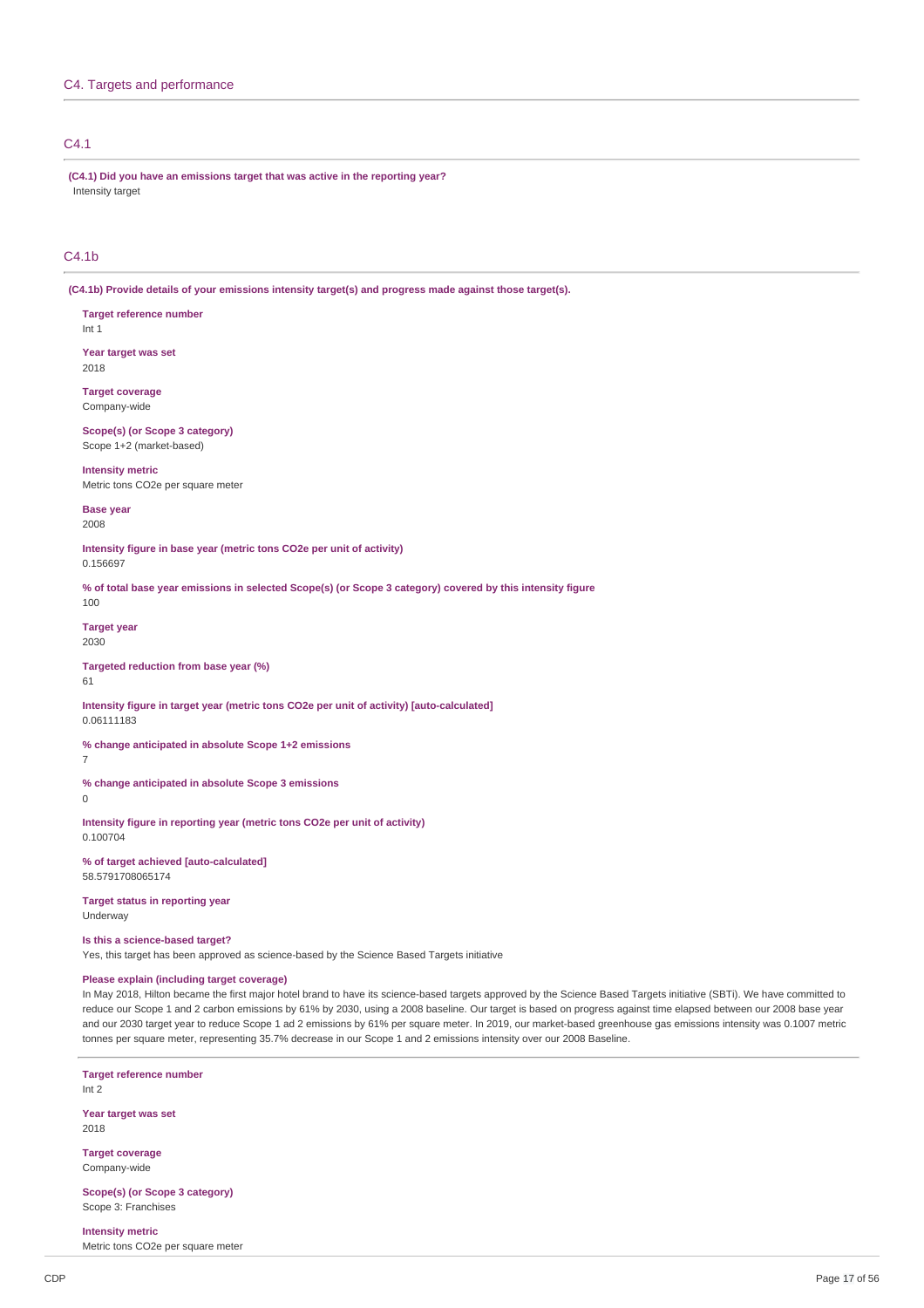### **Base year** 2008

**Intensity figure in base year (metric tons CO2e per unit of activity)** 0.136316

% of total base year emissions in selected Scope(s) (or Scope 3 category) covered by this intensity figure

100

**Target year** 2030

**Targeted reduction from base year (%)**

52

**Intensity figure in target year (metric tons CO2e per unit of activity) [auto-calculated]** 0.06543168

**% change anticipated in absolute Scope 1+2 emissions**

 $\overline{0}$ 

**% change anticipated in absolute Scope 3 emissions**

22

**Intensity figure in reporting year (metric tons CO2e per unit of activity)** 0.097144

**% of target achieved [auto-calculated]** 55.2618689154386

**Target status in reporting year** Underway

### **Is this a science-based target?**

Yes, this target has been approved as science-based by the Science Based Targets initiative

## **Please explain (including target coverage)**

In May 2018 Hilton became the first major hotel brand to have its science-based targets approved by the Science Based Targets initiative (SBTi). In addition to reducing our Scope 1 and 2 emissions by at least 61% from our 2008 base year, Hilton has also committed to reduce its Scope 3 emissions from energy use by our independently owned franchises. To do so, Hilton will seek to reduce emissions from franchises by 52% per square meter by 2030 from a 2008 base year and will encourage our suppliers to set emissions reduction targets. In 2019, our Scope 3 emissions from franchise hotel operations was .097 metric tonnes per square meter, representing 28.7% decrease over our 2008 Baseline.

## C4.2

**(C4.2) Did you have any other climate-related targets that were active in the reporting year?** Other climate-related target(s)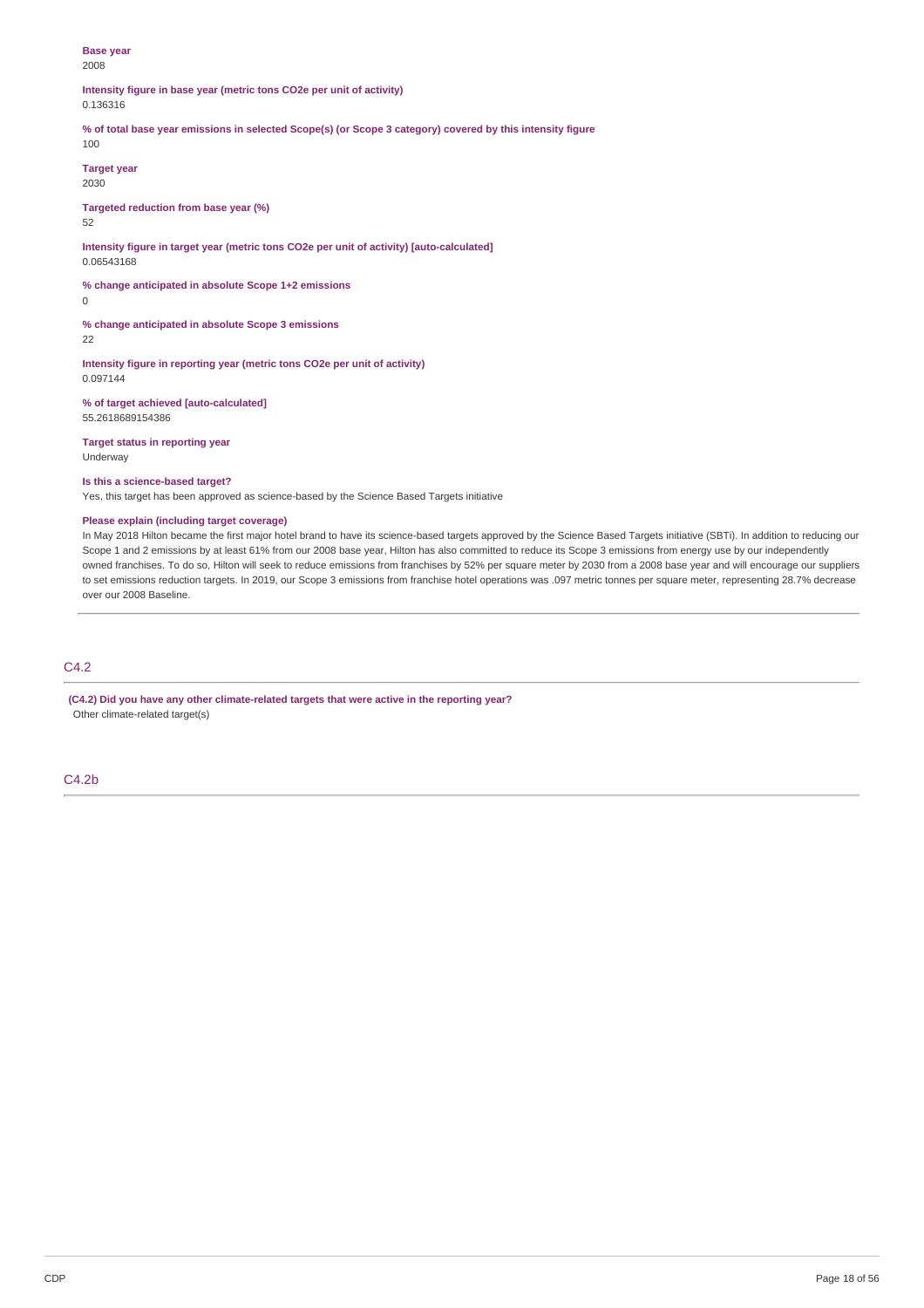#### **(C4.2b) Provide details of any other climate-related targets, including methane reduction targets.**

**Target reference number** Oth 1

**Year target was set** 2018

**Target coverage** Company-wide

### **Target type: absolute or intensity** Intensity

**Target type: category & Metric (target numerator if reporting an intensity target)**

Waste management metric tons of waste generated

## **Target denominator (intensity targets only)** square meter

**Base year**

2008

**Figure or percentage in base year** 0.0094

**Target year** 2030

**Figure or percentage in target year** 0.0047

**Figure or percentage in reporting year** 0.0052

**% of target achieved [auto-calculated]** 89.3617021276596

**Target status in reporting year** Underway

### **Is this target part of an emissions target?**

This target is a separate waste reduction target, which directly contributes to reducing carbon emissions and support our company's climate strategy and Travel with Purpose 2030 Goals. As one of 23 sub-targets, explained below, Hilton has set the goal to reduce landfilled waste by 50% for managed properties under Hilton's operational control. In 2019, our landfill waste intensity was .0052 metric tonnes per square meter, representing a 44.3% decrease over our 2008 Baseline.

### **Is this target part of an overarching initiative?**

Other, please specify (Hilton Travel with Purpose 2030 Goals)

## **Please explain (including target coverage)**

In May 2018, Hilton announced its Travel with Purpose 2030 Goals and commitment to double our investment in social impact and cut our environmental footprint in half through responsible hospitality across our value chain. As one of 23 sub-targets, Hilton has set the goal to reduce landfilled waste by 50% for owned and managed properties under Hilton's operational control. Hilton has also set an underlying waste target to reduce food waste to landfill by 50% and to reduce single use plastics across the business. Additionally, Hilton is the first major hotel company to set the goal to send zero soap to landfill by 2030.

## C4.3

(C4.3) Did you have emissions reduction initiatives that were active within the reporting year? Note that this can include those in the planning and/or **implementation phases.**

Yes

## C4.3a

(C4.3a) Identify the total number of initiatives at each stage of development, and for those in the implementation stages, the estimated CO2e savings.

|                           | Number of initiatives | Total estimated annual CO2e savings in metric tonnes CO2e (only for rows marked *) |
|---------------------------|-----------------------|------------------------------------------------------------------------------------|
| Under investigation       | 28                    |                                                                                    |
| To be implemented*        | 68                    | 5100                                                                               |
| Implementation commenced* | 334                   | 28613                                                                              |
| Implemented*              | 281                   | 13263                                                                              |
| Not to be implemented     |                       |                                                                                    |

### C4.3b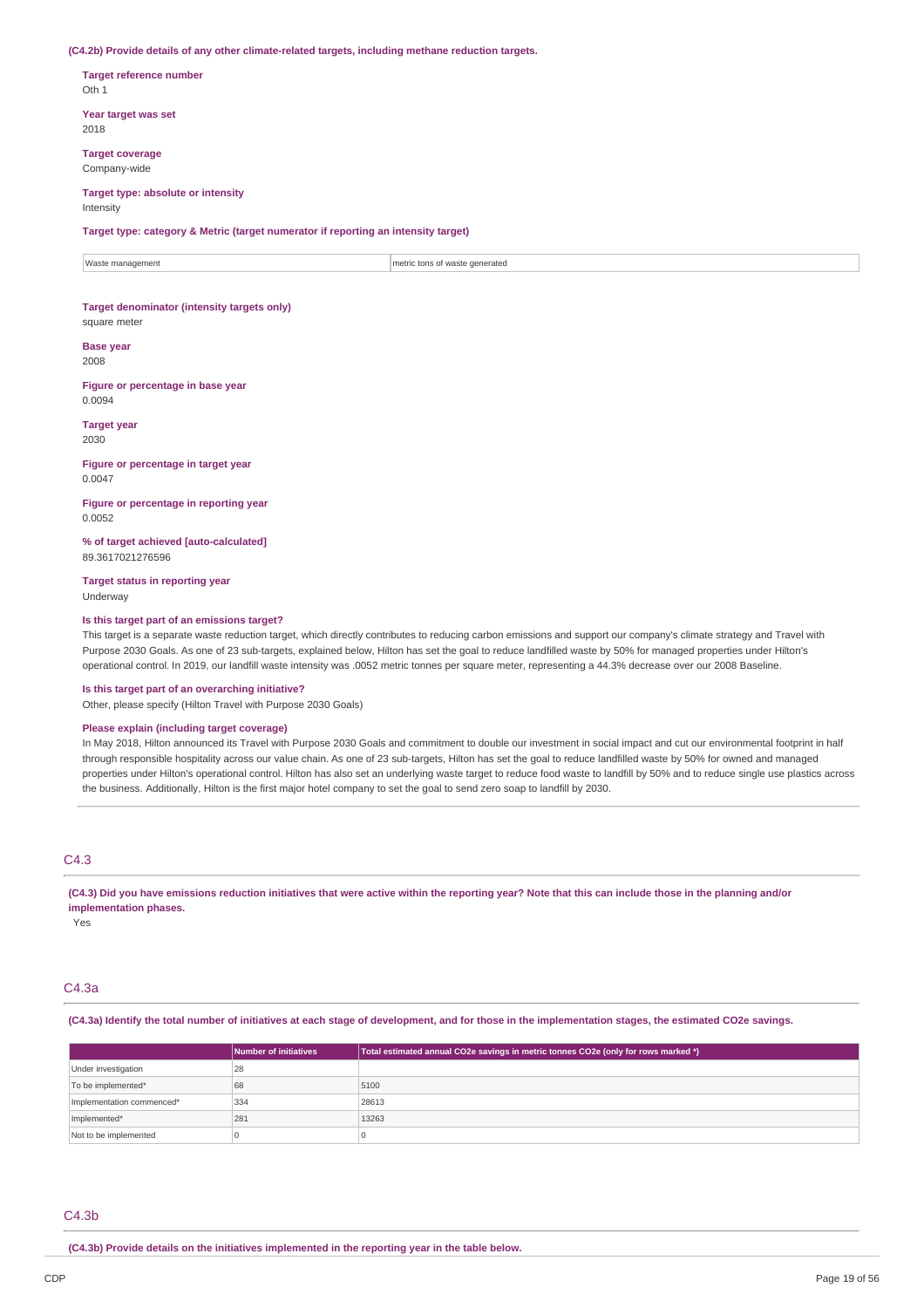Energy efficiency in buildings and the contract of the contract of the contract of the contract of the contract of the contract of the contract of the contract of the contract of the contract of the contract of the contrac

**Estimated annual CO2e savings (metric tonnes CO2e)**

20346

**Scope(s)**

Scope 2 (location-based)

**Voluntary/Mandatory** Voluntary

**Annual monetary savings (unit currency – as specified in C0.4)** 4794500

**Investment required (unit currency – as specified in C0.4)** 6902000

**Payback period** 1-3 years

### **Estimated lifetime of the initiative**

6-10 years

## **Comment**

Data is included for 351 lighting upgrade projects, which were reported in LightStay as in-process or completed in 2019 by Hilton-managed hotels. The vast majority of projects are new LED installations and retrofit lighting throughout the hotel including lobbies and public areas, guest rooms, ballrooms and meeting space, restaurants, back of house, exterior and parking lighting. Overall, the lighting projects analyzed reflect a 69% ROI and an average payback of 1.4 years. The average project cost was \$19,700, with a minimum cost of \$1,000 and a maximum cost of \$1.4 million. CO2e savings are based on estimated electricity savings, using location-based emissions factors.

## **Initiative category & Initiative type**

Energy efficiency in buildings **Heating, Ventilation and Air Conditioning (HVAC)** 

**Estimated annual CO2e savings (metric tonnes CO2e)** 17030

**Scope(s)**

Scope 1 Scope 2 (location-based)

## **Voluntary/Mandatory**

Voluntary

**Annual monetary savings (unit currency – as specified in C0.4)** 4293800

**Investment required (unit currency – as specified in C0.4)** 14426000

**Payback period** 4-10 years

## **Estimated lifetime of the initiative**

6-10 years

### **Comment**

Data is included for 201 HVAC and building systems upgrade projects which were reported in LightStay as in-process or completed in 2019 by Hilton-managed hotels. Projects includes energy efficient upgrades and replacements to chiller plants, HVAC equipment and ventilation systems, boiler and domestic hot water systems, energy management systems and controls upgrades for building and guest rooms, installation of VFDs/VSDs on fans and pumps and other upgrades beyond normal maintenance activities. Projects analyzed reflect an average ROI of 30% and an average payback of 3.4 years. The average project cost was \$71,800, with a minimum cost of \$100,000 and a maximum cost of \$731,000. CO2e savings include both Scope 1 and 2, based on estimated electricity and natural gas savings, using location-based emissions factors.

### **Initiative category & Initiative type**

Energy efficiency in buildings Other, please specify (Building envelope)

**Estimated annual CO2e savings (metric tonnes CO2e)** 1075

**Scope(s)** Scope 1 Scope 2 (location-based)

#### **Voluntary/Mandatory** Voluntary

**Annual monetary savings (unit currency – as specified in C0.4)** 433100

**Investment required (unit currency – as specified in C0.4)**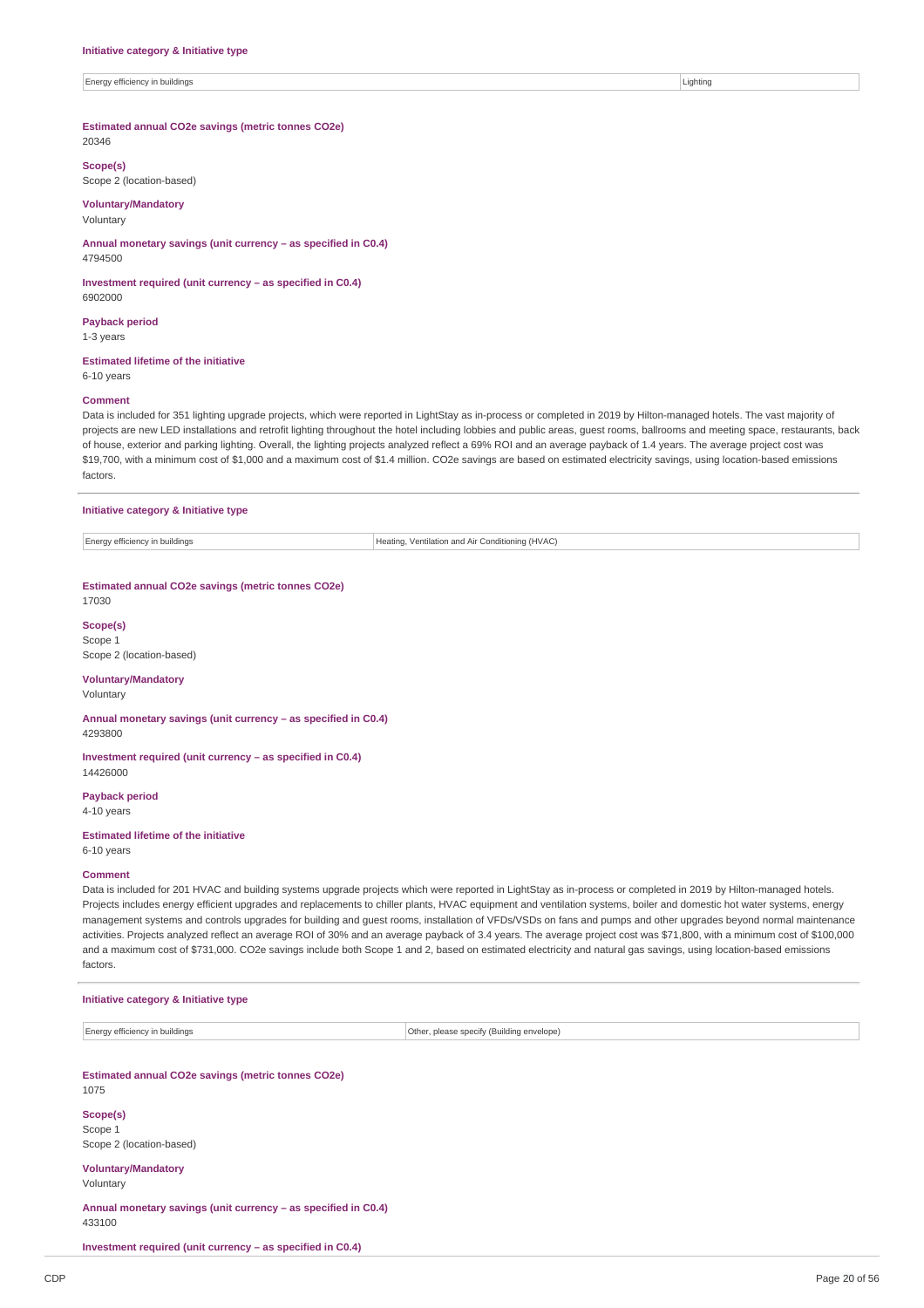#### 4365300

## **Payback period**

4-10 years

### **Estimated lifetime of the initiative**

6-10 years

### **Comment**

Data is included for 5 projects, which were reported in LightStay as in-process or completed in 2019 by Hilton-managed hotels. Reported projects include upgrades for energy efficient cool roofs and high performance window installations. Overall, projects analyzed reflect an average ROI of 10% and an average payback of 10 years. The average project cost was \$873,000, with a minimum cost of \$1,000 and a maximum cost of \$2.4 million. CO2e savings include both Scope 1 and 2, based on estimated electricity and gas savings, using location-based emissions factors.

### **Initiative category & Initiative type**

Energy efficiency in buildings **Other, please specify (Energy Efficient Equipment)** Other, please specify (Energy Efficient Equipment)

### **Estimated annual CO2e savings (metric tonnes CO2e)**

**Scope(s)** Scope 2 (location-based)

## **Voluntary/Mandatory**

Voluntary

2743

**Annual monetary savings (unit currency – as specified in C0.4)** 595600

**Investment required (unit currency – as specified in C0.4)** 1369900

**Payback period** 1-3 years

**Estimated lifetime of the initiative** 6-10 years

### **Comment**

Data is included for 50 projects, which were reported in LightStay as in-process or completed in 2019 by Hilton-managed hotels. Energy-efficient equipment upgrades were reported for guest room televisions, laundry equipment; kitchen refrigeration, dishwashing equipment, and kitchen hood exhaust control systems. Overall, projects analyzed reflect a 43% ROI with average payback of 2.3 years. The average project cost was \$27,400, with a minimum cost of \$1,000 and a maximum cost of \$240,000.

## **Initiative category & Initiative type**

Please select

952

**Estimated annual CO2e savings (metric tonnes CO2e)**

**Scope(s)** Scope 1 Scope 2 (location-based)

**Voluntary/Mandatory**

Voluntary

**Annual monetary savings (unit currency – as specified in C0.4)** 229800

**Investment required (unit currency – as specified in C0.4)** 1542100

**Payback period**

4-10 years

**Estimated lifetime of the initiative** 6-10 years

#### **Comment**

Data is included for 8 projects that were reported in LightStay as in-process or completed in 2019 by Hilton-managed hotels. Projects include upgrades to CHP plant, waste heat recovery systems, wind turbines and solar photovoltaic systems. Overall, projects analyzed reflect a 15% ROI with average payback of 6.7 years. The average project cost was \$192,800, with a minimum cost of \$4,000 and a maximum cost of \$1.4 million.

## C4.3c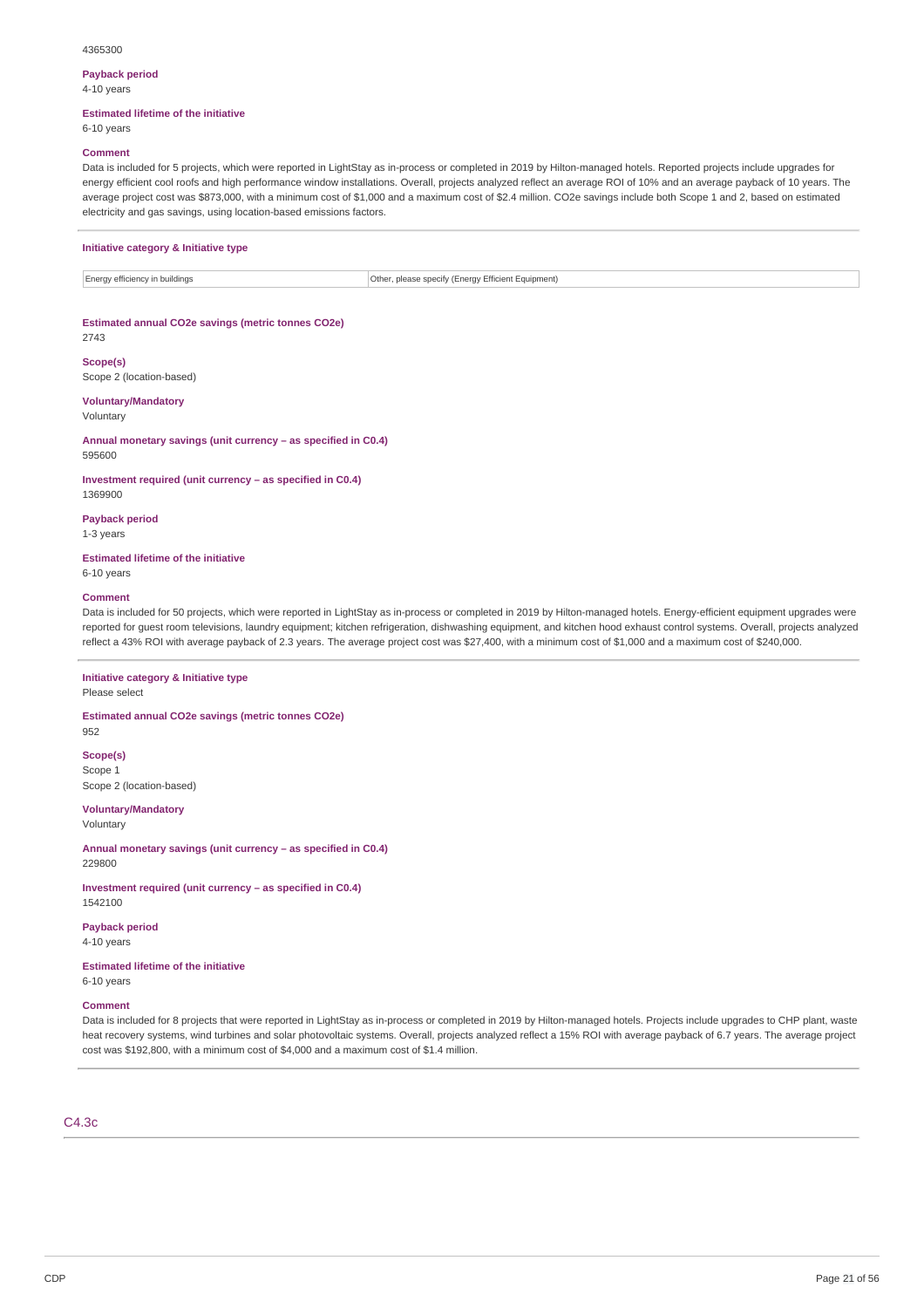## **(C4.3c) What methods do you use to drive investment in emissions reduction activities?**

| Method                                                          | <b>Comment</b>                                                                                                                                                                                                                                                                                                                                                                                                                                                                                                                                                                                                                                                                                                                                                                                                                                                                                       |
|-----------------------------------------------------------------|------------------------------------------------------------------------------------------------------------------------------------------------------------------------------------------------------------------------------------------------------------------------------------------------------------------------------------------------------------------------------------------------------------------------------------------------------------------------------------------------------------------------------------------------------------------------------------------------------------------------------------------------------------------------------------------------------------------------------------------------------------------------------------------------------------------------------------------------------------------------------------------------------|
| Compliance with<br>regulatory                                   | Hilton uses energy and emissions reporting requirements to drive emissions reduction improvements based on requirements in the individual global regions. For example, the CRC Energy<br>Efficiency Scheme in the UK requires hotels to report their energy use annually and purchase and surrender allowances to offset their emissions. Considering a shorter payback period<br>requirements/standards with combined energy and carbon tax cost savings, the Hilton manager is more likely to obtain owner's approval for recommended energy efficiency upgrades.                                                                                                                                                                                                                                                                                                                                  |
| Employee engagement                                             | Through LightStay, we educate and actively engage employees in implementing best practices that reduce energy, water and waste impacts across all hotel operations. All departments<br>(property operations/engineering, housekeeping, sales, food and beverage, management and front desk operations) participate annually in LightStay's Operations Survey, which consists<br>of over 200 best practices and improvement opportunities in the areas of energy efficiency, renewable energy, water efficiency, waste reduction, procurement, food and beverage, and<br>more. We also continually engage with all of our Team Members on sustainability topics using our internal Hilton electronic newsletters. Additionally, over 1,250 Hilton employees serve as<br>Travel with Purpose Champions and/or serve on sustainability committees at our hotels and corporate offices around the world. |
| Financial optimization<br>calculations                          | Financial calculators are built into LightStay to help drive investment in energy efficiency and other emissions reduction activities. LightStay upgrades launched in 2017 utilize data-driven<br>modeling to predict and analyze utility consumption and costs. LightStay's Project module calculates energy, emissions and utility cost savings based on estimated project costs and<br>anticipated payback, which helps inform and drive project implementation.                                                                                                                                                                                                                                                                                                                                                                                                                                  |
| Internal<br>incentives/recognition<br>programs                  | Bonus potential for Directors of Property Operations for Hilton managed properties is tied to the attainment of sustainability goals, including reduction in energy consumption and carbon<br>emissions for their hotel's respective operations. Performance indicators are defined based on previous year consumption for each region. Measures used are hotels' energy intensity<br>(kBTU per square foot) and CO2e in pounds per square meter. In addition, regional programs are in place that reward engineering teams with the best overall sustainability results,<br>including energy year-over-year consumption reductions, waste efforts, sustainability related training, etc.                                                                                                                                                                                                            |
| Dedicated budget for<br>other emissions<br>reduction activities | Hilton has a dedicated corporate responsibility budget, which is used for ongoing management and expansion of LightStay, research and development, stakeholder engagement and other<br>activities that we utilize to help drive emissions reductions across Hilton's global portfolio. Individual regions have dedicated budgets for emissions reduction activities to support their<br>managed hotels in compliance, financial evaluation of capital improvements, stakeholder engagement, innovation projects and other initiatives.                                                                                                                                                                                                                                                                                                                                                               |

## C4.5

(C4.5) Do you classify any of your existing goods and/or services as low-carbon products or do they enable a third party to avoid GHG emissions? Yes

C4.5a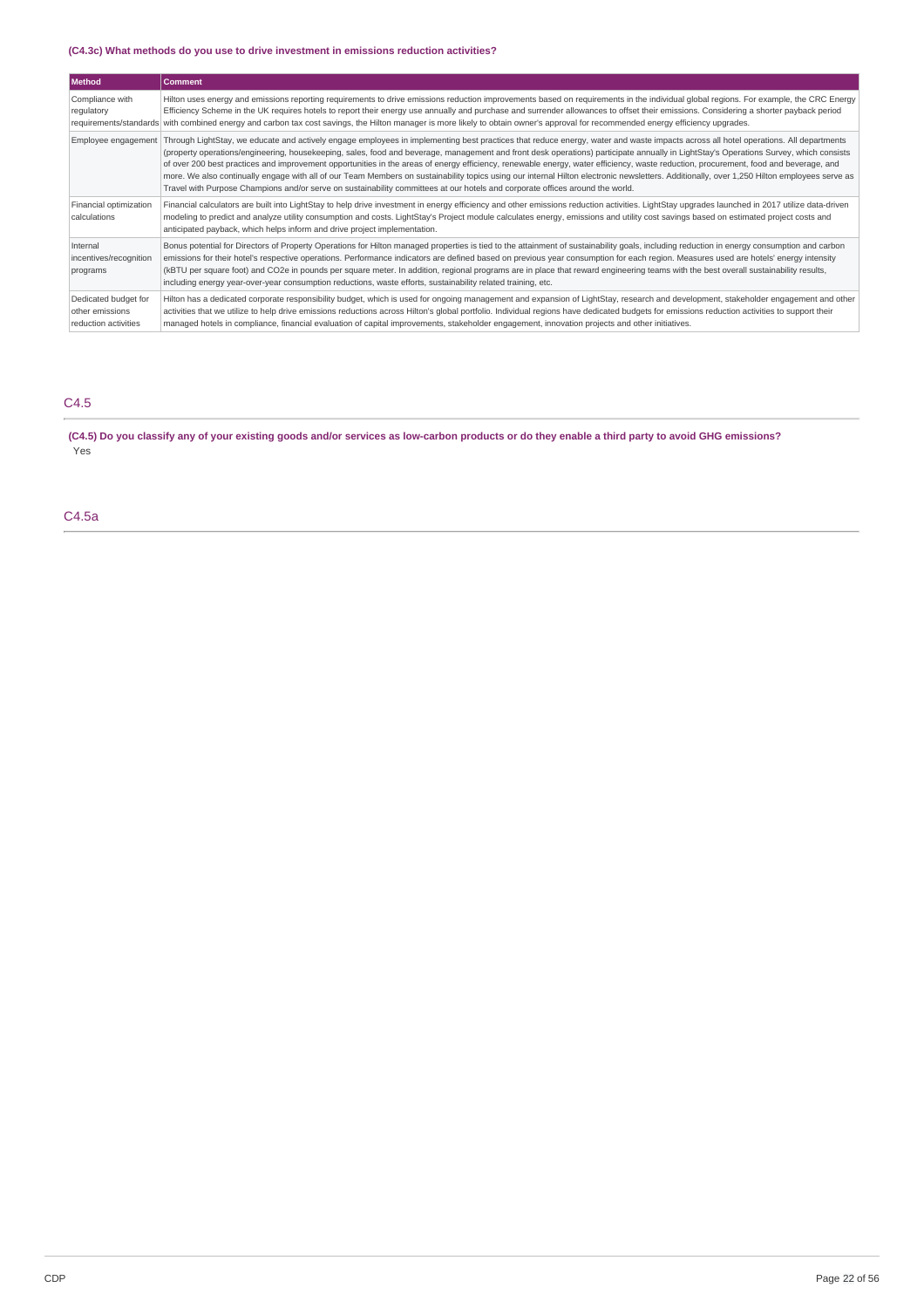#### (C4.5a) Provide details of your products and/or services that you classify as low-carbon products or that enable a third party to avoid GHG emissions.

### **Level of aggregation** Company-wide

## **Description of product/Group of products**

The reductions in GHG emissions that we achieve through our own emissions reductions, including those that will be achieved through our SBTs, help our owners using the financial control boundary to reduce their own Scope 1 and 2 emissions. Additionally, the emissions reductions that we achieve enable our corporate customers to reduce their Scope 3 emissions.

**Are these low-carbon product(s) or do they enable avoided emissions?**

Avoided emissions

**Taxonomy, project or methodology used to classify product(s) as low-carbon or to calculate avoided emissions**

## Other, please specify (GHG Protocol)

**% revenue from low carbon product(s) in the reporting year**

100

**% of total portfolio value** <Not Applicable>

## **Asset classes/ product types**

<Not Applicable>

## **Comment**

Our efforts to reduce our carbon emissions result in avoided emissions for our owners and our corporate clients across all of our hotels, representing 100% in revenue from managed properties.

## **Level of aggregation**

Product

## **Description of product/Group of products**

Through our Meet with Purpose sustainable meeting offering, we partner with our guests and corporate clients to reduce greenhouse gas emissions from guest nights, meetings and events. Using our LightStay system, Meet with Purpose provides meeting planners with a quantified report of the projected carbon emissions from their meeting, as well as with options to reduce emissions, waste and other environmental impacts customized to the group's specific conference needs. Over 1,000 of our hotels - the majority of our Full Service and Luxury properties - offer our Meet with Purpose program. Through Meet with Purpose we also offer our clients high quality, verified Gold Standard or VCS carbon offsets to reduce the impact of our meetings and events.

## **Are these low-carbon product(s) or do they enable avoided emissions?**

Avoided emissions

**Taxonomy, project or methodology used to classify product(s) as low-carbon or to calculate avoided emissions** Other, please specify (GHG Protocol)

#### **% revenue from low carbon product(s) in the reporting year**

10

#### **% of total portfolio value**

<Not Applicable>

### **Asset classes/ product types** <Not Applicable>

#### **Comment**

At this time we estimate that approximately 10% of meetings and events are Meet with Purpose events and/or are offset through our carbon offset emissions offering. However, we are working closely with our Sales team to increase uptake of these products and services.

C5. Emissions methodology

C5.1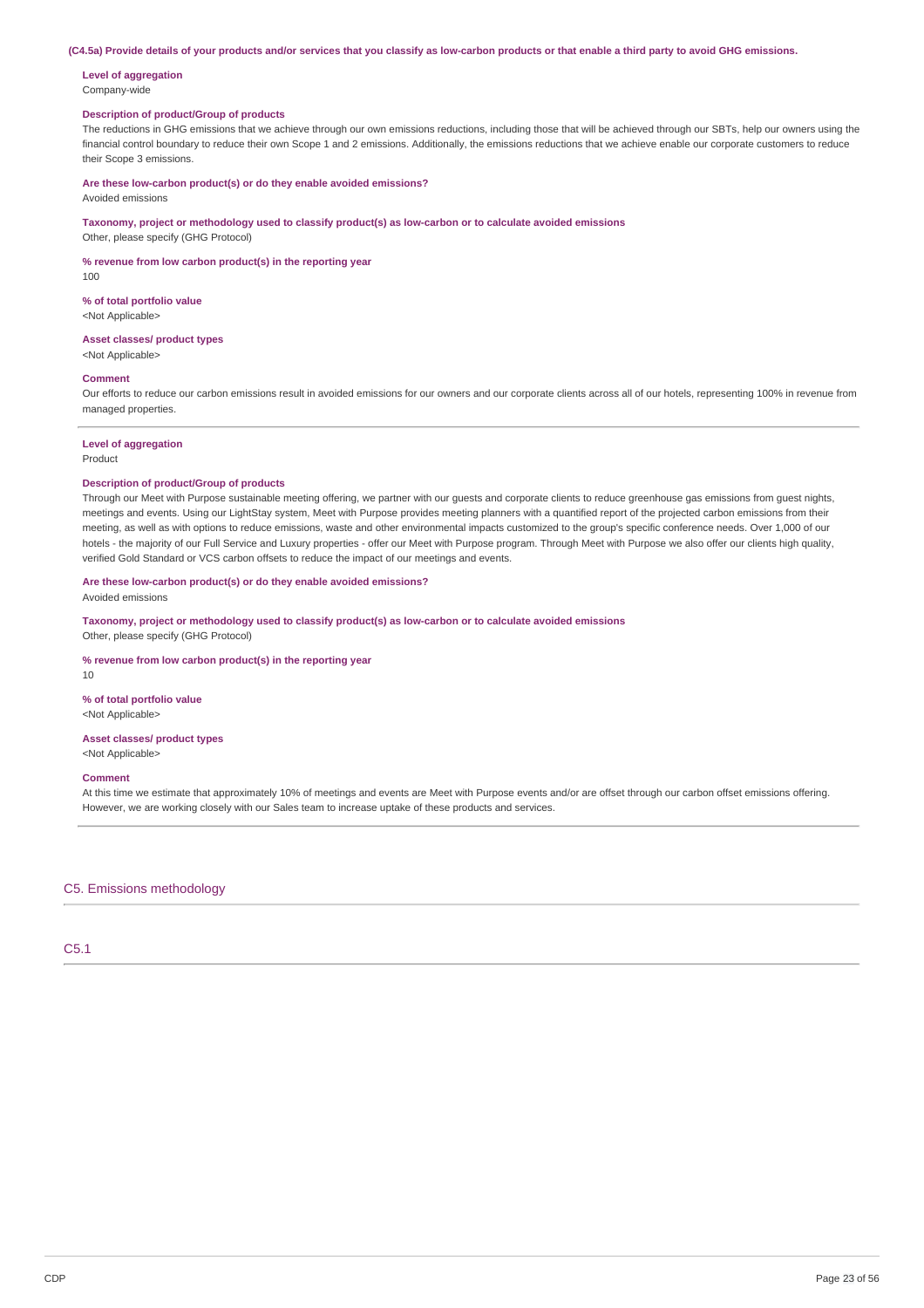## **(C5.1) Provide your base year and base year emissions (Scopes 1 and 2).**

### **Scope 1**

**Base year start**

January 1 2008

**Base year end** December 31 2008

**Base year emissions (metric tons CO2e)** 437087

**Comment**

**Scope 2 (location-based)**

**Base year start** January 1 2008

**Base year end** December 31 2008

**Base year emissions (metric tons CO2e)** 1562544

**Comment**

## **Scope 2 (market-based)**

**Base year start** January 1 2008

**Base year end** December 31 2008

**Base year emissions (metric tons CO2e)** 1562544

**Comment**

## C5.2

(C5.2) Select the name of the standard, protocol, or methodology you have used to collect activity data and calculate emissions.

IEA CO2 Emissions from Fuel Combustion

The Greenhouse Gas Protocol: A Corporate Accounting and Reporting Standard (Revised Edition) US EPA Emissions & Generation Resource Integrated Database (eGRID)

## C6. Emissions data

## C6.1

**(C6.1) What were your organization's gross global Scope 1 emissions in metric tons CO2e?**

**Reporting year**

**Gross global Scope 1 emissions (metric tons CO2e)** 476036

**Start date** <Not Applicable>

**End date** <Not Applicable>

**Comment**

C6.2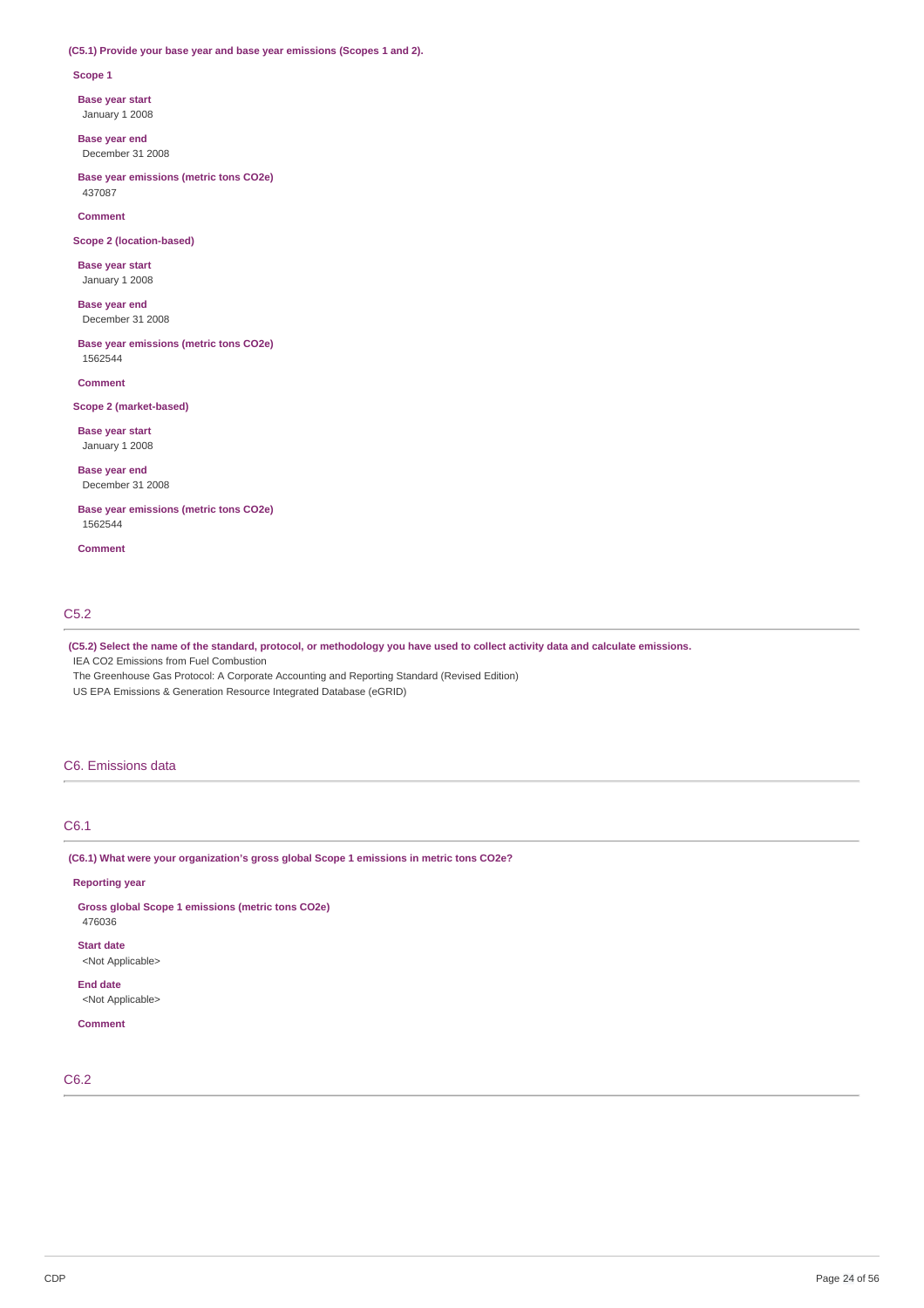#### **(C6.2) Describe your organization's approach to reporting Scope 2 emissions.**

#### **Row 1**

#### **Scope 2, location-based**

We are reporting a Scope 2, location-based figure

#### **Scope 2, market-based**

We are reporting a Scope 2, market-based figure

### **Comment**

We report both location-based and market-based Scope 2 emissions.

## C6.3

**(C6.3) What were your organization's gross global Scope 2 emissions in metric tons CO2e?**

### **Reporting year**

**Scope 2, location-based** 1949324

### **Scope 2, market-based (if applicable)** 1931834

**Start date** <Not Applicable>

**End date**

<Not Applicable>

**Comment**

## C6.4

(C6.4) Are there any sources (e.g. facilities, specific GHGs, activities, geographies, etc.) of Scope 1 and Scope 2 emissions that are within your selected reporting **boundary which are not included in your disclosure?**

No

### C6.5

**(C6.5) Account for your organization's gross global Scope 3 emissions, disclosing and explaining any exclusions.**

**Purchased goods and services**

**Evaluation status** Relevant, calculated

#### **Metric tonnes CO2e** 1000000

## **Emissions calculation methodology**

As part of our science-based target setting process, we used the WRI Scope 3 Evaluator tool to estimate our emissions from our most material categories of purchased goods and services.

### **Percentage of emissions calculated using data obtained from suppliers or value chain partners**

25

## **Please explain**

We note that we face significant complexity in calculating the environmental impact of our supply chain, which extend beyond 100 countries and span multiple industries, legal contexts and infrastructure challenges. We are addressing emissions reduction in our supply chain through our Responsible Sourcing Policy and initiatives that encourage the use of products and services that minimize greenhouse gas emissions and other environmental impacts.

## **Capital goods**

**Evaluation status**

Relevant, calculated

## **Metric tonnes CO2e**

45000

### **Emissions calculation methodology**

As part of our science-based target setting process, we used the WRI Scope 3 Evaluator tool to estimate our emissions from capital goods.

**Percentage of emissions calculated using data obtained from suppliers or value chain partners**

 $50$ 

## **Please explain**

As noted above, we face significant complexity in calculating the environmental impact of our supply chain. We are addressing emissions reduction in our supply chain through our Responsible Sourcing Policy and initiatives that encourage the use of products and services that minimize greenhouse gas emissions and other environmental impacts.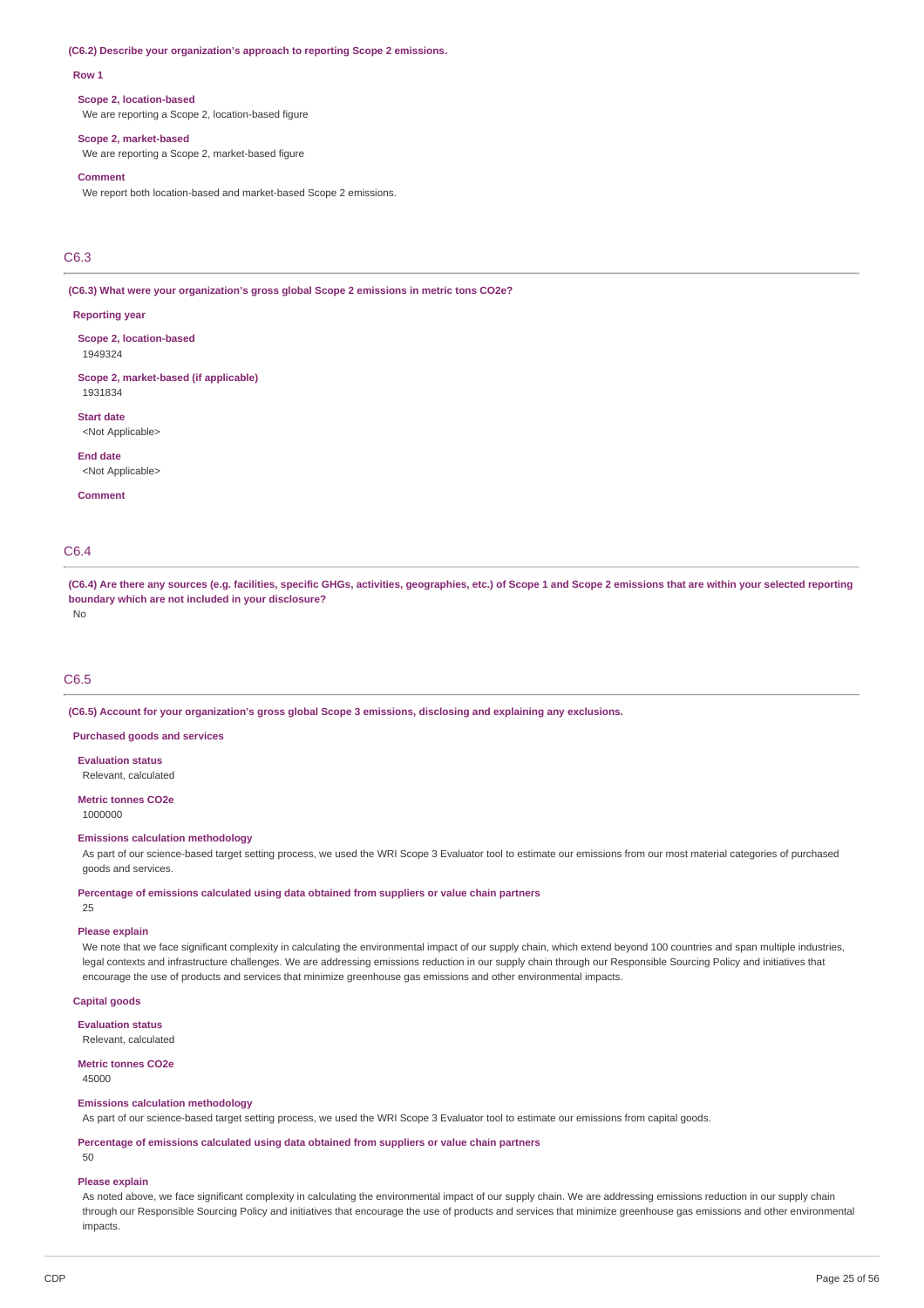#### **Fuel-and-energy-related activities (not included in Scope 1 or 2)**

**Evaluation status** Relevant, calculated

**Metric tonnes CO2e**

## 159675

### **Emissions calculation methodology**

As noted above, we face significant complexity in calculating the environmental impact of our supply chain. We are addressing emissions reduction in our supply chain through our Responsible Sourcing Policy and initiatives that encourage the use of products and services that minimize greenhouse gas emissions and other environmental impacts.

#### **Percentage of emissions calculated using data obtained from suppliers or value chain partners**

## **Please explain**

96

As outlined in the "Reference Materials and Data Sources" of CDP's Accounting of Scope 2 Emissions and as described in the GHG Protocol Corporate Standard, end users should report electricity transmission and distribution losses under Scope 3 and should report electricity physically delivered to their facilities under Scope 2. Following the updated Standard, electricity emission factors and grid loss data obtained from global emissions data sources (i.e., eGRID, IEA, DEFRA and individual countries) were used to calculate transmission and distribution losses. Consistent with our approach for the Scope 2 emissions, Scope 3 emissions from grid loss were grossed up to 100% of the owned and managed portfolio. Our results reflect an average grid loss of 6.6% for the owned and managed properties (operational control).

#### **Upstream transportation and distribution**

#### **Evaluation status**

Not relevant, explanation provided

### **Metric tonnes CO2e**

<Not Applicable>

#### **Emissions calculation methodology**

<Not Applicable>

**Percentage of emissions calculated using data obtained from suppliers or value chain partners**

## <Not Applicable>

### **Please explain**

Emissions from upstream transportation and distribution of purchased goods and services are included in our supply chain assessment per "Purchased Goods and Services" above.

#### **Waste generated in operations**

### **Evaluation status**

Relevant, calculated

### **Metric tonnes CO2e**

117772

### **Emissions calculation methodology**

We have calculated our emissions from waste generated in operations using the U.S. Environmental Protection Agency Climate Change Emissions Index. Per the EPA, each pound of trash thrown away will emit approximately 0.94 pounds of CO2e in the form of methane.

### **Percentage of emissions calculated using data obtained from suppliers or value chain partners**

70

### **Please explain**

Emissions are based on primary reported waste data for approximately 70% of owned and managed hotels under Hilton's operational control as of December 2019. From this reference group, landfill waste totals are extrapolated to include 100% of the Hilton owned and managed portfolio. Estimates for excluded or new hotels are based on the brand average landfill waste intensity, with totals then converted to GHG emissions.

#### **Business travel**

**Evaluation status**

## Relevant, calculated

**Metric tonnes CO2e**

26754

### **Emissions calculation methodology**

Starting in 2019, Hilton has begun purchasing carbon credits to offset our Scope 3 emissions from air travel and rental cars, and we have committed to continue doing so henceforth, while also taking steps to reduce business travel emissions across our company. We will continue to report our Scope 3 emissions from business travel to demonstrate transparency in reporting as we seek to further reduce those emissions and thus the offsets required. Hilton calculates its Scope 3 Air Travel emissions using the Greenhouse Gas Protocol methodology. Flight distance is used to calculate total air mileage, which is multiplied by emission factors for short, medium or long haul flights according to definitions and factors provided by GHG Protocol. Scope 3 Rental Car emissions are calculated by using the average combined MPG for each car class to calculate gallons of fuel consumed by dividing the total miles driven for each vehicle in the class by the average combined MPG for that car class. The gallons of fuel consumed for each vehicle is then multiplied by the US EPA CO2 emissions factor of 19.357 lbs of CO2 per gallon to obtain CO2 emissions for each vehicle. CO2 emissions for each vehicle are then summed together to obtain total CO2 emissions.

### **Percentage of emissions calculated using data obtained from suppliers or value chain partners**

95

## **Please explain**

Hilton's employees generate Scope 3 emissions when traveling by air and road. Corporate Policy requires that all business travel must be booked through Hilton Global Travel Services or its approved travel partners who track mileage and GHG emissions. Hilton works to decrease business travel emissions through encouraging use of video-conferencing and selecting more carbon-efficient travel options as available. In addition, Hilton partners with Lyft to encourage use of Lyft's carbon neutral ride sharing.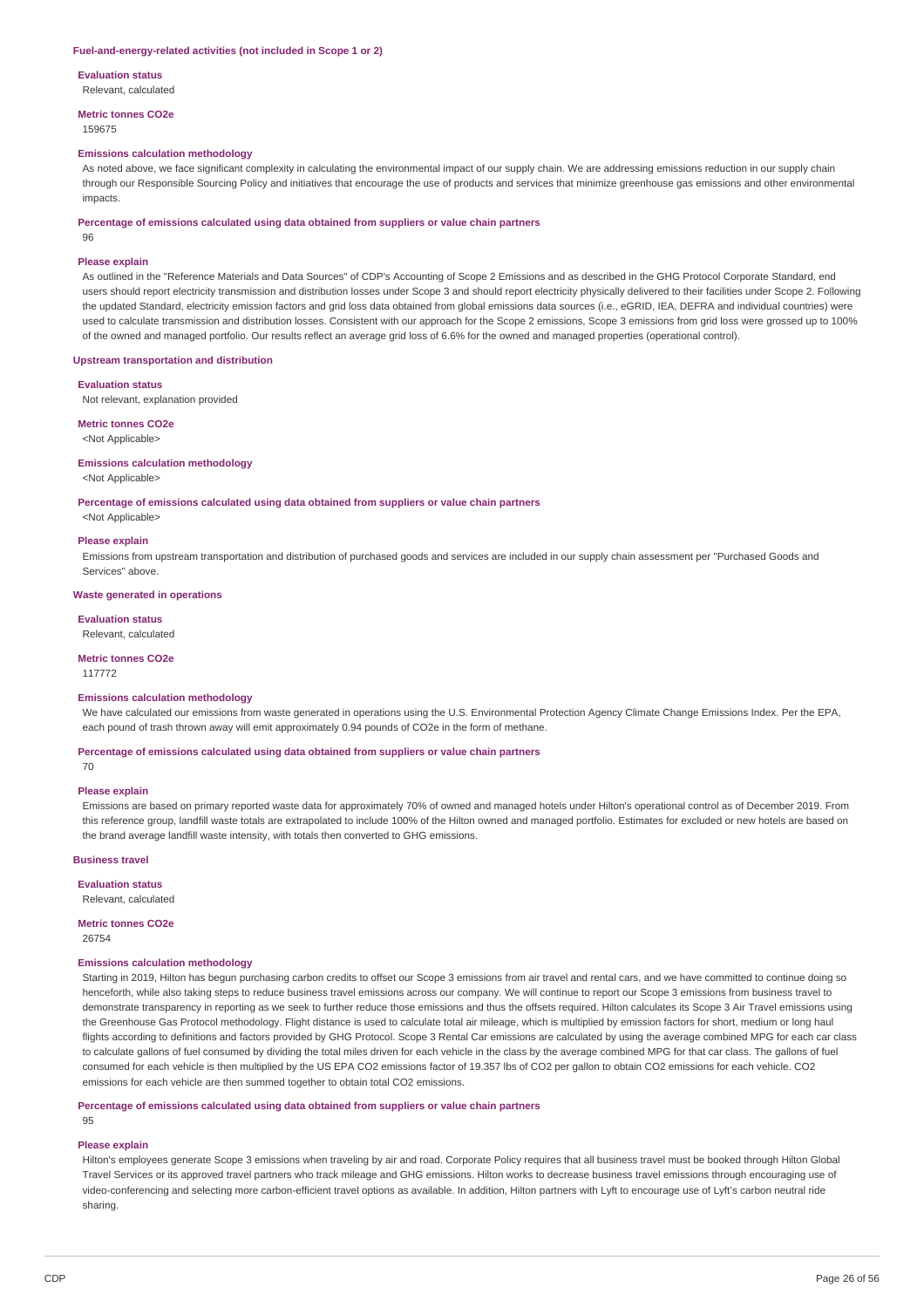### **Employee commuting**

**Evaluation status** Relevant, calculated

### **Metric tonnes CO2e**

#### **Emissions calculation methodology**

As part of our science-based target setting process, we used the WRI Scope 3 Evaluator tool to estimate our emissions from employee commuting.

### **Percentage of emissions calculated using data obtained from suppliers or value chain partners** 100

#### **Please explain**

Emissions from employee commuting were estimated based on the number of Hilton employees working at our corporate offices and our owned and managed properties worldwide. We note that we also collect and analyze information on average alternative transportation use and employee transit incentives in place at all managed and franchised hotels worldwide through LightStay, which provides valuable insights and helps us encourage emissions reductions from employee commuting.

### **Upstream leased assets**

**Evaluation status**

Not relevant, explanation provided

**Metric tonnes CO2e**

<Not Applicable>

## **Emissions calculation methodology**

<Not Applicable>

**Percentage of emissions calculated using data obtained from suppliers or value chain partners**

<Not Applicable>

### **Please explain**

Emissions for Hilton's leased hotel assets are already included in our reported Scope 1 and Scope 2 emissions inventory. Leased office space is estimated at approximately 90,000 m2 worldwide, including leased Corporate and Brand offices, development, sales and reservation centers. These upstream leased assets not included in our reported emissions represent less than 0.4% of real estate under Hilton's operational control and are deemed not relevant

## **Downstream transportation and distribution**

**Evaluation status**

Not relevant, explanation provided

### **Metric tonnes CO2e** <Not Applicable>

## **Emissions calculation methodology**

## <Not Applicable>

**Percentage of emissions calculated using data obtained from suppliers or value chain partners**

<Not Applicable>

### **Please explain**

Not applicable. Hilton provides guest accommodations and services at the hotel and does not transport or distribute products for sale or use outside of the hotel.

**Processing of sold products**

### **Evaluation status**

Not relevant, explanation provided

## **Metric tonnes CO2e**

<Not Applicable>

## **Emissions calculation methodology**

### <Not Applicable>

**Percentage of emissions calculated using data obtained from suppliers or value chain partners**

<Not Applicable>

## **Please explain**

Not applicable. Hilton provides guest accommodations and services at the hotel and does not sell products for processing by others.

## **Use of sold products**

**Evaluation status**

Not relevant, explanation provided

## **Metric tonnes CO2e**

<Not Applicable>

## **Emissions calculation methodology**

<Not Applicable>

**Percentage of emissions calculated using data obtained from suppliers or value chain partners**

<Not Applicable>

## **Please explain**

Not applicable. Hilton does not manufacture or sell products that would generate emissions in the actual use of the product, such as gas-powered equipment.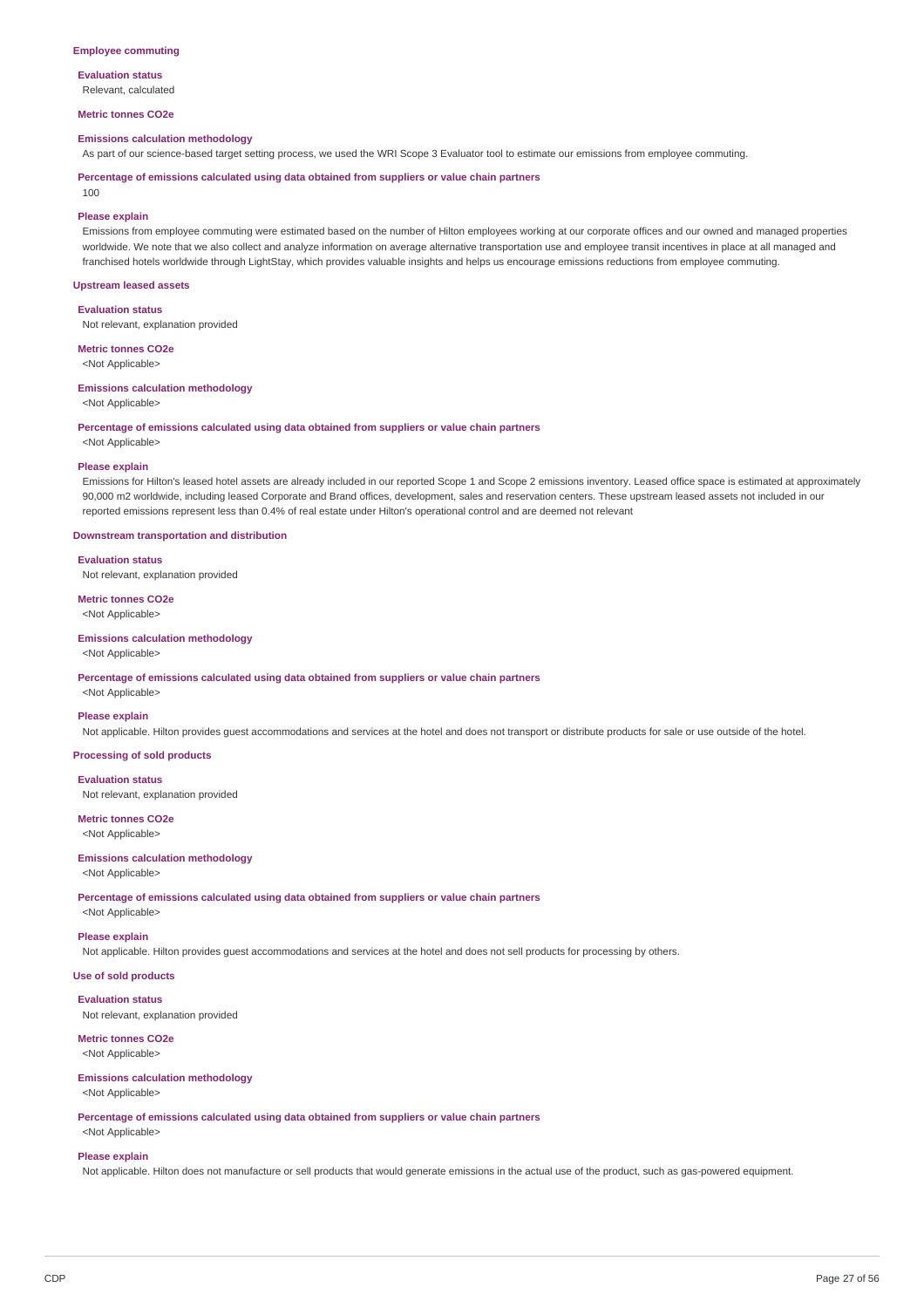### **End of life treatment of sold products**

**Evaluation status** Not relevant, explanation provided

**Metric tonnes CO2e**

<Not Applicable>

## **Emissions calculation methodology**

<Not Applicable>

**Percentage of emissions calculated using data obtained from suppliers or value chain partners**

<Not Applicable>

## **Please explain**

Not applicable. Hilton provides guest accommodations and services at the hotel and does not sell products for use outside of the hotel as its core business. Any end of life treatment for guest amenities and furniture, fixtures and equipment is handled through the hotel's solid waste management program.

#### **Downstream leased assets**

**Evaluation status**

Not relevant, explanation provided

**Metric tonnes CO2e**

<Not Applicable>

## **Emissions calculation methodology**

<Not Applicable>

**Percentage of emissions calculated using data obtained from suppliers or value chain partners**

<Not Applicable>

### **Please explain**

As a hotel operator and franchisor, Hilton does not own any real estate property that is leased and operated by others. However, many of the full-service hotels have space within the hotel that may be leased and operated by others (retail gift shop, spa, restaurant, etc.). At least 95% of this space is not separately metered and related energy use is already included in our reported Scope 1 and 2 Emissions. Emissions from any excluded leased space within the hotel is deemed insignificant.

### **Franchises**

#### **Evaluation status**

Relevant, calculated

#### **Metric tonnes CO2e**

3884715

### **Emissions calculation methodology**

Methodology used is The Greenhouse Gas Protocol: A Corporate Accounting and Reporting Standard (Revised Edition). Reported emissions are based on primary data for approximately 85% of franchised hotel floor area for hotels with complete LightStay energy data deemed accurate for reporting purposes. Total emissions have been extrapolated to include 100% of the total franchised building area enrolled in LightStay during the reporting year. Estimates for hotels with incomplete data are based on the brand average emissions intensity. (MT/m2), with prorated estimates for new hotels based on the date of opening or conversion to Hilton.

### **Percentage of emissions calculated using data obtained from suppliers or value chain partners**

89

## **Please explain**

Franchised hotels are an integral part of our business model and environmental footprint. In 2019, about 4,950 of our 5,700 properties were franchised (87% by hotel count and 63% by floor area). Since 2012, all Hilton hotels globally have been required to report utility data on a monthly basis through Hilton's LightStay sustainability management system. Hilton uses the data reported in LightStay to calculate, manage and report CO2e emissions from franchised hotel operations.

### **Investments**

**Evaluation status**

Not relevant, explanation provided

## **Metric tonnes CO2e**

<Not Applicable>

## **Emissions calculation methodology**

<Not Applicable>

**Percentage of emissions calculated using data obtained from suppliers or value chain partners**

<Not Applicable>

## **Please explain**

Hilton's investments are primarily in the form of hotel ownership, whether wholly-owned or in joint venture/partnership with others. These emissions have already been included in our reported Scope 1 and Scope 2 emissions.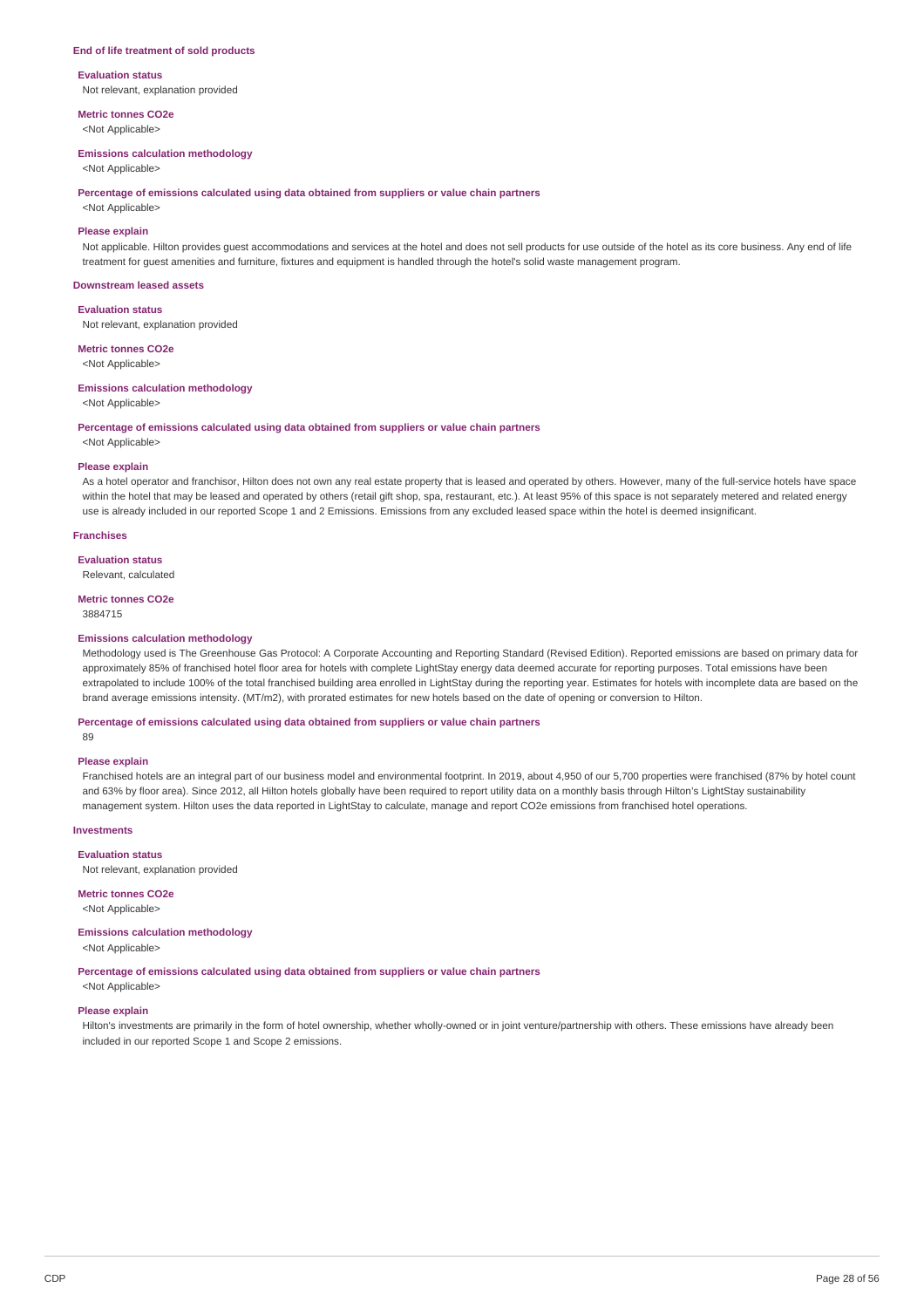## **Other (upstream)**

**Evaluation status** Not relevant, explanation provided

**Metric tonnes CO2e** <Not Applicable>

## **Emissions calculation methodology**

<Not Applicable>

## **Percentage of emissions calculated using data obtained from suppliers or value chain partners**

<Not Applicable>

## **Please explain**

No other relevant Scope 3 upstream emissions identified.

## **Other (downstream)**

**Evaluation status** Not relevant, explanation provided

## **Metric tonnes CO2e**

<Not Applicable>

## **Emissions calculation methodology**

<Not Applicable>

## **Percentage of emissions calculated using data obtained from suppliers or value chain partners**

<Not Applicable>

## **Please explain**

No other relevant Scope 3 downstream emissions identified.

## C6.7

**(C6.7) Are carbon dioxide emissions from biogenic carbon relevant to your organization?** No

## C6.10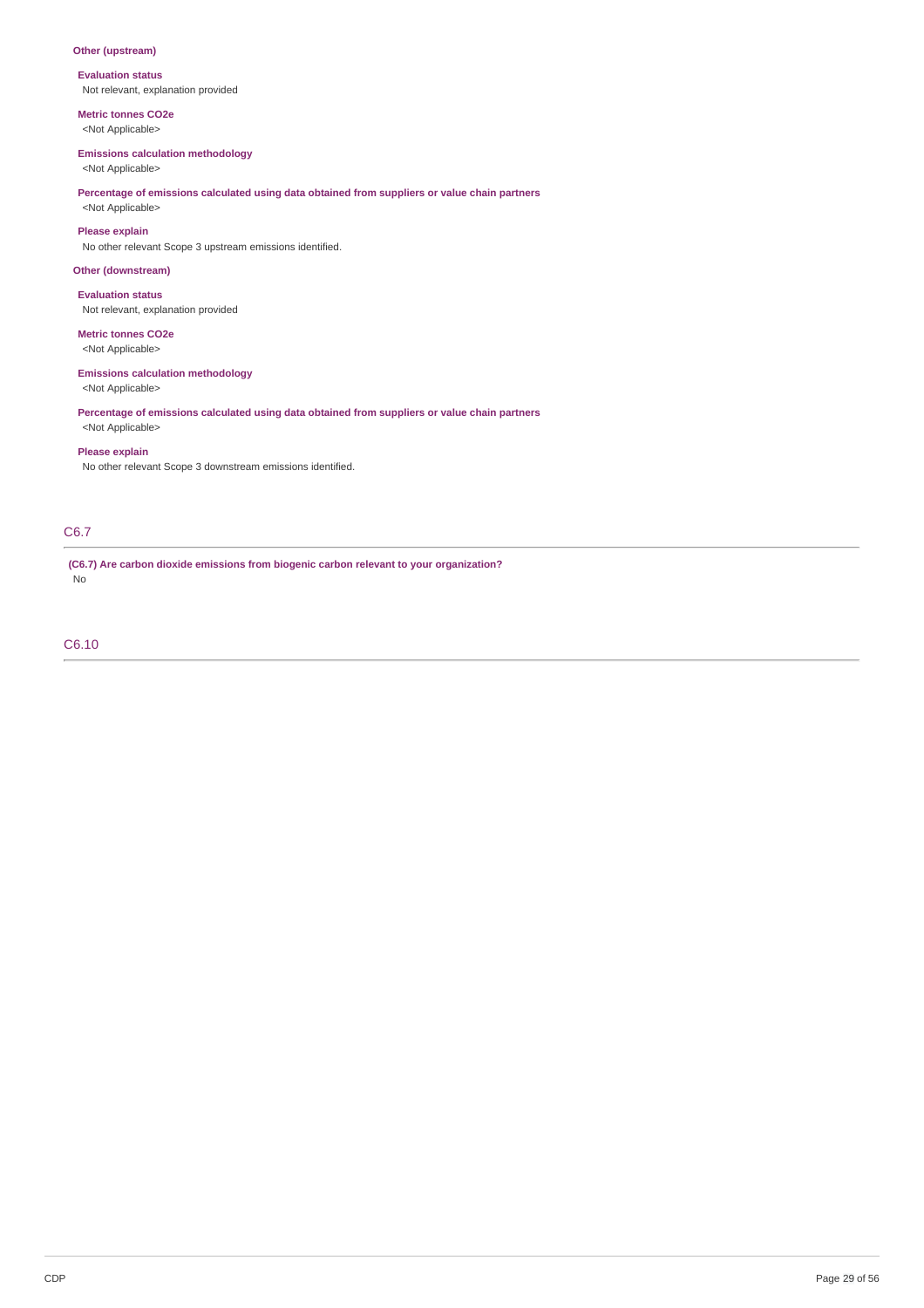(C6.10) Describe your gross global combined Scope 1 and 2 emissions for the reporting year in metric tons CO2e per unit currency total revenue and provide any **additional intensity metrics that are appropriate to your business operations.**

### **Intensity figure** 0.00027

**Metric numerator (Gross global combined Scope 1 and 2 emissions, metric tons CO2e)** 2425360

**Metric denominator** unit total revenue

**Metric denominator: Unit total** 9140000000

**Scope 2 figure used** Location-based

**% change from previous year** 1.8

**Direction of change** Decreased

### **Reason for change**

Due to energy efficiency and emissions reduction initiatives at our managed hotels, gross global emissions per USD (\$) total revenue decreased by approximately 1.8%. In 2019, Hilton reported total revenues of \$9.1 billion, a 2.6% increase over 2018 revenues of \$8.9 billion.

### **Intensity figure**

14.02

**Metric numerator (Gross global combined Scope 1 and 2 emissions, metric tons CO2e)** 2425360

**Metric denominator** full time equivalent (FTE) employee

**Metric denominator: Unit total** 173000

**Scope 2 figure used** Location-based

**% change from previous year** 1.6

**Direction of change** Decreased

## **Reason for change**

Due to energy efficiency and emissions reduction initiatives at our managed hotels, gross global emissions per full-time equivalent employee decreased by 1.6% in 2019. In 2019, Hilton reported a total full-time employee count of 173,000, a 2.4% increase over 2018.

### **Intensity figure** 0.1007

**Metric numerator (Gross global combined Scope 1 and 2 emissions, metric tons CO2e)** 2407870

**Metric denominator** square meter

**Metric denominator: Unit total** 23910400

**Scope 2 figure used** Market-based

**% change from previous year** 3.2

**Direction of change** Decreased

## **Reason for change**

Gross global emissions per square foot decreased by 3.2% per square foot in 2019 due to energy efficiency and emissions reduction initiatives at our managed hotels. The floor area denominator includes 100% of the total floor area of Hilton owned and managed hotel properties enrolled in LightStay as of December 31, 2019, including prorated estimates for new hotels.

## C7. Emissions breakdowns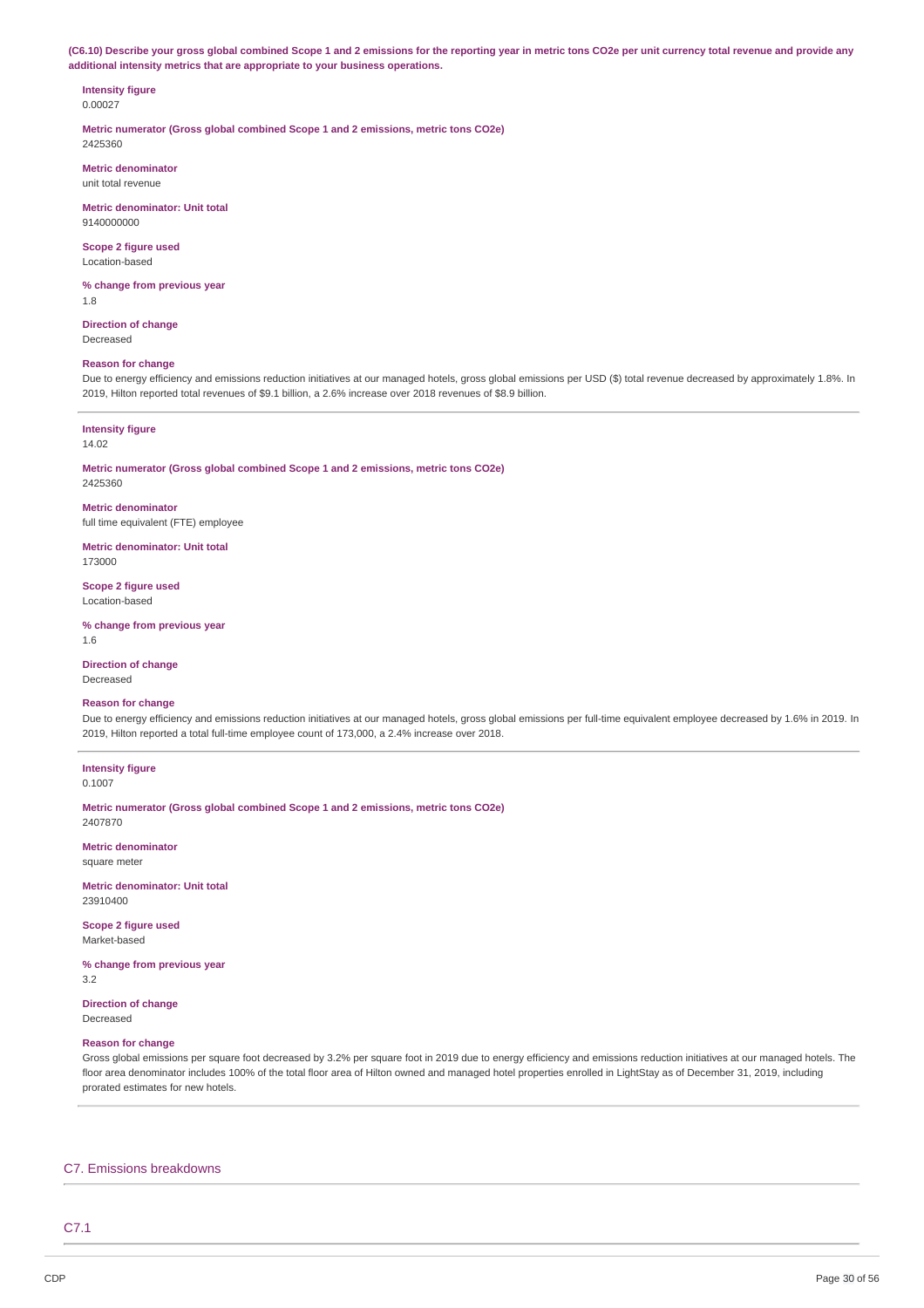## C7.1a

(C7.1a) Break down your total gross global Scope 1 emissions by greenhouse gas type and provide the source of each used greenhouse warming potential **(GWP).**

| Greenhouse gas | Scope 1 emissions (metric tons of CO2e) | <b>GWP Reference</b>                          |
|----------------|-----------------------------------------|-----------------------------------------------|
| CO2            | 475274                                  | IPCC Fifth Assessment Report (AR5 - 100 year) |
| CH4            | 333                                     | IPCC Fifth Assessment Report (AR5 - 100 year) |
| N2O            | 428                                     | IPCC Fifth Assessment Report (AR5 - 100 year) |

## C7.2

## **(C7.2) Break down your total gross global Scope 1 emissions by country/region.**

| <b>Country/Region</b>                 | Scope 1 emissions (metric tons CO2e) |  |
|---------------------------------------|--------------------------------------|--|
| Americas                              | 221051                               |  |
| Asia, Australasia                     | 140343                               |  |
| Europe, Middle East and Africa (EMEA) | 114642                               |  |

## C7.3

**(C7.3) Indicate which gross global Scope 1 emissions breakdowns you are able to provide.** By business division

## C7.3a

## **(C7.3a) Break down your total gross global Scope 1 emissions by business division.**

| <b>Business division</b>         | Scope 1 emissions (metric ton CO2e) |
|----------------------------------|-------------------------------------|
| Hilton Hotels & Resorts          | 310920                              |
| DoubleTree by Hilton             | 49968                               |
| Embassy Suites by Hilton         | 19555                               |
| Hampton by Hilton                | 5788                                |
| Hilton Garden Inn                | 10347                               |
| Homewood Suites by Hilton        | 2078                                |
| Conrad Hotels & Resorts          | 34485                               |
| Curio Collection by Hilton       | 5841                                |
| Waldorf Astoria Hotels & Resorts | 36879                               |
| Canopy by Hilton                 | 175                                 |

## C7.5

## **(C7.5) Break down your total gross global Scope 2 emissions by country/region.**

| <b>Country/Region</b>                    | Scope 2, location-based<br>(metric tons CO2e) | Scope 2, market-based<br>(metric tons CO2e) | Purchased and consumed electricity,<br>heat, steam or cooling (MWh) | <b>Purchased and consumed low-carbon electricity, heat, steam or cooling</b><br>accounted for in Scope 2 market-based approach (MWh) |
|------------------------------------------|-----------------------------------------------|---------------------------------------------|---------------------------------------------------------------------|--------------------------------------------------------------------------------------------------------------------------------------|
| Americas                                 | 656937                                        | 656937                                      | 1677051                                                             |                                                                                                                                      |
| Asia, Australasia                        | 734429                                        | 728740                                      | 1313632                                                             | 7757                                                                                                                                 |
| Europe, Middle East<br>and Africa (EMEA) | 557958                                        | 546157                                      | 1296487                                                             | 36926                                                                                                                                |

## C7.6

**(C7.6) Indicate which gross global Scope 2 emissions breakdowns you are able to provide.** By business division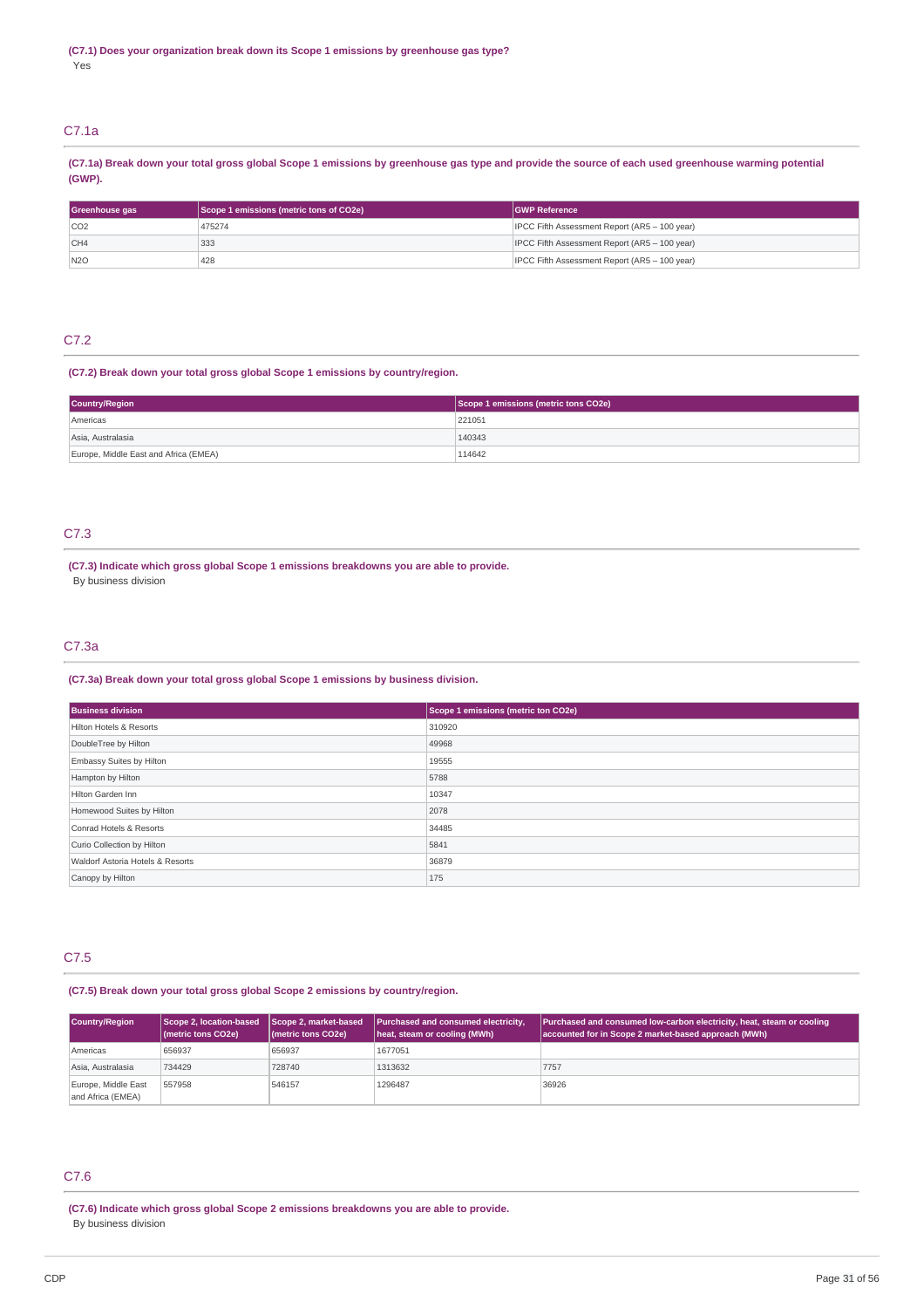## **(C7.6a) Break down your total gross global Scope 2 emissions by business division.**

| <b>Business division</b>         | Scope 2, location-based (metric tons CO2e) | Scope 2, market-based (metric tons CO2e) |
|----------------------------------|--------------------------------------------|------------------------------------------|
| Hilton Hotels & Resorts          | 1183883                                    | 1169441                                  |
| DoubleTree by Hilton             | 257950                                     | 257950                                   |
| Embassy Suites by Hilton         | 67490                                      | 67490                                    |
| Hampton by Hilton                | 28563                                      | 28563                                    |
| Hilton Garden Inn                | 72727                                      | 72727                                    |
| Homewood Suites by Hilton        | 6206                                       | 6206                                     |
| Conrad Hotels & Resorts          | 158607                                     | 158607                                   |
| Curio Collection by Hilton       | 33629                                      | 33629                                    |
| Waldorf Astoria Hotels & Resorts | 139639                                     | 136591                                   |
| Canopy by Hilton                 | 629                                        | 629                                      |

## C7.9

(C7.9) How do your gross global emissions (Scope 1 and 2 combined) for the reporting year compare to those of the previous reporting year? Increased

## C7.9a

(C7.9a) Identify the reasons for any change in your gross global emissions (Scope 1 and 2 combined), and for each of them specify how your emissions compare **to the previous year.**

|                                                  | Change in<br>emissions<br>(metric tons<br>CO <sub>2e</sub> ) | <b>Direction</b><br>of change value | <b>Emissions</b><br>(percentage) | Please explain calculation                                                                                                                                                                                                                                                                                                                                      |
|--------------------------------------------------|--------------------------------------------------------------|-------------------------------------|----------------------------------|-----------------------------------------------------------------------------------------------------------------------------------------------------------------------------------------------------------------------------------------------------------------------------------------------------------------------------------------------------------------|
| Change in<br>renewable<br>energy<br>consumption  | 8504                                                         | Decreased 0.35                      |                                  | Emissions reductions from on-site renewable energy increased from 4,111 MT in 2018 to 12,615 MT in 2019, primarily attributable to new solar<br>installations at several of our hotels in India. The difference of 8,504 MT represents 0.35% of total CO2e emissions. (Calculation: 8,504 MT<br>decrease/2,407,097 MT prior year gross global emissions x 100). |
| Other emissions<br>reduction<br>activities       | 69951                                                        | Decreased 3.1                       |                                  | 2019 gross global emissions decreased by approximately 2.9% due to emission reduction activities including energy efficiency upgrades and<br>operating practices (Calculation: 69,951 MT decrease/2,407,097 MT prior year gross global emissions x 100).                                                                                                        |
| Divestment                                       | 0                                                            | No change                           |                                  |                                                                                                                                                                                                                                                                                                                                                                 |
| Acquisitions                                     | 88214                                                        | Increased $ 3.7$                    |                                  | Gross global emissions increased by approximately 3.7% due to the growth of Hilton's managed portfolio in 2019. (Calculation: 88,214 MT<br>increase/2,407,097 MT prior year gross global emissions x 100).                                                                                                                                                      |
| Mergers                                          | 0                                                            | No change                           |                                  |                                                                                                                                                                                                                                                                                                                                                                 |
| Change in output 0                               |                                                              | No change                           |                                  |                                                                                                                                                                                                                                                                                                                                                                 |
| Change in<br>methodology                         | 0                                                            | No change                           |                                  |                                                                                                                                                                                                                                                                                                                                                                 |
| Change in<br>boundary                            | $\mathbf 0$                                                  | No change                           |                                  |                                                                                                                                                                                                                                                                                                                                                                 |
| Change in<br>physical<br>operating<br>conditions | $\mathbf 0$                                                  | No change                           |                                  |                                                                                                                                                                                                                                                                                                                                                                 |
| Unidentified                                     | 0                                                            | No change                           |                                  |                                                                                                                                                                                                                                                                                                                                                                 |
| Other                                            | 0                                                            | No change                           |                                  |                                                                                                                                                                                                                                                                                                                                                                 |

## C7.9b

(C7.9b) Are your emissions performance calculations in C7.9 and C7.9a based on a location-based Scope 2 emissions figure or a market-based Scope 2 **emissions figure?**

Location-based

## C8. Energy

## C8.1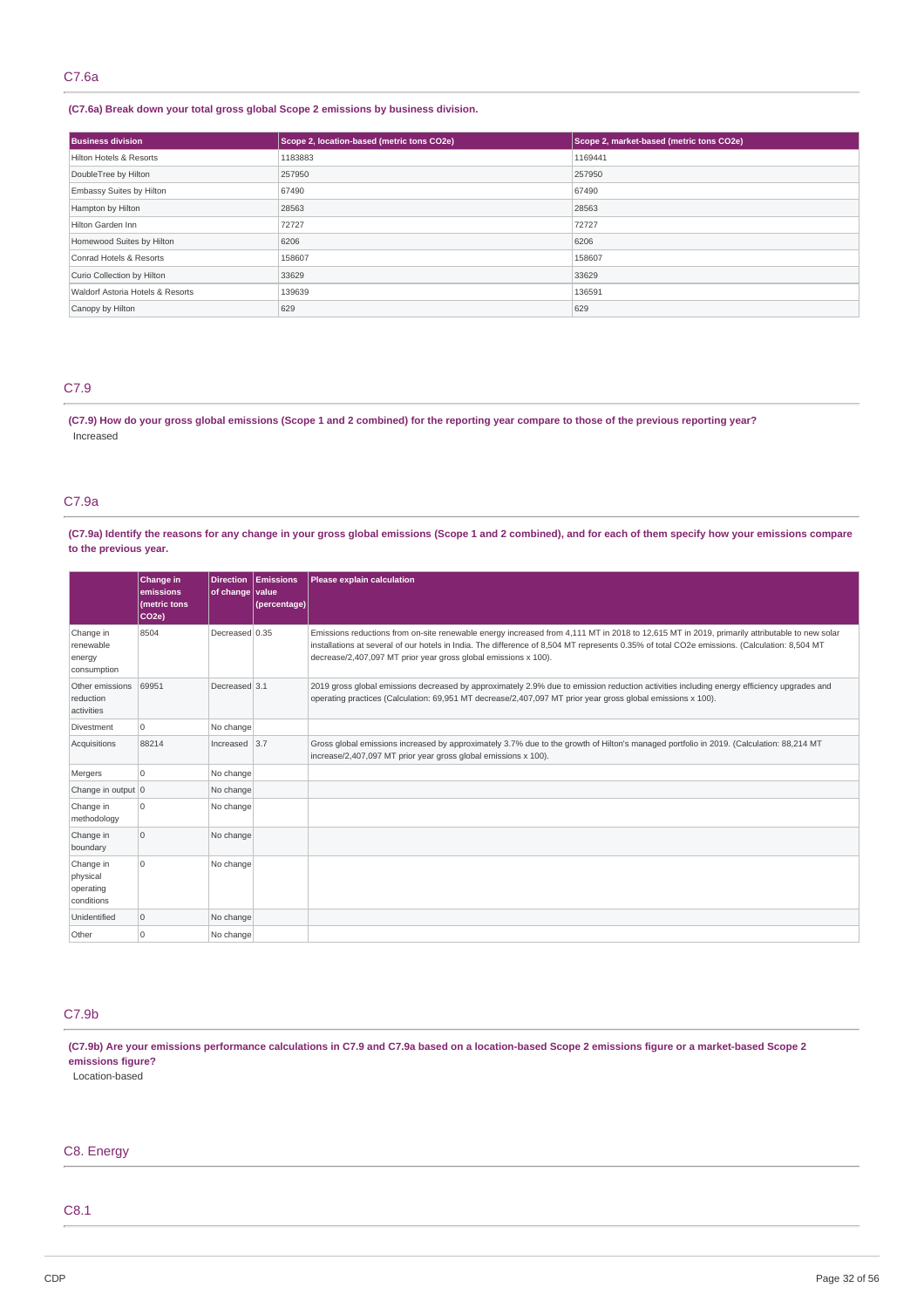## C8.2

## **(C8.2) Select which energy-related activities your organization has undertaken.**

|                                                    | Indicate whether your organization undertook this energy-related activity in the reporting year |
|----------------------------------------------------|-------------------------------------------------------------------------------------------------|
| Consumption of fuel (excluding feedstocks)         | Yes                                                                                             |
| Consumption of purchased or acquired electricity   | Yes                                                                                             |
| Consumption of purchased or acquired heat          | Yes                                                                                             |
| Consumption of purchased or acquired steam         | Yes                                                                                             |
| Consumption of purchased or acquired cooling       | Yes                                                                                             |
| Generation of electricity, heat, steam, or cooling | Yes                                                                                             |

## C8.2a

## **(C8.2a) Report your organization's energy consumption totals (excluding feedstocks) in MWh.**

|                                                         | <b>Heating value</b>                 |       |                           | MWh from renewable sources MWh from non-renewable sources Total (renewable and non-renewable) MWh |
|---------------------------------------------------------|--------------------------------------|-------|---------------------------|---------------------------------------------------------------------------------------------------|
| Consumption of fuel (excluding feedstock)               | Unable to confirm heating value 2743 |       | 2538312                   | 2541055                                                                                           |
| Consumption of purchased or acquired electricity        | <not applicable=""></not>            | 44683 | 3632199                   | 3676882                                                                                           |
| Consumption of purchased or acquired heat               | <not applicable=""></not>            |       | 133298                    | 133298                                                                                            |
| Consumption of purchased or acquired steam              | <not applicable=""></not>            |       | 162376                    | 162376                                                                                            |
| Consumption of purchased or acquired cooling            | <not applicable=""></not>            |       | 298008                    | 298008                                                                                            |
| Consumption of self-generated non-fuel renewable energy | <not applicable=""></not>            | 16606 | <not applicable=""></not> | 16606                                                                                             |
| Total energy consumption                                | <not applicable=""></not>            | 64032 | 6764193                   | 6828225                                                                                           |

## C8.2b

## **(C8.2b) Select the applications of your organization's consumption of fuel.**

|                                                         | Indicate whether your organization undertakes this fuel application |
|---------------------------------------------------------|---------------------------------------------------------------------|
| Consumption of fuel for the generation of electricity   | l No                                                                |
| Consumption of fuel for the generation of heat          | No                                                                  |
| Consumption of fuel for the generation of steam         | I No                                                                |
| Consumption of fuel for the generation of cooling       | No                                                                  |
| Consumption of fuel for co-generation or tri-generation | Yes                                                                 |

## C8.2c

**(C8.2c) State how much fuel in MWh your organization has consumed (excluding feedstocks) by fuel type.**

**Fuels (excluding feedstocks)** Natural Gas **Heating value**

Unable to confirm heating value

**Total fuel MWh consumed by the organization** 2177707

**MWh fuel consumed for self-generation of electricity** <Not Applicable>

**MWh fuel consumed for self-generation of heat** 2096980

**MWh fuel consumed for self-generation of steam** <Not Applicable>

**MWh fuel consumed for self-generation of cooling** <Not Applicable>

**MWh fuel consumed for self-cogeneration or self-trigeneration** 80728

**Emission factor** 0.1812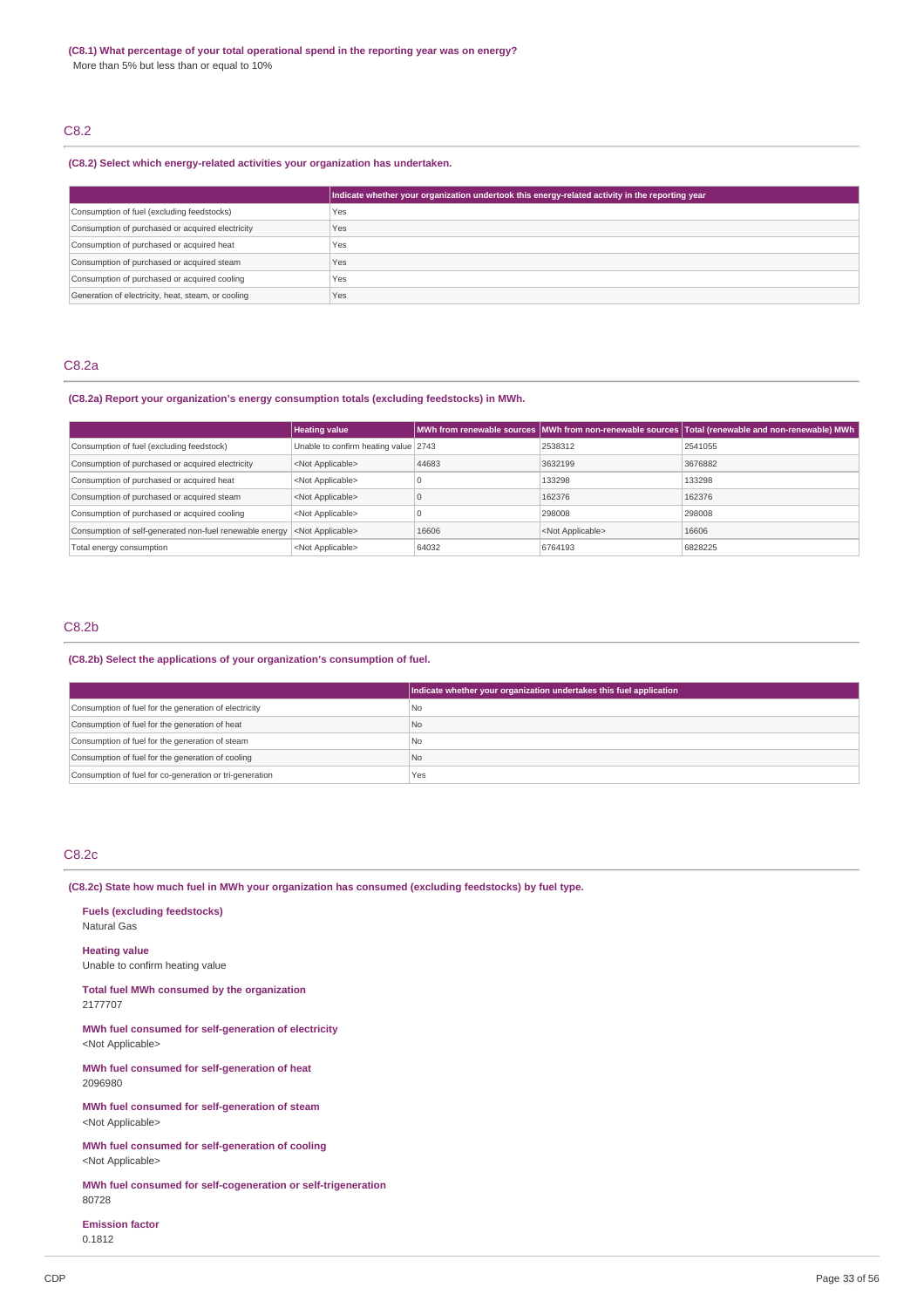**Unit**

## metric tons CO2e per GJ

## **Emissions factor source**

US Environmental Protection Agency's "Emissions Factors for Greenhouse Gas Inventories"

### **Comment**

**Fuels (excluding feedstocks)** Diesel

**Heating value** Unable to confirm heating value

**Total fuel MWh consumed by the organization** 201290

**MWh fuel consumed for self-generation of electricity** <Not Applicable>

**MWh fuel consumed for self-generation of heat** 201290

**MWh fuel consumed for self-generation of steam** <Not Applicable>

**MWh fuel consumed for self-generation of cooling** <Not Applicable>

**MWh fuel consumed for self-cogeneration or self-trigeneration** 0

**Emission factor** 0.255

**Unit** metric tons CO2e per MWh

**Emissions factor source** US Environmental Protection Agency's "Emissions Factors for Greenhouse Gas Inventories"

**Comment**

**Fuels (excluding feedstocks)** Liquefied Petroleum Gas (LPG)

**Heating value** Unable to confirm heating value

**Total fuel MWh consumed by the organization** 151540

**MWh fuel consumed for self-generation of electricity** <Not Applicable>

**MWh fuel consumed for self-generation of heat** 151540

**MWh fuel consumed for self-generation of steam** <Not Applicable>

**MWh fuel consumed for self-generation of cooling** <Not Applicable>

**MWh fuel consumed for self-cogeneration or self-trigeneration**

**Emission factor** 0.2153

**Unit** metric tons CO2e per MWh

**Emissions factor source** US Environmental Protection Agency's "Emissions Factors for Greenhouse Gas Inventories"

**Comment**

**Fuels (excluding feedstocks)** Liquefied Natural Gas (LNG)

**Heating value** Unable to confirm heating value

**Total fuel MWh consumed by the organization** 7775

**MWh fuel consumed for self-generation of electricity** <Not Applicable>

**MWh fuel consumed for self-generation of heat**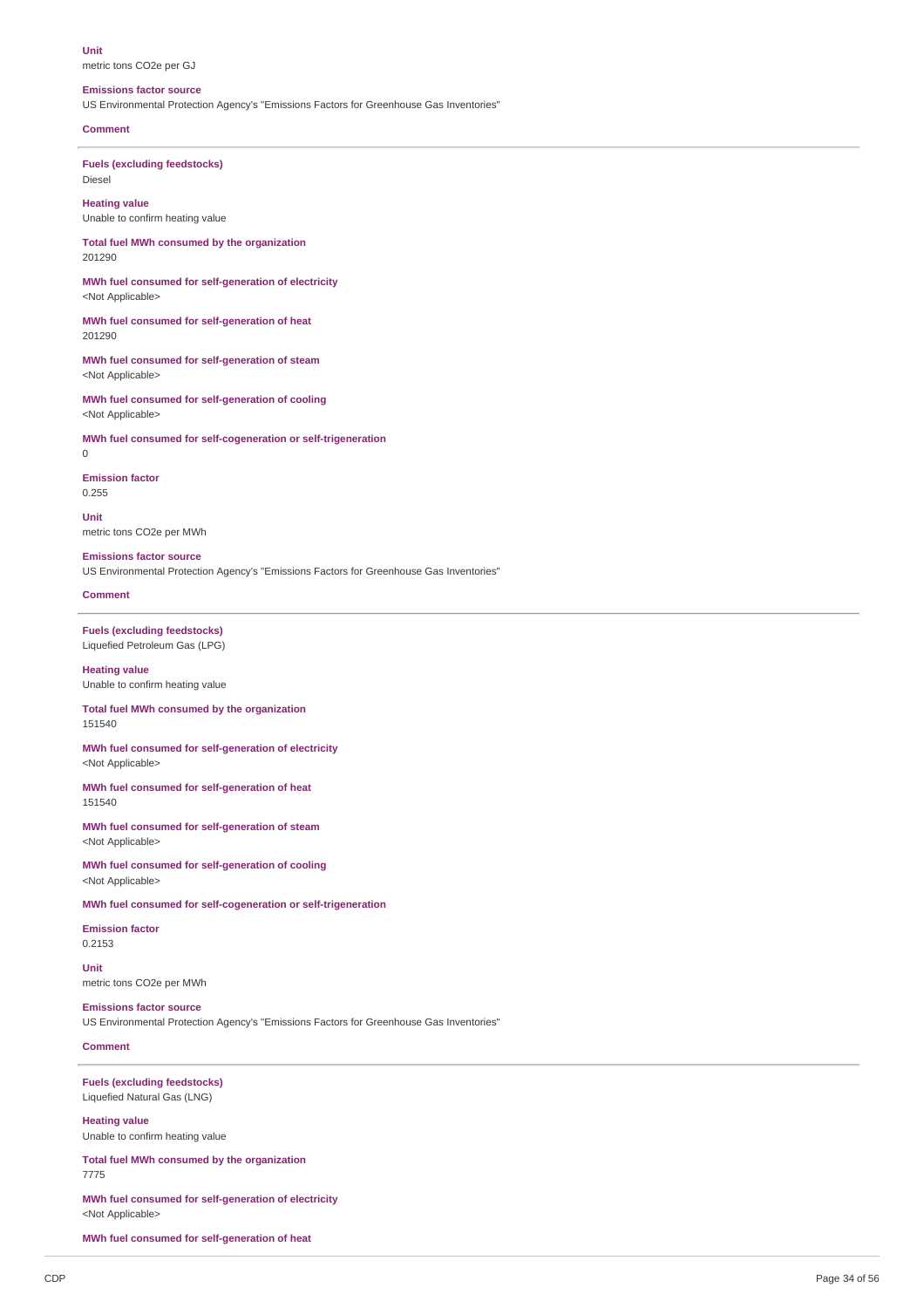### 7775

**MWh fuel consumed for self-generation of steam** <Not Applicable>

**MWh fuel consumed for self-generation of cooling** <Not Applicable>

**MWh fuel consumed for self-cogeneration or self-trigeneration**

0

**Emission factor** 0.1812

**Unit** metric tons CO2e per MWh

**Emissions factor source**

US Environmental Protection Agency's "Emissions Factors for Greenhouse Gas Inventories"

### **Comment**

**Fuels (excluding feedstocks)** Wood Pellets

### **Heating value**

Unable to confirm heating value

## **Total fuel MWh consumed by the organization**

2743

**MWh fuel consumed for self-generation of electricity** <Not Applicable>

**MWh fuel consumed for self-generation of heat** 2743

**MWh fuel consumed for self-generation of steam** <Not Applicable>

**MWh fuel consumed for self-generation of cooling** <Not Applicable>

**MWh fuel consumed for self-cogeneration or self-trigeneration** 0

**Emission factor** 0.324

**Unit** metric tons CO2e per MWh

**Emissions factor source**

US Environmental Protection Agency's "Emissions Factors for Greenhouse Gas Inventories"

### **Comment**

## C8.2d

(C8.2d) Provide details on the electricity, heat, steam, and cooling your organization has generated and consumed in the reporting year.

|                   | $ $ (MWh) | Total Gross generation Generation that is consumed by the<br>organization (MWh) | $ $ (MWh) | Gross generation from renewable sources Generation from renewable sources that is consumed by the<br>organization (MWh) |
|-------------------|-----------|---------------------------------------------------------------------------------|-----------|-------------------------------------------------------------------------------------------------------------------------|
| Electricity 43298 |           | 43298                                                                           | 16606     | 16606                                                                                                                   |
| Heat              | 26112     | 26112                                                                           |           |                                                                                                                         |
| Steam             |           |                                                                                 |           |                                                                                                                         |
| Cooling           | 4309      | 4309                                                                            |           |                                                                                                                         |

C8.2e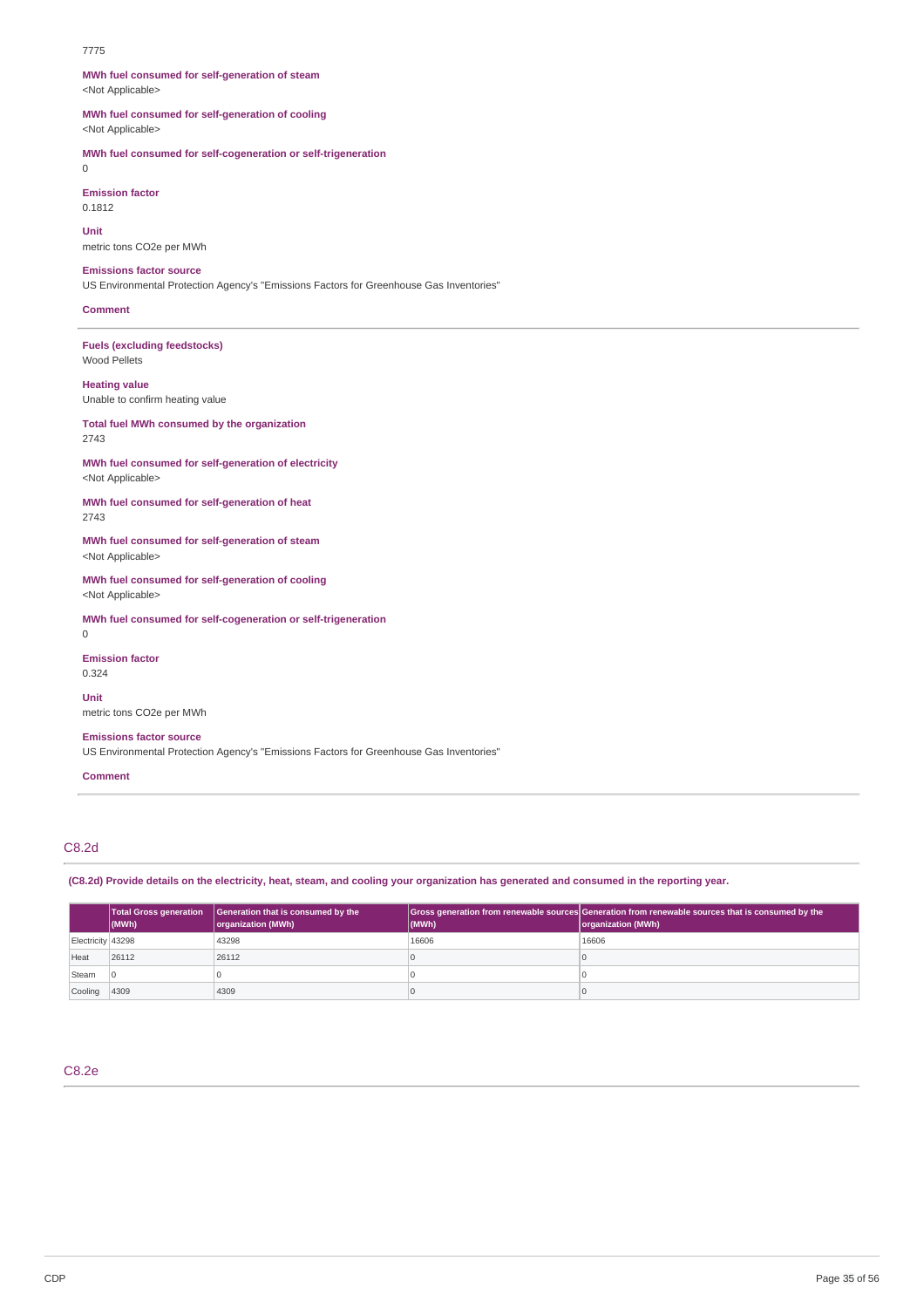(C8.2e) Provide details on the electricity, heat, steam, and/or cooling amounts that were accounted for at a zero emission factor in the market-based Scope 2 **figure reported in C6.3.**

## **Sourcing method**

Power purchase agreement (PPA) with on-site/off-site generator owned by a third party with no grid transfers (direct line)

**Low-carbon technology type**

Wind

**Country/region of consumption of low-carbon electricity, heat, steam or cooling** India

**MWh consumed accounted for at a zero emission factor** 4245

### **Comment**

Hilton Mumbai International Airport has PPA for electricity from wind farm located off-site and adjacent to the hotel.

### **Sourcing method**

Unbundled energy attribute certificates, Guarantees of Origin

### **Low-carbon technology type** Wind

**Country/region of consumption of low-carbon electricity, heat, steam or cooling** Europe

**MWh consumed accounted for at a zero emission factor** 36926

### **Comment**

Managed hotels in Stockholm, Prague, Rome and Vienna, Awith Guarantees of Origin that document 100% of electricity delivered to the hotels is produced from renewable resources.

### **Sourcing method**

Unbundled energy attribute certificates, Renewable Energy Certificates (RECs)

## **Low-carbon technology type**

Solar

Australia

**Country/region of consumption of low-carbon electricity, heat, steam or cooling**

**MWh consumed accounted for at a zero emission factor** 3513

### **Comment**

Parmelia Hilton Perth procures 100% green electricity.

## C9. Additional metrics

## C9.1

**(C9.1) Provide any additional climate-related metrics relevant to your business.**

## C-CE9.6/C-CG9.6/C-CH9.6/C-CN9.6/C-CO9.6/C-EU9.6/C-MM9.6/C-OG9.6/C-RE9.6/C-ST9.6/C-TO9.6/C-TS9.6

**(C-CE9.6/C-CG9.6/C-CH9.6/C-CN9.6/C-CO9.6/C-EU9.6/C-MM9.6/C-OG9.6/C-RE9.6/C-ST9.6/C-TO9.6/C-TS9.6) Does your organization invest in research and development (R&D) of low-carbon products or services related to your sector activities?**

|         | Investment in low-carbon R&D | Comment |
|---------|------------------------------|---------|
| $Row_1$ | 'Yes<br>$\sim$ $\sim$        |         |

## C-CN9.6a/C-RE9.6a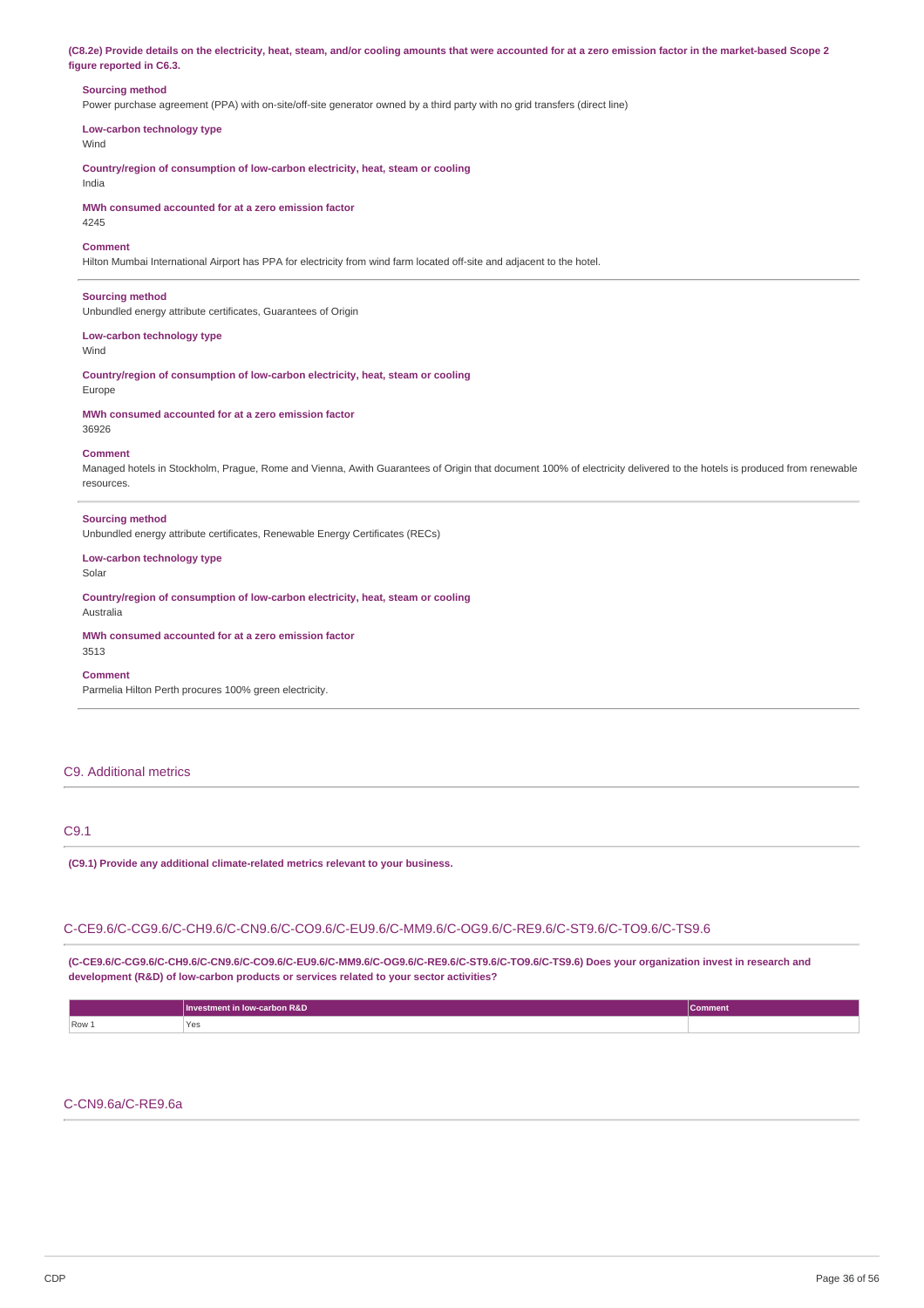#### (C-CN9.6a/C-RE9.6a) Provide details of your organization's investments in low-carbon R&D for real estate and construction activities over the last three years.

### **Technology area**

Other, please specify (Low-carbon products used within hotels)

### **Stage of development in the reporting year**

Pilot demonstration

**Average % of total R&D investment over the last 3 years**

≤20%

### **R&D investment figure in the reporting year (optional)**

### **Comment**

While Hilton does not have any investments that we classify as R&D expenses (based on our business model, and reflecting that we don't manufacture products), our global Customer Experience & Innovation (CE&I) department is focused on driving innovation across the business. In 2019 the CE&I team established a cross-functional Plastics Working Group focused on finding innovative solutions to reduce single use plastics in our hotels around the world. The Working Group is comprised of leaders from across the global business, from Sustainability, Operations, Engineering, Guest Satisfaction, Marketing, and other relevant departments, working together to identify, test and implement solutions to reduce plastic packaging waste and increase recycling rates across our global portfolio. One of the Working Group's mandates is to ensure that alternative projects that are identified and tested are assessed for carbon reduction, as well as waste reduction, potential.

### C-RE9.9

### **(C-RE9.9) Does your organization manage net zero carbon buildings?** No, but we plan to in the future

## C-CN9.11/C-RE9.11

(C-CN9.11/C-RE9.11) Explain your organization's plan to manage, develop or construct net zero carbon buildings, or explain why you do not plan to do so.

Hilton only has ownership interest in only 65 of our 6,110 hotels globally. However, all of our owners are required to build and operate hotels that align with our Brand Standards, which include minimum guidelines for energy and water efficiency, and all of our hotels are required to operate in compliance with ISO 14001 (Environmental Management) and ISO 50001 (Energy Management). We also encourage our owners to build or renovate hotels to the highest green building standards as applicable in the hotel's location. We continually identify and implement opportunities to continue to increase the standards to which our hotels are built, and we are currently considering how to incorporate incentives for net-zero building into our new hotel development practices.

## C10. Verification

## C10.1

### **(C10.1) Indicate the verification/assurance status that applies to your reported emissions.**

|                                          | Verification/assurance status                          |
|------------------------------------------|--------------------------------------------------------|
| Scope 1                                  | Third-party verification or assurance process in place |
| Scope 2 (location-based or market-based) | Third-party verification or assurance process in place |
| Scope 3                                  | Third-party verification or assurance process in place |

## C10.1a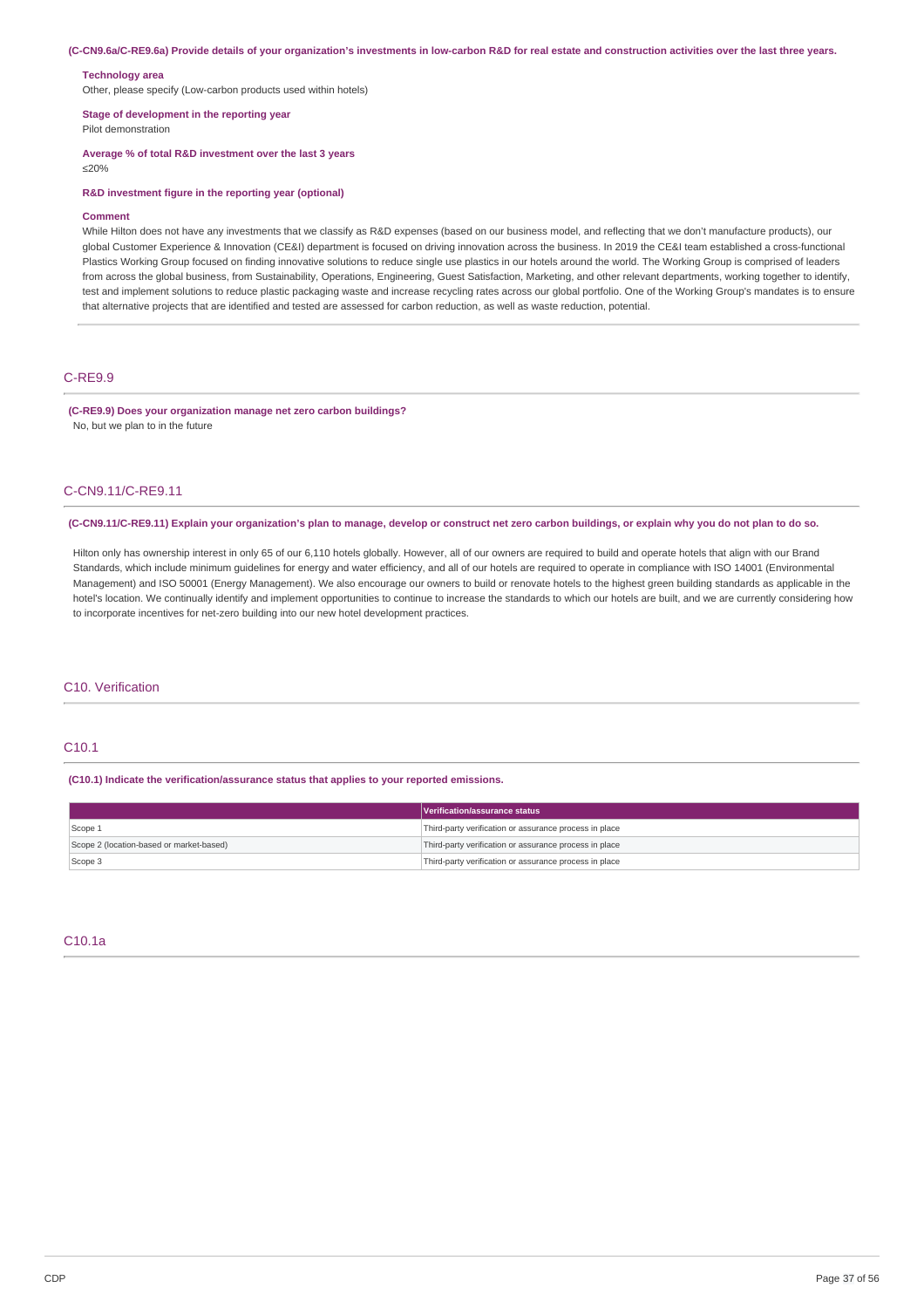(C10.1a) Provide further details of the verification/assurance undertaken for your Scope 1 emissions, and attach the relevant statements.

**Verification or assurance cycle in place** Annual process

**Status in the current reporting year** Complete

**Type of verification or assurance** Limited assurance

**Attach the statement** Hiton 2019 Corporate Responsibility Assurance Report.pdf

**Page/ section reference** Sections 3-4

**Relevant standard** ISO14064-3

**Proportion of reported emissions verified (%)** 95

## C10.1b

(C10.1b) Provide further details of the verification/assurance undertaken for your Scope 2 emissions and attach the relevant statements.

**Scope 2 approach** Scope 2 location-based

**Verification or assurance cycle in place** Annual process

**Status in the current reporting year** Complete

**Type of verification or assurance** Limited assurance

**Attach the statement** Hiton 2019 Corporate Responsibility Assurance Report.pdf

**Page/ section reference** Sections 3-4

**Relevant standard** ISO14064-3

**Proportion of reported emissions verified (%)** 95

**Scope 2 approach** Scope 2 market-based

**Verification or assurance cycle in place** Annual process

**Status in the current reporting year** Complete

**Type of verification or assurance** Limited assurance

**Attach the statement** Hiton 2019 Corporate Responsibility Assurance Report.pdf

**Page/ section reference** Sections 3-4

**Relevant standard** ISO14064-3

**Proportion of reported emissions verified (%)**  $Q5$ 

## C10.1c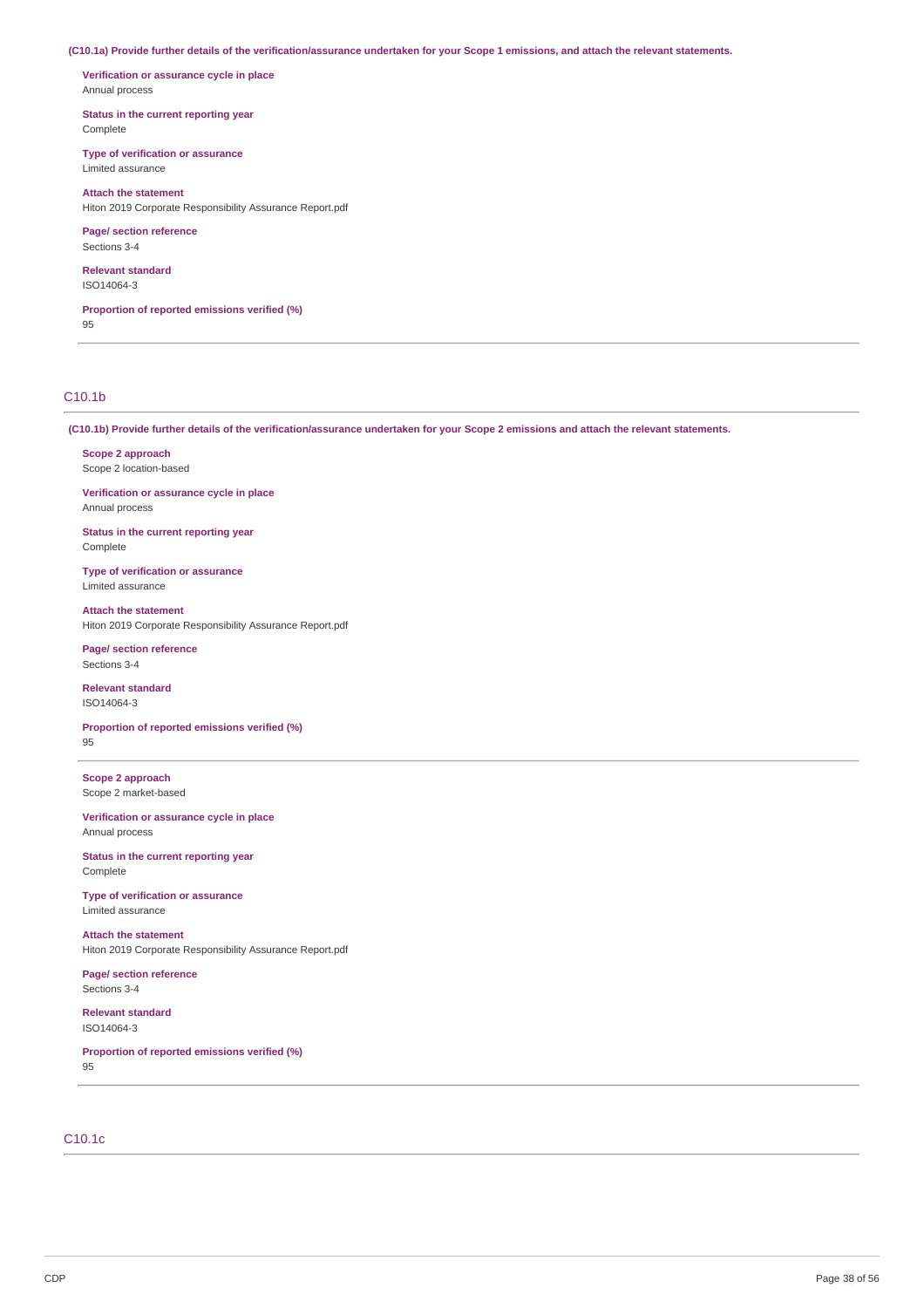### (C10.1c) Provide further details of the verification/assurance undertaken for your Scope 3 emissions and attach the relevant statements.

**Scope 3 category** Scope 3: Franchises

**Verification or assurance cycle in place** Annual process

**Status in the current reporting year** Complete

**Type of verification or assurance** Limited assurance

**Attach the statement** Hiton 2019 Corporate Responsibility Assurance Report.pdf

**Page/section reference** Sections 3-4

**Relevant standard** ISO14064-3

**Proportion of reported emissions verified (%)** 95

**Scope 3 category** Scope 3: Waste generated in operations

**Verification or assurance cycle in place** Annual process

**Status in the current reporting year** Complete

**Type of verification or assurance** Limited assurance

**Attach the statement** Hiton 2019 Corporate Responsibility Assurance Report.pdf

**Page/section reference** Sections 3-4

**Relevant standard** ISO14064-3

**Proportion of reported emissions verified (%)** 95

**Scope 3 category** Scope 3: Business travel

**Verification or assurance cycle in place** Annual process

**Status in the current reporting year** Complete

**Type of verification or assurance** Limited assurance

**Attach the statement** Hiton 2019 Corporate Responsibility Assurance Report.pdf

**Page/section reference** Sections 3-4

**Relevant standard** ISO14064-3

**Proportion of reported emissions verified (%)** 95

## C10.2

(C10.2) Do you verify any climate-related information reported in your CDP disclosure other than the emissions figures reported in C6.1, C6.3, and C6.5? Yes

## C10.2a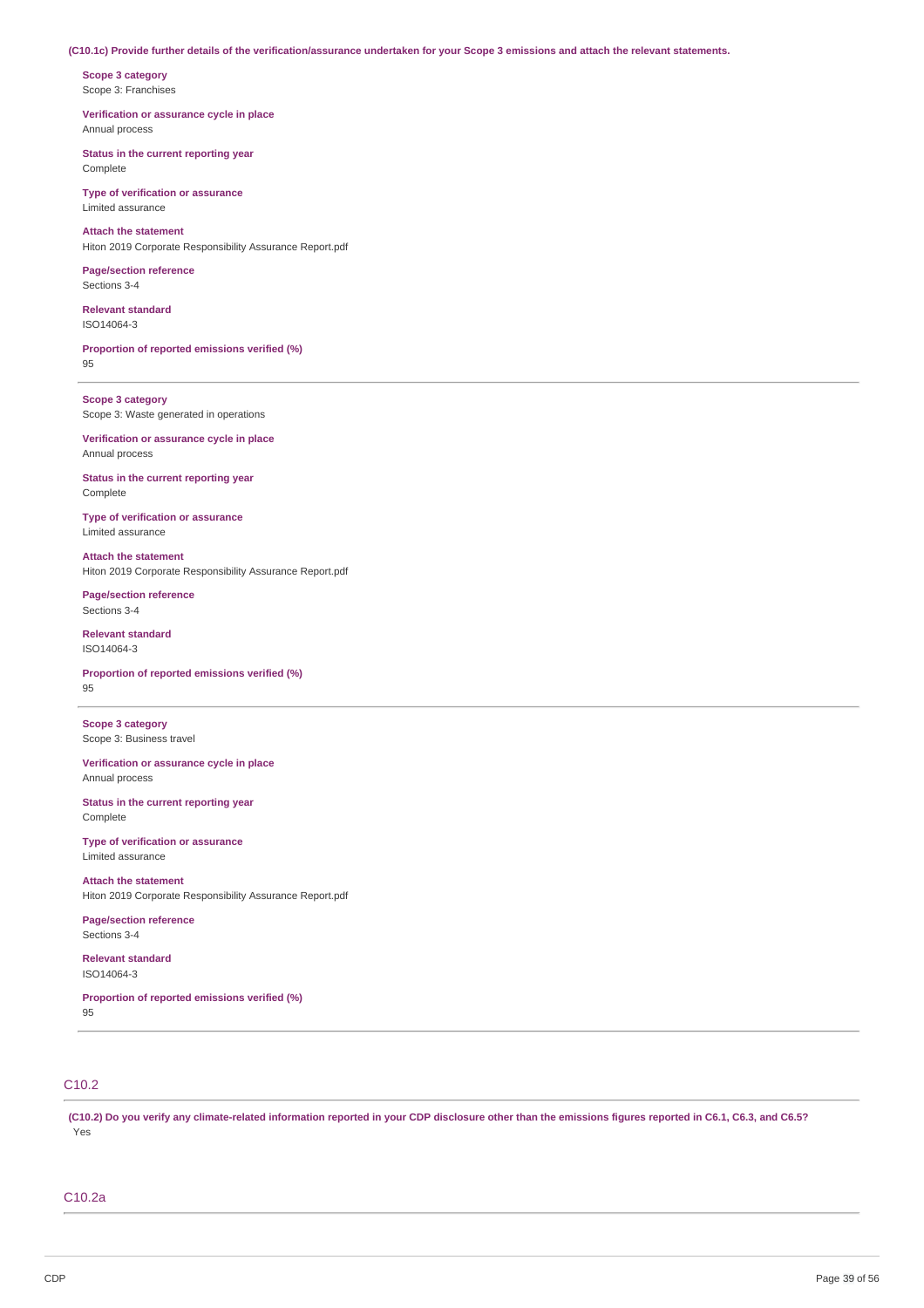## (C10.2a) Which data points within your CDP disclosure have been verified, and which verification standards were used?

| <b>Disclosure module verification</b><br>relates to | Data verified                                 | <b>Verification</b><br>standard | <b>Please explain</b>                                                                                                                                                                                           |  |
|-----------------------------------------------------|-----------------------------------------------|---------------------------------|-----------------------------------------------------------------------------------------------------------------------------------------------------------------------------------------------------------------|--|
| C7. Emissions breakdown                             | Year on year emissions intensity<br>figure    | ISO 14064-3                     | Year on year change in Scope 1 emissions intensity is independently verified as part of our annual data assurance<br>process,<br>Hiton 2019 Corporate Responsibility Assurance Report.pdf                       |  |
| C7. Emissions breakdown                             | Year on year emissions intensity<br>figure    | ISO 14064-3                     | Year on year change in Scope 2 emissions intensity is independently verified as part of our annual data assurance<br>process,<br>Hiton 2019 Corporate Responsibility Assurance Report.pdf                       |  |
| C6. Emissions data                                  | Year on year emissions intensity<br>figure    | ISO 14064-3                     | Year on year change in Scope 3 Franchise emissions intensity is independently verified as part of our annual data<br>assurance process,<br>Hiton 2019 Corporate Responsibility Assurance Report.pdf             |  |
| C8. Energy                                          | Energy consumption                            | ISO 14064-3                     | Total energy consumption is independently verified as part of our annual data assurance process,<br>Hiton 2019 Corporate Responsibility Assurance Report.pdf                                                    |  |
| C8. Energy                                          | Energy consumption                            | ISO 14064-3                     | Year on year change in energy use intensity is independently verified as part of our annual data assurance process,<br>Hiton 2019 Corporate Responsibility Assurance Report.pdf                                 |  |
| C6. Emissions data                                  | Year on year emissions intensity<br>figure    | ISO 14064-3                     | Year on year change in Scope 3 emissions intensity from landfilled waste is independently verified as part of our annual<br>data assurance process,<br>Hiton 2019 Corporate Responsibility Assurance Report.pdf |  |
| C6. Emissions data                                  | Year on year change in emissions<br>(Scope 3) | ISO 14064-3                     | Year on year change in Scope 3 emissions from business travel is independently verified as part of our annual data<br>assurance process,<br>Hiton 2019 Corporate Responsibility Assurance Report.pdf            |  |

## C11. Carbon pricing

## C11.1

(C11.1) Are any of your operations or activities regulated by a carbon pricing system (i.e. ETS, Cap & Trade or Carbon Tax)? Yes

## C11.1a

**(C11.1a) Select the carbon pricing regulation(s) which impacts your operations.** Other carbon tax, please specify (UK CRC Energy Efficiency Scheme)

## C11.1c

**(C11.1c) Complete the following table for each of the tax systems you are regulated by.**

**Other carbon tax, please specify**

**Period start date** April 1 2018

**Period end date** March 31 2019

**% of total Scope 1 emissions covered by tax** 7

**Total cost of tax paid** 1562346

### **Comment**

Currently the primary carbon emissions reporting and pricing scheme that impacts Hilton's operations on a regional basis is the United Kingdom's CRC Energy Efficiency Scheme. Reported taxes are included for 53 owned and managed properties in the UK under Hilton's operational control.

## C11.1d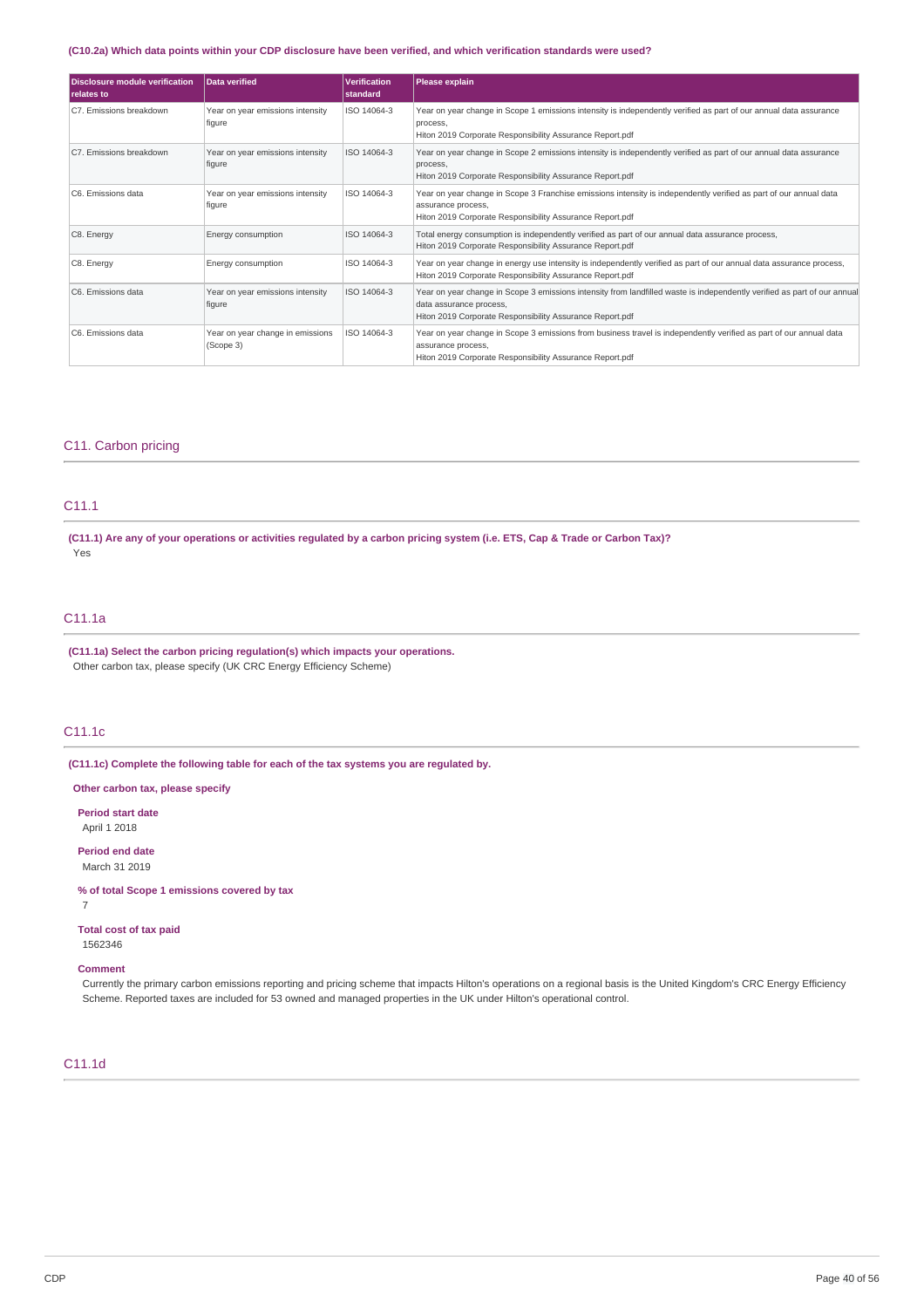#### (C11.1d) What is your strategy for complying with the systems you are regulated by or anticipate being regulated by?

Currently the primary carbon emissions reporting and pricing scheme that impacts Hilton's operations on a regional basis is the United Kingdom's CRC Energy Efficiency Scheme. Hilton UK is required to participate in this scheme as an organization with aggregate energy use that exceeds the minimum threshold. All Hilton managed and franchised properties in the UK are required to participate and must purchase allowances for every ton of carbon they emit. Our EMEA sustainability and operations team members track this data centrally and manage compliance and reporting. In the United Kingdom, the team works with the hotels to focus on targeted emissions reduction projects and educates hotel staff on further environmental efficiency measures.

We have identified other managed hotels with current or planned ETS or carbon tax systems, that are not tracked by Hilton at the corporate level and we are assessing for inclusion in next year's CDP reporting. Our overall strategy for compliance across our global portfolio includes:

(1) Using our proprietary LightStay environmental management systems, we require that our hotels and regional property operations teams: (a) set annual energy reduction goals; (b) monitor progress toward our energy reduction targets at the hotel and regional level; and (c) implement energy improvement projects and best practices that reduce energy use and greenhouse gas emissions.

(2) We also use our portfolio-wide ISO 50001 Energy Management System certification to provide a consistent system focused on continuous improvement across our global enterprise.

(3) We will continue to coordinate with regional property operations teams to capture accurate ETS/carbon tax reporting and compliance data for their hotels at the country/system level.

## C11.2

**(C11.2) Has your organization originated or purchased any project-based carbon credits within the reporting period?** Yes

## C11.2a

(C11.2a) Provide details of the project-based carbon credits originated or purchased by your organization in the reporting period.

**Credit origination or credit purchase** Credit purchase **Project type** Other, please specify (Cookstoves)

**Project identification** Toyola Cookstoves, Ghana

**Verified to which standard** Gold Standard

**Number of credits (metric tonnes CO2e)** 9

9

**Number of credits (metric tonnes CO2e): Risk adjusted volume**

**Credits cancelled** Yes

**Purpose, e.g. compliance** Voluntary Offsetting

**Credit origination or credit purchase** Credit purchase

**Project type** Biomass energy

**Project identification** Siam Cement Biomass Project, Thailand

**Verified to which standard** VCS (Verified Carbon Standard)

**Number of credits (metric tonnes CO2e)** 733

**Number of credits (metric tonnes CO2e): Risk adjusted volume** 733

**Credits cancelled** Yes

**Purpose, e.g. compliance** Voluntary Offsetting

**Credit origination or credit purchase** Credit purchase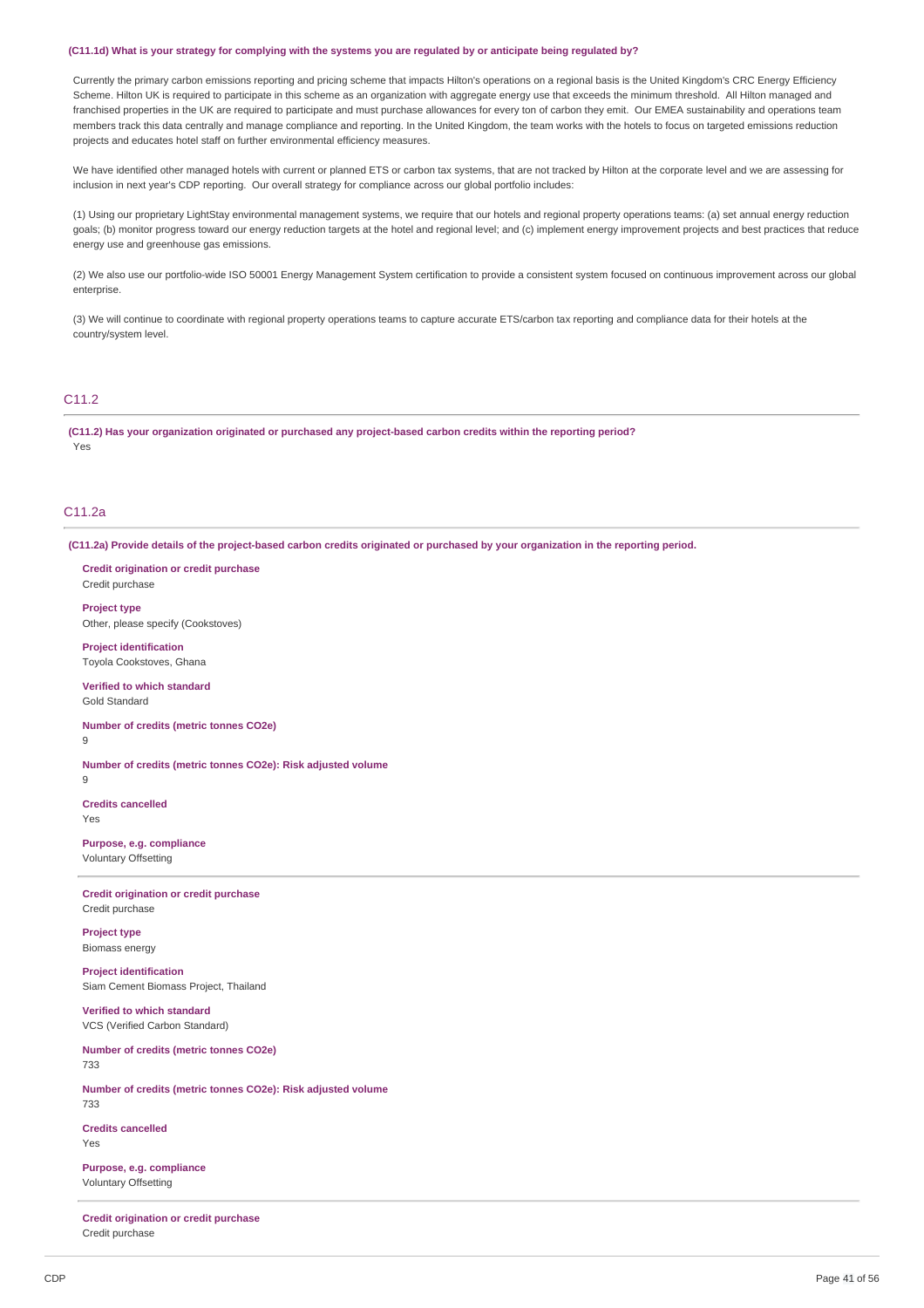**Project type** Hydro

**Project identification** Musi Hydro Power Plant, Indonesia

**Verified to which standard** VCS (Verified Carbon Standard)

**Number of credits (metric tonnes CO2e)** 419

**Number of credits (metric tonnes CO2e): Risk adjusted volume** 419

**Credits cancelled** Yes

**Purpose, e.g. compliance** Voluntary Offsetting

**Credit origination or credit purchase** Credit purchase

**Project type** Forests

**Project identification** Protection of a Tasmanian Native Forest (Project 3: Peter Downie), Tasmania

**Verified to which standard** VCS (Verified Carbon Standard)

**Number of credits (metric tonnes CO2e)** 1052

**Number of credits (metric tonnes CO2e): Risk adjusted volume** 1052

**Credits cancelled** Yes

**Purpose, e.g. compliance** Voluntary Offsetting

**Credit origination or credit purchase** Credit purchase

**Project type** Forests

**Project identification** REDD+ Forests Grouped Project Protection, Tasmania

**Verified to which standard** VCS (Verified Carbon Standard)

**Number of credits (metric tonnes CO2e)** 515

**Number of credits (metric tonnes CO2e): Risk adjusted volume** 515

**Credits cancelled** Yes

**Purpose, e.g. compliance** Voluntary Offsetting

**Credit origination or credit purchase** Credit purchase

**Project type** Forests

**Project identification** Infapro Borneo Forestry, Borneo

**Verified to which standard** VCS (Verified Carbon Standard)

**Number of credits (metric tonnes CO2e)** 733

**Number of credits (metric tonnes CO2e): Risk adjusted volume** 733

**Credits cancelled** Yes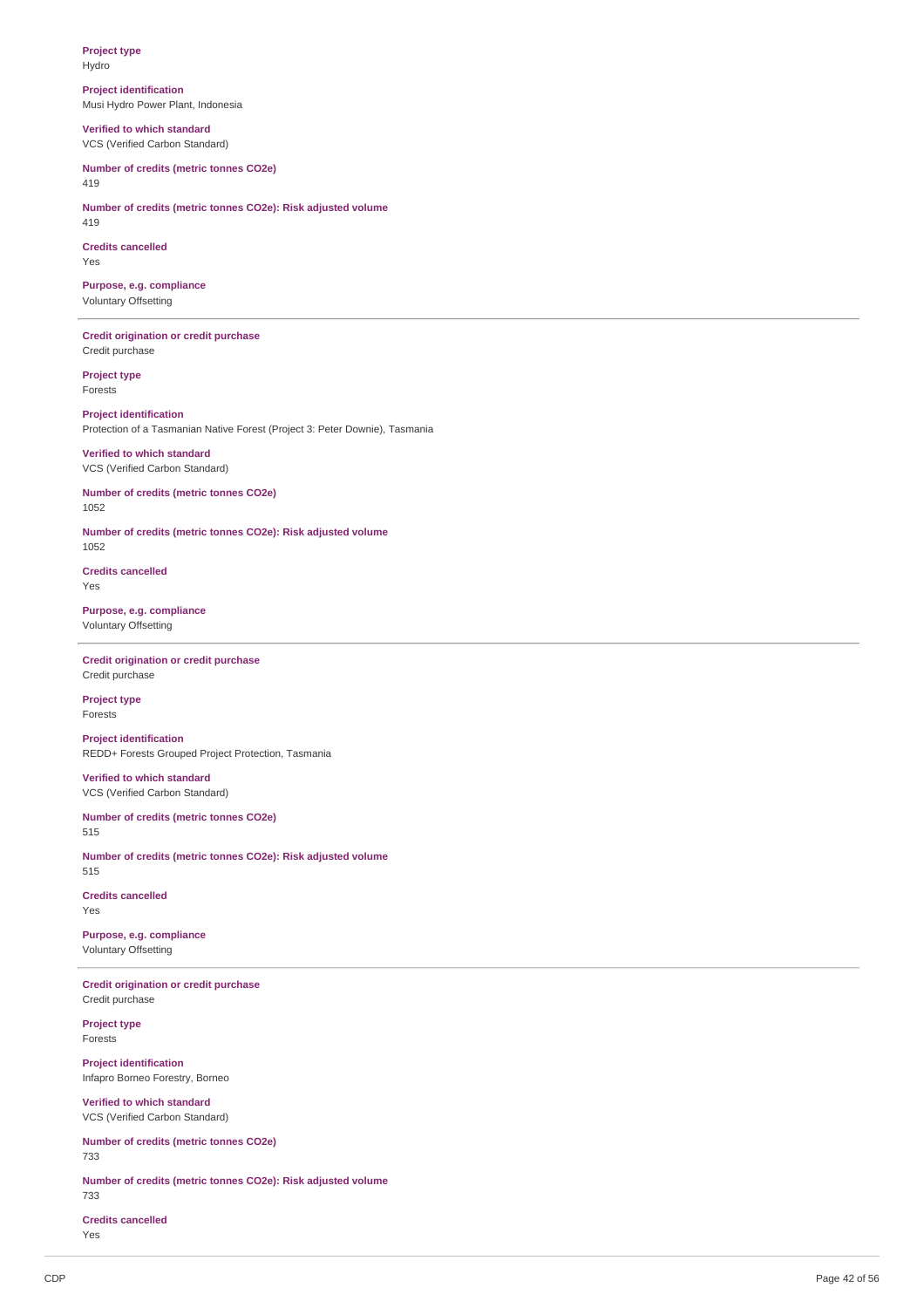### **credit origination or credit purchase** Credit purchase

**P r o je c t t y p e**

Hydro

**Project identification** Song Ong Hydropower Project, Vietnam

### **Verified to which standard** VCS (Verified Carbon Standard)

Number of credits (metric tonnes CO2e) 2 1 0

Number of credits (metric tonnes CO2e): Risk adjusted volume 2 1 0

**C r e dit s c a n c elle d** Y e s

**Purpose, e.g. compliance** Voluntary Offsetting

**credit origination or credit purchase** Credit purchase

**P r o je c t t y p e** Win d

**Project identification** Zhangbei Danjinghe Phase III, China

**Verified to which standard** Gold Standard

Number of credits (metric tonnes CO2e) 6 6

Number of credits (metric tonnes CO2e): Risk adjusted volume 6 6

**c c dits cancelled** Y e s

**Purpose, e.g. compliance** Voluntary Offsetting

**credit origination or credit purchase** Credit purchase

**P r o je c t t y p e** Solar

**Project identification** Japanese Credits, (J-Credits)

**Verified to which standard** Other, please specify (J-Credit, VCU)

Number of credits (metric tonnes CO2e) 1 8 5 4

Number of credits (metric tonnes CO2e): Risk adjusted volume 1 8 5 4

**c redits cancelled** Y e s

**Purpose, e.g. compliance** Voluntary Offsetting

**credit origination or credit purchase** Credit purchase

**P r o je c t t y p e** Hydro

**Project identification** Grouped Hydropower Plants, P.R. China

**Verified to which standard** VCS (Verified Carbon Standard)

**Number of credits (metric tonnes CO2e)** 3 6 2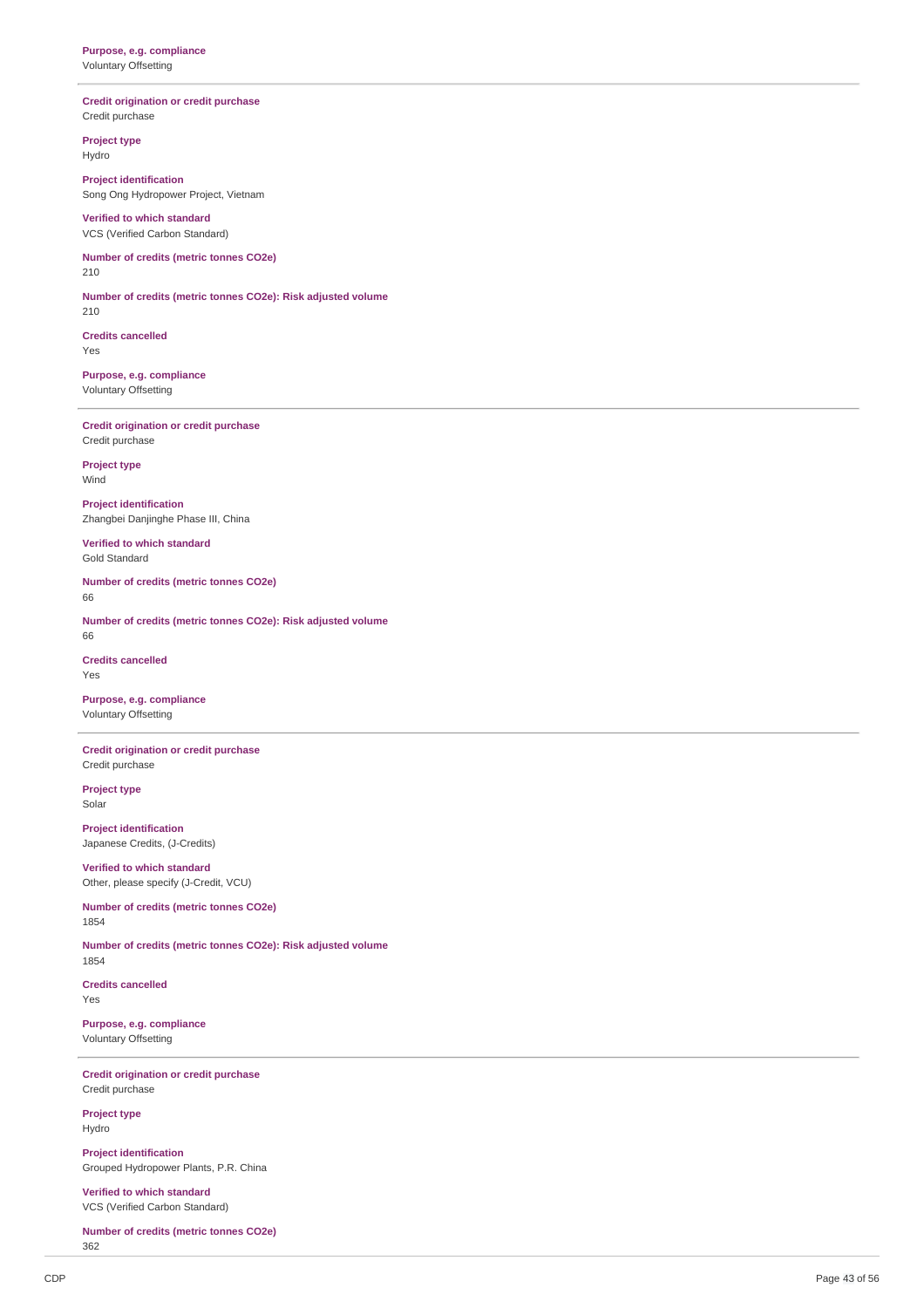### **Number of credits (metric tonnes CO2e): Risk adjusted volume** 362

### **Credits cancelled** Yes

**Purpose, e.g. compliance** Voluntary Offsetting

## **Credit origination or credit purchase** Credit purchase

**Project type** Forests

**Project identification** Kariba REDD+ Project, Zimbabwe

### **Verified to which standard** VCS (Verified Carbon Standard)

**Number of credits (metric tonnes CO2e)** 80

**Number of credits (metric tonnes CO2e): Risk adjusted volume** 80

**Credits cancelled** Yes

**Purpose, e.g. compliance** Voluntary Offsetting

## C11.3

**(C11.3) Does your organization use an internal price on carbon?** Yes

## C11.3a

**(C11.3a) Provide details of how your organization uses an internal price on carbon.**

## **Objective for implementing an internal carbon price**

Navigate GHG regulations Stakeholder expectations Change internal behavior Drive energy efficiency Drive low-carbon investment Identify and seize low-carbon opportunities

### **GHG Scope**

Scope 1 Scope 2 Scope 3

### **Application**

We have developed an internal price on carbon as part of our science-based target model. Our pricing was developed by considering pricing in existing carbon markets such as the EU and California, and Work Bank research on the true price of carbon. Our internal price on carbon is applicable to our Scope 1, 2 and 3 emissions.

**Actual price(s) used (Currency /metric ton)**

### **Variance of price(s) used**

## **Type of internal carbon price**

Implicit price

## **Impact & implication**

We use our internal carbon pricing to help us understand the costs and opportunities associated with our Scope 1, 2 and 3 carbon targets, navigate current and future carbon regulations, meet our stakeholder expectations, and change internal behavior (including driving energy efficiency and low-carbon investments/opportunities). We are also considering how we can better leverage our internal price on carbon to stress test investments and engage with our suppliers.

### C12. Engagement

## C12.1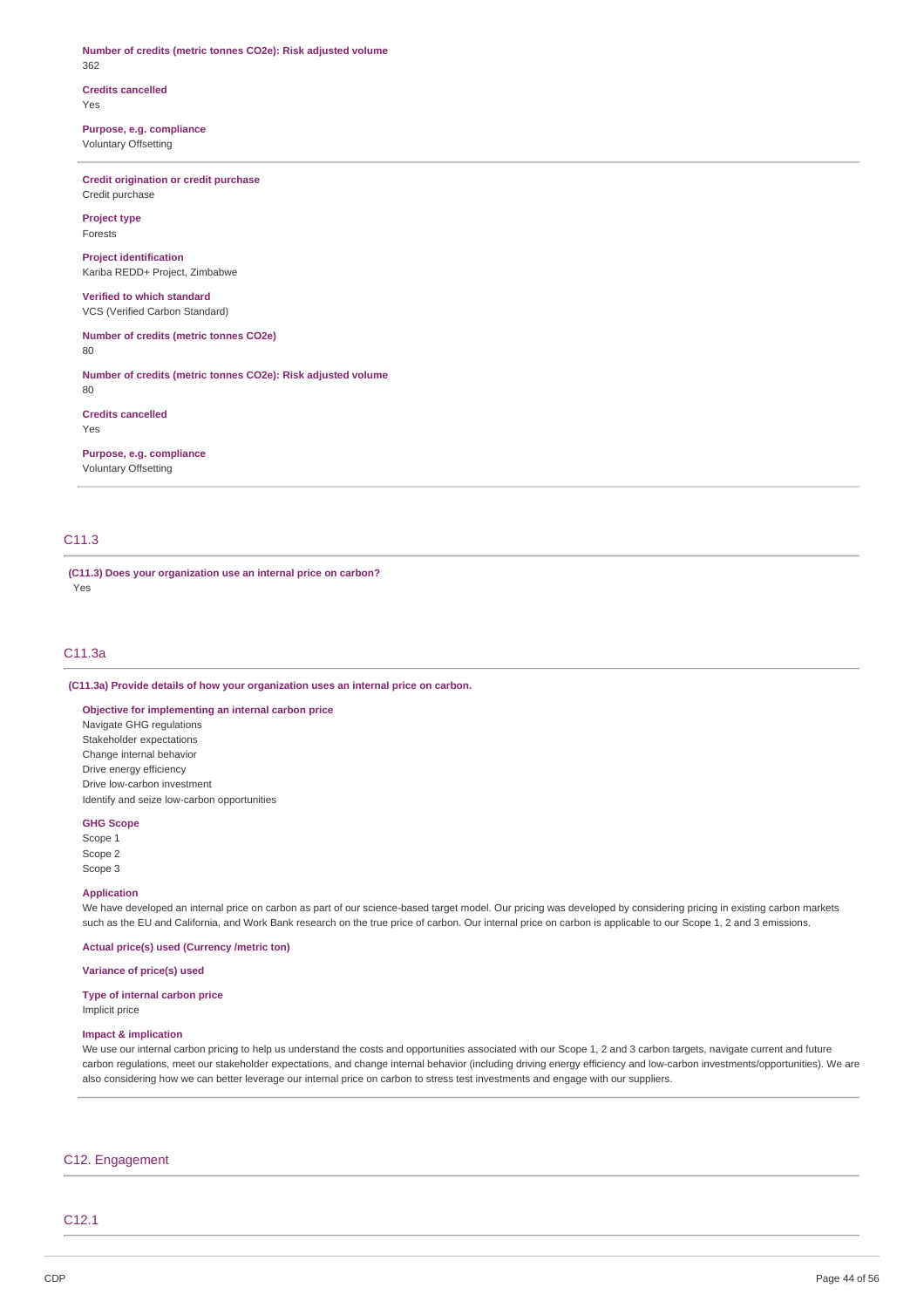## **(C12.1) Do you engage with your value chain on climate-related issues?** Yes, our suppliers Yes, our customers

Yes, other partners in the value chain

## C12.1a

### **(C12.1a) Provide details of your climate-related supplier engagement strategy.**

**Type of engagement** Compliance & onboarding

### **Details of engagement**

Code of conduct featuring climate change KPIs

**% of suppliers by number**

100

**% total procurement spend (direct and indirect)**

 $100$ 

**% of supplier-related Scope 3 emissions as reported in C6.5** 100

## **Rationale for the coverage of your engagement**

Hilton is currently addressing emissions reduction in our supply chain through our Responsible Sourcing Policy and initiatives that encourage the use of products and services that minimize greenhouse gas emissions and other environmental impacts. As part of our 2030 Goals, Hilton has committed to (1) create a framework for a collaboration program with top tier suppliers, (2) increase data visibility by incorporating social & environmental criteria in all supplier registration and inquiry process and (3) Encourage suppliers to set goals and validate through an auditing and incentive program. Additionally, as part of our science-based targets, we have committed to encourage our suppliers to set science-based targets.

### **Impact of engagement, including measures of success**

Impact of engagement: All Hilton suppliers and service providers are required to comply with Hilton's Responsible Sourcing Policy, which outlines the standards expected of suppliers that sell or seek to sell goods or services to Hilton. Hilton reserves the right to conduct unannounced assessments, audits and inspections of supplier facilities to ensure that reasonable efforts are being taken by our suppliers to operate in a manner consistent with the fundamental principles of this Responsible Sourcing Policy. Violations may lead to disciplinary action, including termination of the supplier relationship for repeated violations or noncompliance. Specific to climate-related impacts, our Commitment to the Environment section of the policy states that: Hilton continually strives to minimize the amount of waste we generate and energy we consume. Our goal is to continually move towards the use of renewable materials and biodegradable substances wherever practicable and financially feasible. As Hilton provides information to its stakeholders on how we effectively manage our environmental performance, we further rely upon our suppliers to provide similar information and work collectively toward this goal. Throughout the term of the relationship, and otherwise at Hilton's request, suppliers are to provide information on its efforts to identify, monitor and minimize the environmental impacts of its operations. Additional climate-related supplier objectives can be found in our upload Responsible Sourcing Policy. Measures of success: As part of our Travel with Purpose 2030 Goals, we have committed to measure the success of our supplier engagement programs by encouraging our suppliers to set goals, and then validate those goals through an auditing and incentive program. We are working with our Supply Management team to define the exact processes that will be implemented for this program.

### **Comment**

### **Type of engagement**

Innovation & collaboration (changing markets)

### **Details of engagement**

Run a campaign to encourage innovation to reduce climate impacts on products and services

**% of suppliers by number**

30

#### **% total procurement spend (direct and indirect)**

30

**% of supplier-related Scope 3 emissions as reported in C6.5**

30

## **Rationale for the coverage of your engagement**

While we do not have an exact figure, we estimate that currently approximately 30% of our procurement spend is on innovative solutions that reduce our environmental footprint. This includes products and equipment designed to reduce consumption of energy, water and waste across our managed hotels, and products that reduce our Scope 1, 2 and 3 emissions.

## **Impact of engagement, including measures of success**

Impact of engagement: We continually seek to work with suppliers that collaborate with us to provide innovative solutions to reducing our environmental impact, including our carbon impact. For example, we recently began working with a company that manufacturers laundry machines that can save up to 80% of the water, 50% of the energy, and 50% of the chemical detergents used by a conventional commercial laundry machine. Partners such as this company receive our business because their products and services align with our company's goals to reduce our environmental impact. By working with partners whose business priorities align with our own, we are able to help change the market for sustainable products in the hospitality industry. Measures of success: Success of this type of supplier engagement is measured by the environmental savings that we are able to achieve in partnership with our suppliers. Impact, such as reduction in carbon, energy, water and waste, is directly monitored through LightStay.

### **Comment**

C<sub>12</sub>.1<sub>b</sub>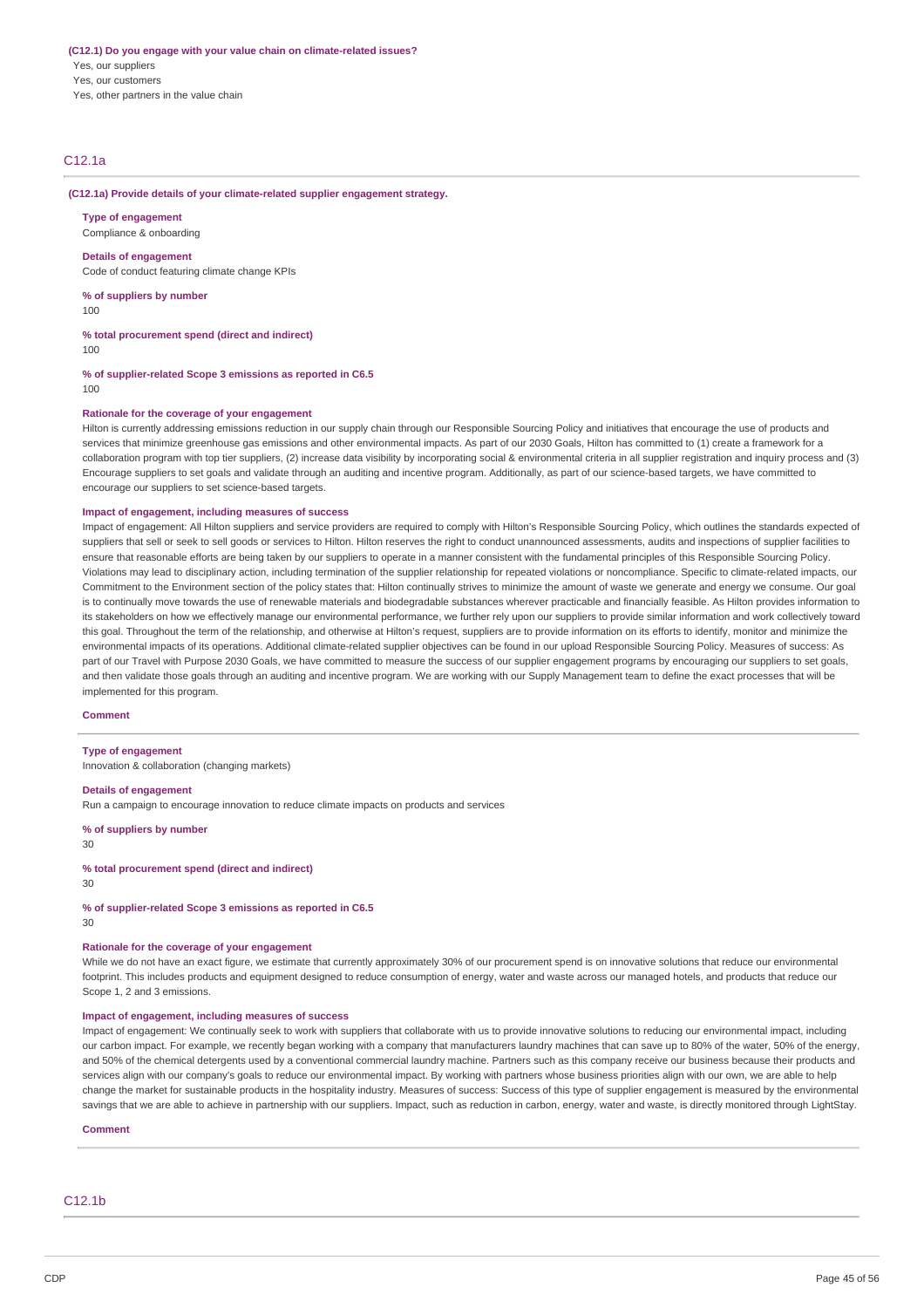#### **(C12.1b) Give details of your climate-related engagement strategy with your customers.**

### **Type of engagement**

Education/information sharing

#### **Details of engagement**

Run an engagement campaign to educate customers about the climate change impacts of (using) your products, goods, and/or services

#### **% of customers by number**

#### 100

**% of customer - related Scope 3 emissions as reported in C6.5**

 $\Omega$ 

**Portfolio coverage (total or outstanding)**

<Not Applicable>

#### **Please explain the rationale for selecting this group of customers and scope of engagement**

Please note that emissions from our hotel guests' energy use during their stay at our managed hotels are already included in our reported Scope 1 and 2 emissions, and are not accounted for in our Scope 3 emissions. Rationale: Our guests can have a measurable impact in reducing our hotels' Scope 1 and 2 emissions (as well as water, waste and other impacts) by reducing their energy use during their stay. Scope of engagement: As a global company welcoming nearly 250 million guests each year, our goal is to educate and encourage our guests to conserve resources and to support our sustainability efforts. We are continually identifying new ways to engage with our guests around our environmental impacts, including around our science-based targets. We believe that many guests will take this knowledge with them to reduce their carbon footprint at home and at work.

### **Impact of engagement, including measures of success**

Hilton engages with guests on climate change and environmental impact in the following ways: (1) In-hotel messaging, including use of our Travel with Purpose 2030 Goals video on in-room TV screens and electronic hotel signage; (2) Each hotel's environmental and social performance data is displayed publicly on the Hilton Honors Wifi login landing page, available to all quests and visitors who sign into hotels' Wifi; (3) Eliminated plastic bottles in all meetings, events, gyms and spas in our managed hotels in our Europe, Middle East and Africa and Asia Pacific regions in response to guests' feedback; (4) Continue to engage guests around reducing energy and water a through our Conserve to Preserve program; and (5) Over 1,000 of our hotels - the majority of our Full Service and Luxury properties - offer Meet with Purpose, for sustainable conference and event options that reduce their energy, water and waste impacts. Hilton gathered feedback from customers and sales teams to identify the most pressing sustainability issues for meetings and events. Measures of success: Success will be measured based on energy, water and waste saved through our Conserve to Preserve program and Meet with Purpose programs. Also, we will be monitoring guest engagement in supporting responsible travel in destination hot spots, which is a new metric that we will be tracking to support our Travel with Purpose 2030 Goals.

## C12.1d

### **(C12.1d) Give details of your climate-related engagement strategy with other partners in the value chain.**

Franchised hotels, which are outside of Hilton's direct ownership or operational control, are an integral part of our business model and environmental footprint. Franchised properties comprise about 87% of our global portfolio by hotel count and 74% by total room count. Given their significance to Hilton's business model, we consider franchise properties and ownership groups to be primary value chain partners that require significant engagement.

Engagement strategy: Franchised properties are controlled by Hilton's development and operating standards for the respective hotel brands. We use LightStay and our Brand Standards to engage, educate and help drive sustainability performance across our franchised hotels to make the greatest impact, as follows:

(1) On a company-wide basis, we prioritize activities that can be scaled up to include franchised properties, and those that will create the greatest value for all hotels and their owners.

(2) At Hilton, sustainability measurement and continuous improvement is a Brand Standard for all hotels, managed and franchised. Using our LightStay platform, all hotels are required to report monthly utility consumption, including energy, water and waste. Through LightStay, Hilton then calculates and reports CO2e emissions from franchise operations using the currently available location-based emissions factor for each hotel. Brand standards also require that franchised hotels set annual reduction targets; maintain active energy, water and waste improvement projects; and complete benchmarking surveys across all operating departments, consisting of over 200 sustainability best practices and performance indicators. Franchise owners and operators use LightStay's detailed analysis and performance scoring to manage their energy, carbon, water and waste performance across their hotel or portfolio of hotels.

(3) Hilton has committed to ISO as a global standard and our entire portfolio (including managed and franchised hotels) is certified to three ISO Standards: ISO 9001 (Quality Management), ISO 14001 (Environmental Management) and ISO 50001 (Energy Management).

## C12.3

(C12.3) Do you engage in activities that could either directly or indirectly influence public policy on climate-related issues through any of the following? Direct engagement with policy makers

Trade associations Funding research organizations **Other** 

## C12.3a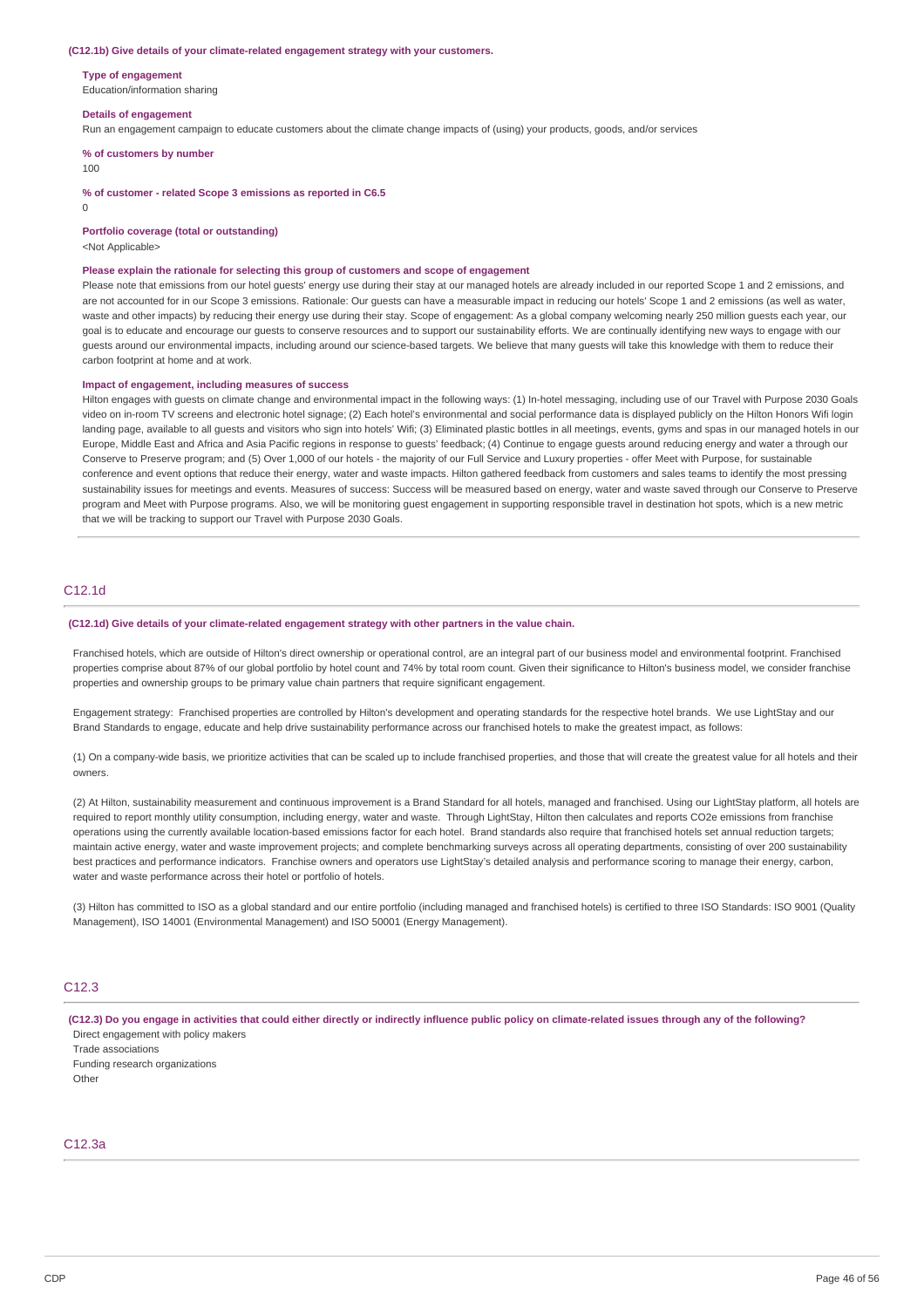#### **(C12.3a) On what issues have you been engaging directly with policy makers?**

| Focus of<br>legislation                                            | position | <b>Corporate Details of engagement</b>                                                                                                                                                                                                                                                                                                       | <b>Proposed legislative solution</b>                                                                                                                                                                                                                                                   |
|--------------------------------------------------------------------|----------|----------------------------------------------------------------------------------------------------------------------------------------------------------------------------------------------------------------------------------------------------------------------------------------------------------------------------------------------|----------------------------------------------------------------------------------------------------------------------------------------------------------------------------------------------------------------------------------------------------------------------------------------|
| Other, please<br>specify (WTTC<br>Global Climate<br>Change Accord) | Support  | Under our CEO's leadership as chairman of the World Travel and Tourism Council (WTTC), a<br>common agenda between the WTTC and the UN Framework Convention on Climate Change has<br>been developed. Citing the need to transform dialogue into action, our CEO has advocated for the<br>industry to exceed its 30% reduction target by 2020. | The WTTC and the UN Framework Convention on Climate Change will work to<br>achieve carbon neutrality and reduce the contribution of the travel and tourism<br>industry to climate change and support quantitative industry targets and<br>reductions, including science-based targets. |
| Other, please<br>specify                                           | Support  | In 2019 Hilton joined over 70 major businesses and U.S. labor unions in issuing a joint statement<br>calling for accelerated action on climate change and urging the U.S. to remain in the Paris Climate<br>Agreement.                                                                                                                       | The statement can be found here: https://www.unitedforparisagreement.com.                                                                                                                                                                                                              |

## C<sub>12.3h</sub>

**(C12.3b) Are you on the board of any trade associations or do you provide funding beyond membership?** Yes

## C12.3c

#### (C12.3c) Enter the details of those trade associations that are likely to take a position on climate change legislation.

#### **Trade association**

World Travel and Tourism Council (WTTC)

## **Is your position on climate change consistent with theirs?**

## Consistent

### **Please explain the trade association's position**

The WTTC works to raise awareness of travel and tourism as one of the world's largest industries. The WTTC Climate Change Task Force works to identify industry priority action areas for the future and to evaluate industry progress against climate change commitments.

### **How have you influenced, or are you attempting to influence their position?**

In 2017, our Chief Executive Officer was elected to serve as the WTTC's Chairman for the next two years. Under our CEO's leadership, a common agenda between the WTTC and the UN Framework Convention on Climate Change has been developed. Citing the need to transform dialogue into action, our CEO has advocated for the industry to exceed its 30% reduction target by 2020.

### **Trade association**

American Hotel and Lodging Association (AHLA)

### **Is your position on climate change consistent with theirs?**

Consistent

### **Please explain the trade association's position**

To advocate, communicate and educate on behalf of the lodging industry in order to create business value through sustainability strategies defined as social responsibility and environmental protection. From a public advocacy perspective, this group aims to identify sustainability legislative ideas and develop industry position and work with the U.S. General Services Administration on its federal travel program policies.

### **How have you influenced, or are you attempting to influence their position?**

Hilton is a member of the American Hotel and Lodging Association (AHLA) and chairs the AHLA's Sustainability Committee, which focuses on environment, engineering and corporate responsibility for the hotel and lodging industry. Our CFO serves on the Executive Committee of the AHLA.

### **Trade association**

International Tourism Partnership (ITP)

### **Is your position on climate change consistent with theirs?**

Consistent

## **Please explain the trade association's position**

The International Tourism Partnership (ITP) brings together the world's leading international hotel companies to provide a voice for environmental and social responsibility in the industry.

## **How have you influenced, or are you attempting to influence their position?**

Hilton is a founding member of this travel industry consortium and participates in various working groups, including the Hotel Carbon Measurement Initiative, the Hotel Water Measurement Initiative, and the Youth Career Initiative. In 2017, we co-created and supported the launch of the ITP's goals on carbon, water, youth and human rights. We also assisted with the creation of the Business Case for Sustainable Hotels white paper, which was published in October 2019. Our EVP, Communications & External Affairs sits on the ITP Board of Directors.

### C12.3d

**(C12.3d) Do you publicly disclose a list of all research organizations that you fund?** Yes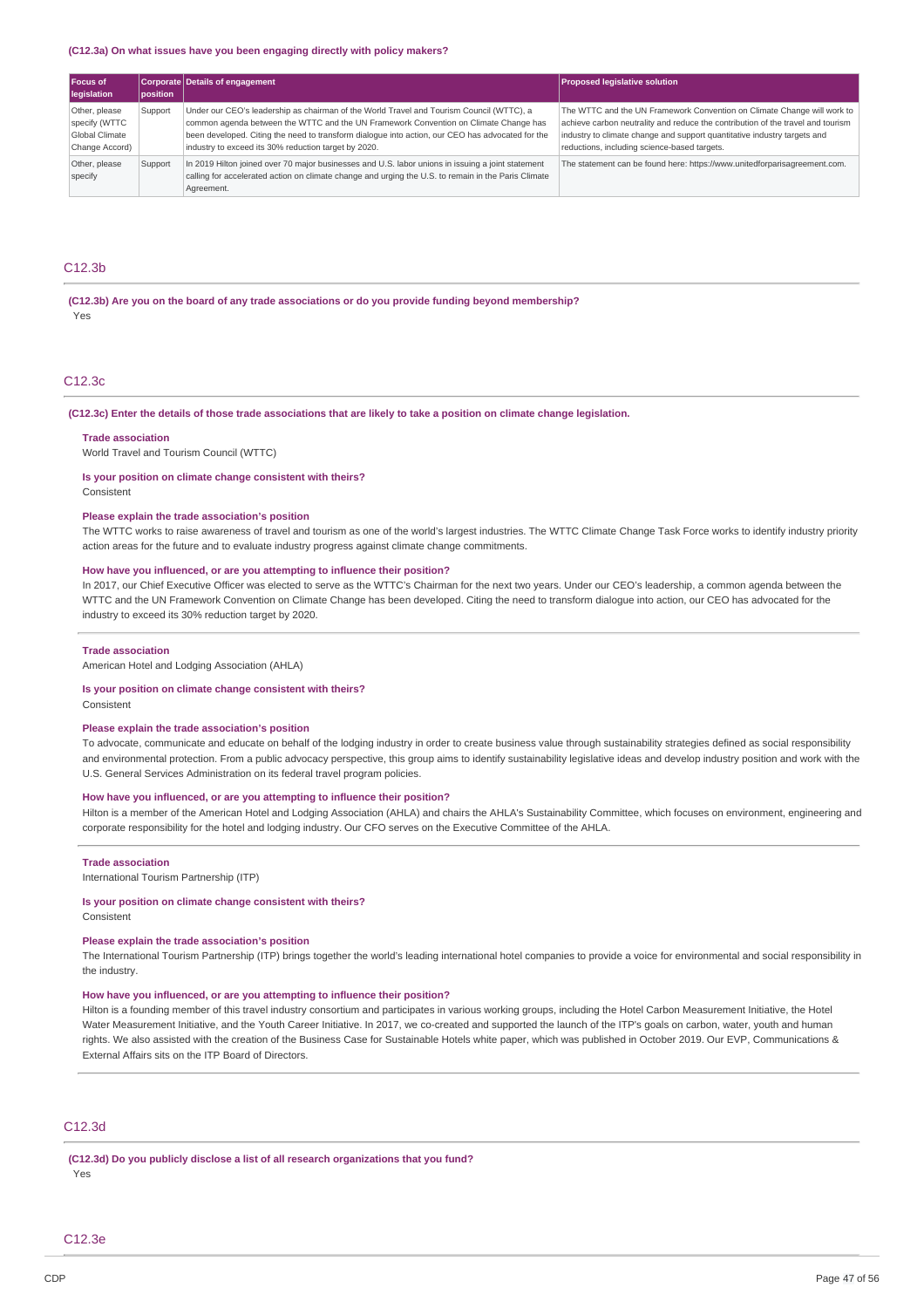### **(C12.3e) Provide details of the other engagement activities that you undertake.**

Since 2012, Hilton has been a signatory to the United Nations (UN) Global Compact, a voluntary initiative based on a CEO-led commitment to implement ten sustainability principles supporting the goals of the UN. Hilton participates in the following UN initiatives that directly relate to our climate change strategy and Travel with Purpose 2030 Goals: (1) Signatory to the United Nations CEO Water Mandate, demonstrating our commitment to furthering the global dialogue on water stewardship; (2) Official partner for the UN World Tourism Organization (UNWTO)'s International Year of Sustainable Development; (3) Our corporate responsibility strategies and objectives directly align with and support the UN Sustainable Development Goals.

## C12.3f

(C12.3f) What processes do you have in place to ensure that all of your direct and indirect activities that influence policy are consistent with your overall climate **change strategy?**

The Vice President of Corporate Responsibility has oversight responsibility for indirect and indirect activities to ensure consistency with Hilton's sustainability principles and climate change strategy. All direct and indirect activities that influence policy are conducted by Hilton's corporate responsibility staff, along with regional sustainability managers and regional VPs of Property Operations, who are most familiar with Hilton's overall climate change strategy. Regular meetings and ongoing communications between the Corporate Responsibility team and global regions are conducted to track sustainability activities inside and outside of the Hilton organization.

Since 2012, Hilton has been a signatory to the United Nations (UN) Global Compact, a voluntary initiative based on a CEO-led commitment to implement ten sustainability principles supporting the goals of the UN. We have also aligned our corporate responsibility strategies and objectives to support the UN Sustainable Development Goals.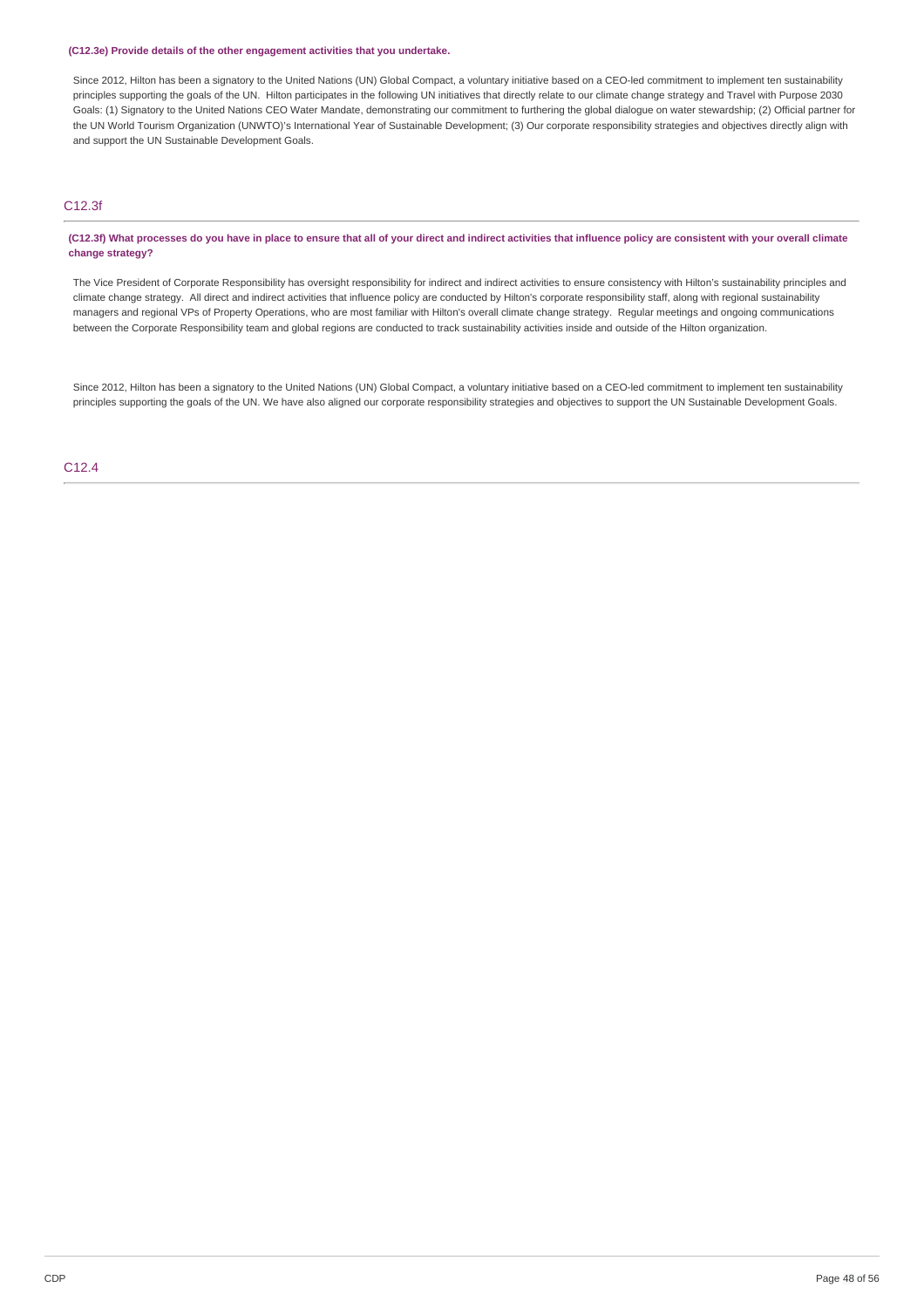(C12.4) Have you published information about your organization's response to climate change and GHG emissions performance for this reporting year in places **other than in your CDP response? If so, please attach the publication(s).**

### **Publication**

In mainstream reports, in line with the CDSB framework (as amended to incorporate the TCFD recommendations)

**Status**

Complete

**Attach the document** Hilton 2019 10-K Filing.pdf

### **Page/Section reference**

p. 12-14: Corporate Responsibility section and SASB Table (Governance, Strategy, Emissions figures, Targets, Other Metrics) p. 12, 18, 33: Risks, including climate change (Risks & Opportunities)

### **Content elements**

Governance Strategy Risks & opportunities Emissions figures Emission targets Other metrics

### **Comment**

We report in depth on the status of our Corporate Responsibility program and progress towards our 2030 Goals in our 2019 10-K Filing, which can be found at ir.hilton.com. This year we were the first major hotel brand to include a SASB table in our 10-K, demonstrating our commitment to transparently reporting our sustainability performance to our investors alongside our financial performance.

#### **Publication**

In voluntary sustainability report

**Status** Complete

#### **Attach the document**

Hilton-2019-CR-Report.pdf

### **Page/Section reference**

p. 6: About Travel with Purpose (Strategy, Risks & Opportunities) p. 9-15: Materiality, Stakeholder Engagement, Governance & Management (Governance, Strategy, Risks & Opportunities) p. 16: 2030 Goal Tracking (Emissions targets and Other Metrics) p. 20-21: Energy & Carbon (Strategy, Risks & Opportunities, Emissions targets) p. 42: Performance Table (Emissions figures, targets and other metrics) p. 46: SASB Table (Emissions figures)

## **Content elements**

Governance Strategy Risks & opportunities Emissions figures Emission targets Other metrics

#### **Comment**

We report in depth on the status of our Corporate Responsibility program and progress towards our 2030 Goals on our website (cr.hilton.com) and in our annual CR Report, which can be downloaded here: https://cr.hilton.com/wp-content/uploads/2020/04/Hilton-2019-CR-Report.pdf.

**Publication**

In mainstream reports

**Status** Complete

**Attach the document**

Hilton 2019 Proxy Statement.pdf

## **Page/Section reference**

p. 30: Progress towards 2030 Goals (Governance, Strategy, Opportunities, Emissions targets, Other metrics)

## **Content elements**

Governance Strategy Risks & opportunities Emission targets Other metrics

## **Comment**

We report on the status of our Corporate Responsibility program in our 2019 Proxy Statement, which can be found at ir.hilton.com.

## C15. Signoff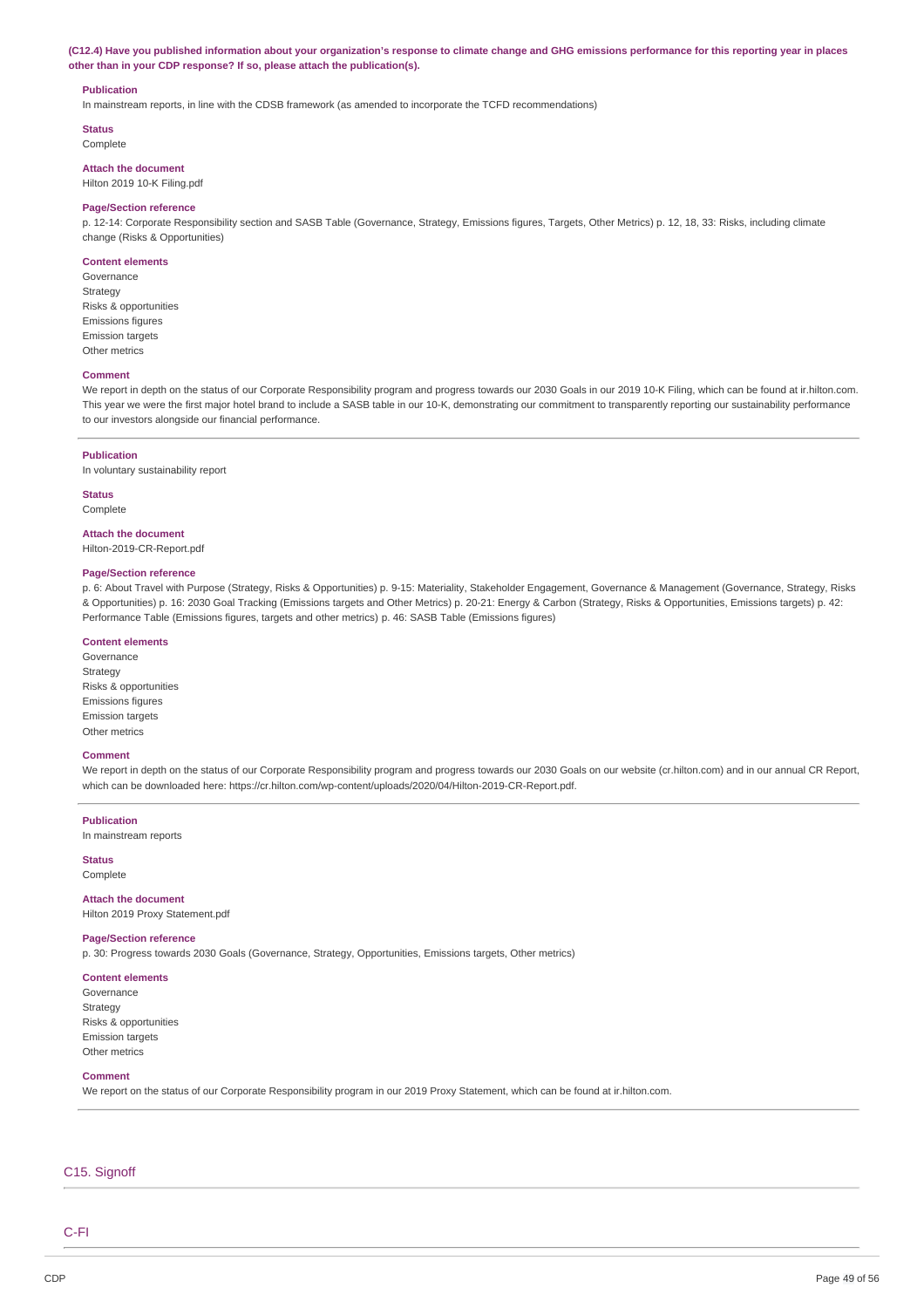(C-FI) Use this field to provide any additional information or context that you feel is relevant to your organization's response. Please note that this field is optional **and is not scored.**

## C15.1

**(C15.1) Provide details for the person that has signed off (approved) your CDP climate change response.**

| Job title               |                                          | Corresponding job category         |
|-------------------------|------------------------------------------|------------------------------------|
| $\sqrt{$ Row $\sqrt{ }$ | Vice President, Corporate Responsibility | Chief Sustainability Officer (CSO) |

### SC. Supply chain module

## SC0.0

### **(SC0.0) If you would like to do so, please provide a separate introduction to this module.**

Travel with Purpose is Hilton's corporate responsibility strategy to redefine and advance sustainable travel globally. By 2030, we plan to double our social impact investment and cut our environmental footprint by half. Hilton recognizes climate change to be a critical threat to our planet, our communities and our business, and we were proud to be the first major hotel brand to set science-based carbon reduction targets aligned with the Paris Climate Agreement. We track, analyze and report our environmental and social impact at each of Hilton's 6,110 hotels through [LightStay](https://cr.hilton.com/wp-content/uploads/2018/05/Hilton_2018_GoveranceMangement.pdf), our award-winning performance measurement system. Travel with Purpose capitalizes on Hilton's global scale to catalyze local economic growth, promote human rights, invest in people and local communities, and preserve our planet by reducing our impact on natural resources. Our strategy aligns with the United Nations Sustainable Development Goals. Visit [cr.hilton.com](https://cr.hilton.com/) to learn more and to download our 2019 CR Report.

## SC0.1

**(SC0.1) What is your company's annual revenue for the stated reporting period?**

| enue       |
|------------|
| 9140000000 |
|            |

## SC0.2

**(SC0.2) Do you have an ISIN for your company that you would be willing to share with CDP?** No

## SC1.1

(SC1.1) Allocate your emissions to your customers listed below according to the goods or services you have sold them in this reporting period.

| <b>Requesting member</b><br>Accenture                                                                       |
|-------------------------------------------------------------------------------------------------------------|
| <b>Scope of emissions</b><br>Scope 3                                                                        |
| <b>Allocation level</b><br>Company wide                                                                     |
| <b>Allocation level detail</b><br><not applicable=""></not>                                                 |
| <b>Emissions in metric tonnes of CO2e</b><br>12418.55                                                       |
| Uncertainty (±%)<br>5                                                                                       |
| <b>Major sources of emissions</b><br>Emissions from 2019 room nights as captured in Hilton Sales platforms. |
| <b>Verified</b><br>Yes                                                                                      |
| <b>Allocation method</b>                                                                                    |

Allocation not necessary due to type of primary data available

Please explain how you have identified the GHG source, including major limitations to this process and assumptions made

Hilton's Sales system captures data on hotel stays booked through client's corporate account. Each of our hotels is required to use our LightStay sustainability management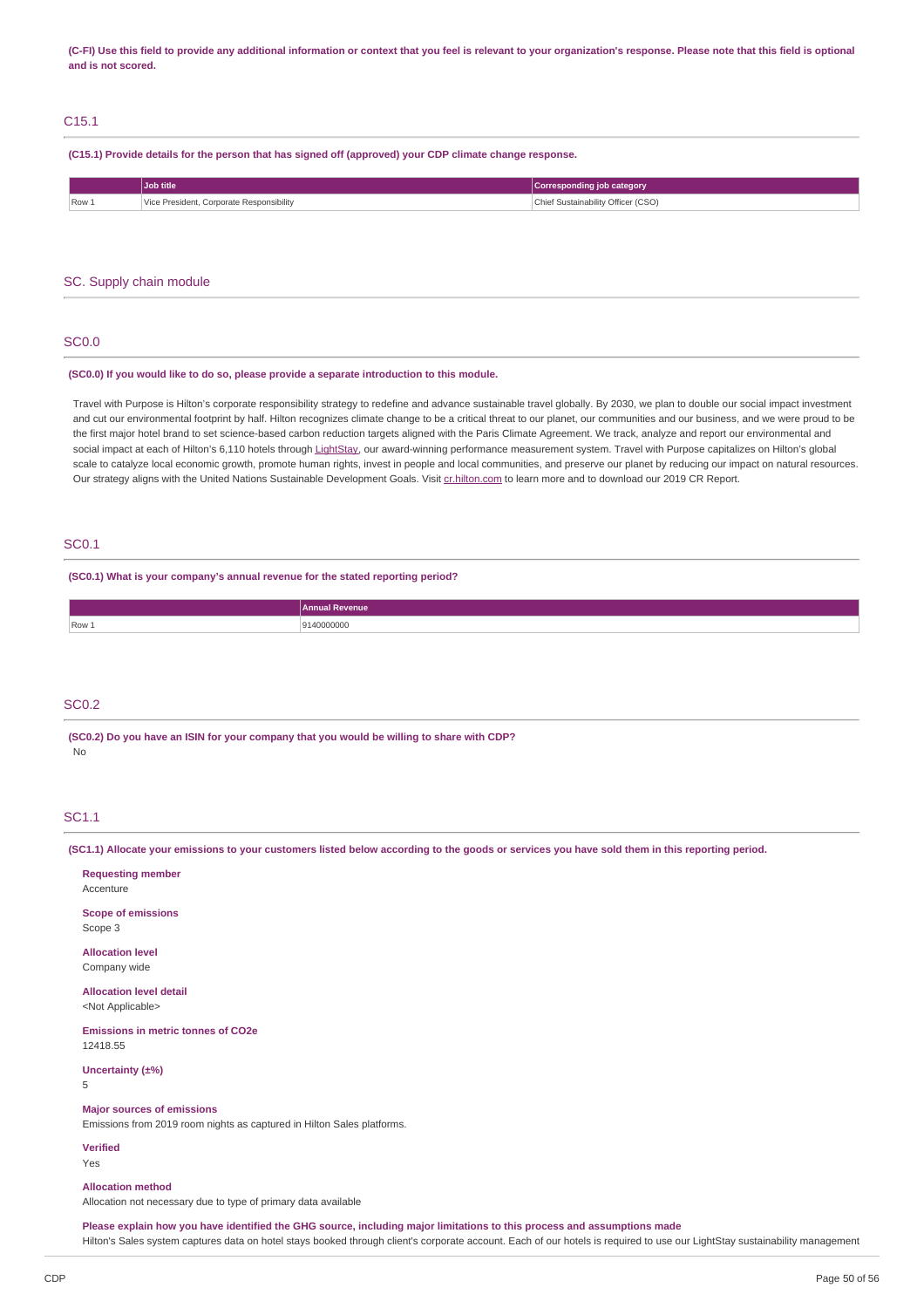system to report all energy, water and waste utility data, enabling us to provide actual emissions data for these room nights. Emissions are calculated in accordance with the GHG Protocol and our emissions data is externally verified by our third party assurance provider.

### **Requesting member**

AT&T Inc.

**Scope of emissions** Scope 3

**Allocation level** Company wide

### **Allocation level detail** <Not Applicable>

**Emissions in metric tonnes of CO2e**

**Uncertainty (±%)**

5

6739.07

## **Major sources of emissions**

Emissions from 2019 room nights as captured in Hilton Sales platforms.

### **Verified**

Yes

### **Allocation method**

Allocation not necessary due to type of primary data available

### Please explain how you have identified the GHG source, including major limitations to this process and assumptions made

Hilton's Sales system captures data on hotel stays booked through client's corporate account. Each of our hotels is required to use our LightStay sustainability management system to report all energy, water and waste utility data, enabling us to provide actual emissions data for these room nights. Emissions are calculated in accordance with the GHG Protocol and our emissions data is externally verified by our third party assurance provider.

## **Requesting member**

Bank of America

**Scope of emissions** Scope 3

**Allocation level** Company wide

**Allocation level detail**

<Not Applicable>

### **Emissions in metric tonnes of CO2e** 5313.32

**Uncertainty (±%)**

5

## **Major sources of emissions**

Emissions from 2019 room nights as captured in Hilton Sales platforms.

**Verified**

Yes

## **Allocation method**

Allocation not necessary due to type of primary data available

## Please explain how you have identified the GHG source, including major limitations to this process and assumptions made

Hilton's Sales system captures data on hotel stays booked through client's corporate account. Each of our hotels is required to use our LightStay sustainability management system to report all energy, water and waste utility data, enabling us to provide actual emissions data for these room nights. Emissions are calculated in accordance with the GHG Protocol and our emissions data is externally verified by our third party assurance provider.

## **Requesting member**

Caesars Entertainment

**Scope of emissions** Scope 3

**Allocation level** Company wide

### **Allocation level detail**

<Not Applicable>

### **Emissions in metric tonnes of CO2e**

 $\Omega$ 

### **Uncertainty (±%)**

5

### **Major sources of emissions**

Emissions from 2019 room nights as captured in Hilton Sales platforms. Hilton Sales team was unable to provide data for this account.

### **Verified**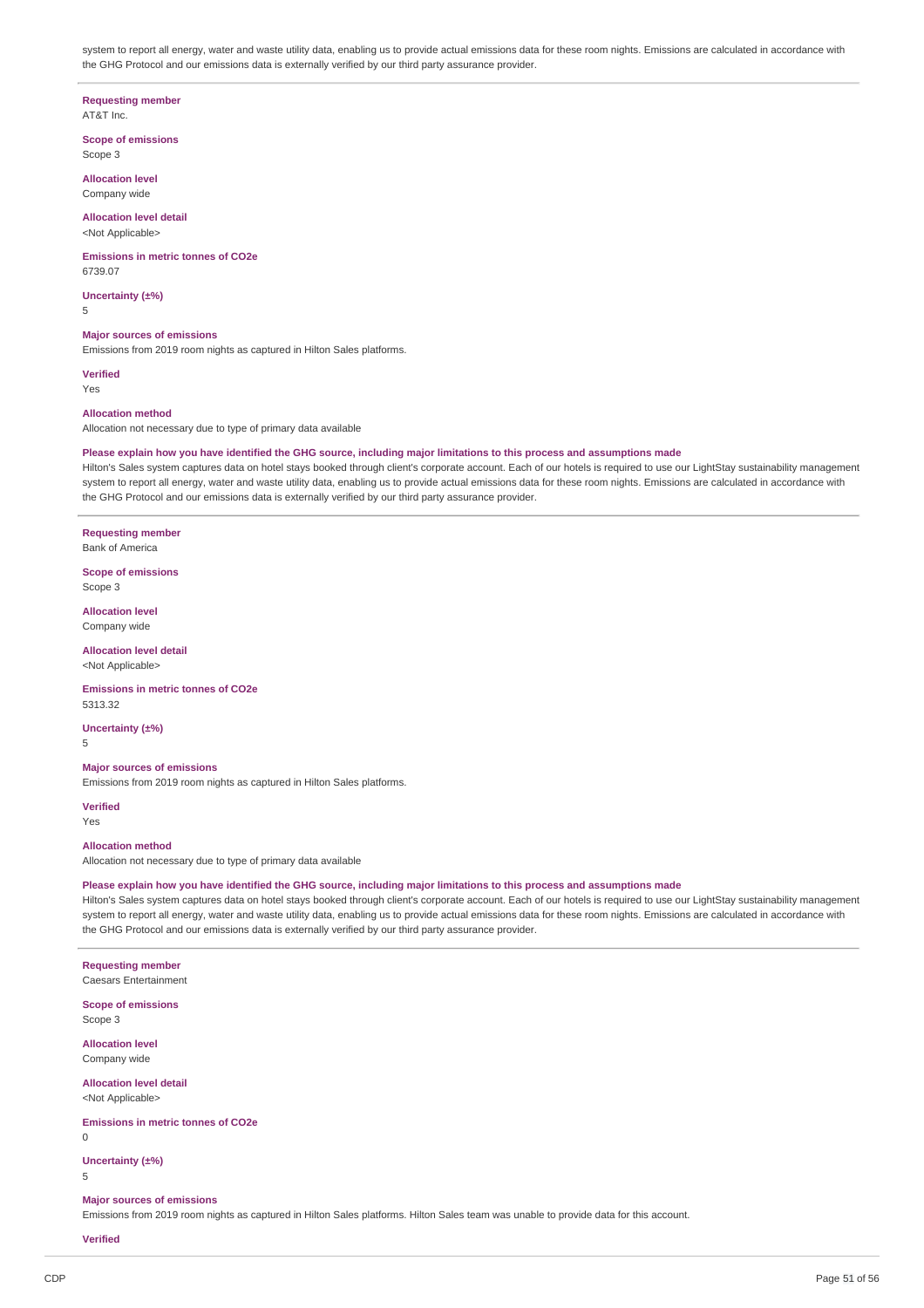#### Yes

### **Allocation method**

Allocation not necessary due to type of primary data available

### Please explain how you have identified the GHG source, including major limitations to this process and assumptions made

Hilton's Sales system captures data on hotel stays booked through client's corporate account. Each of our hotels is required to use our LightStay sustainability management system to report all energy, water and waste utility data, enabling us to provide actual emissions data for these room nights. Emissions are calculated in accordance with the GHG Protocol and our emissions data is externally verified by our third party assurance provider.

**Requesting member** Cisco Systems, Inc.

**Scope of emissions** Scope 3

**Allocation level** Company wide

**Allocation level detail** <Not Applicable>

**Emissions in metric tonnes of CO2e** 8560.75

**Uncertainty (±%)**

5

#### **Major sources of emissions**

Emissions from 2019 room nights as captured in Hilton Sales platforms.

**Verified**

Yes

**Allocation method**

Allocation not necessary due to type of primary data available

### Please explain how you have identified the GHG source, including major limitations to this process and assumptions made

Hilton's Sales system captures data on hotel stays booked through client's corporate account. Each of our hotels is required to use our LightStay sustainability management system to report all energy, water and waste utility data, enabling us to provide actual emissions data for these room nights. Emissions are calculated in accordance with the GHG Protocol and our emissions data is externally verified by our third party assurance provider.

**Requesting member**

Hewlett Packard Enterprise Company

**Scope of emissions** Scope 3

**Allocation level** Company wide

**Allocation level detail** <Not Applicable>

**Emissions in metric tonnes of CO2e** 7882.09

**Uncertainty (±%)**

5

## **Major sources of emissions**

Emissions from 2019 room nights as captured in Hilton Sales platforms.

**Verified** Yes

**Allocation method**

Allocation not necessary due to type of primary data available

## Please explain how you have identified the GHG source, including major limitations to this process and assumptions made

Hilton's Sales system captures data on hotel stays booked through client's corporate account. Each of our hotels is required to use our LightStay sustainability management system to report all energy, water and waste utility data, enabling us to provide actual emissions data for these room nights. Emissions are calculated in accordance with the GHG Protocol and our emissions data is externally verified by our third party assurance provider.

**Requesting member** HP Inc

**Scope of emissions** Scope 3

**Allocation level** Company wide

**Allocation level detail** <Not Applicable>

**Emissions in metric tonnes of CO2e** 2810.13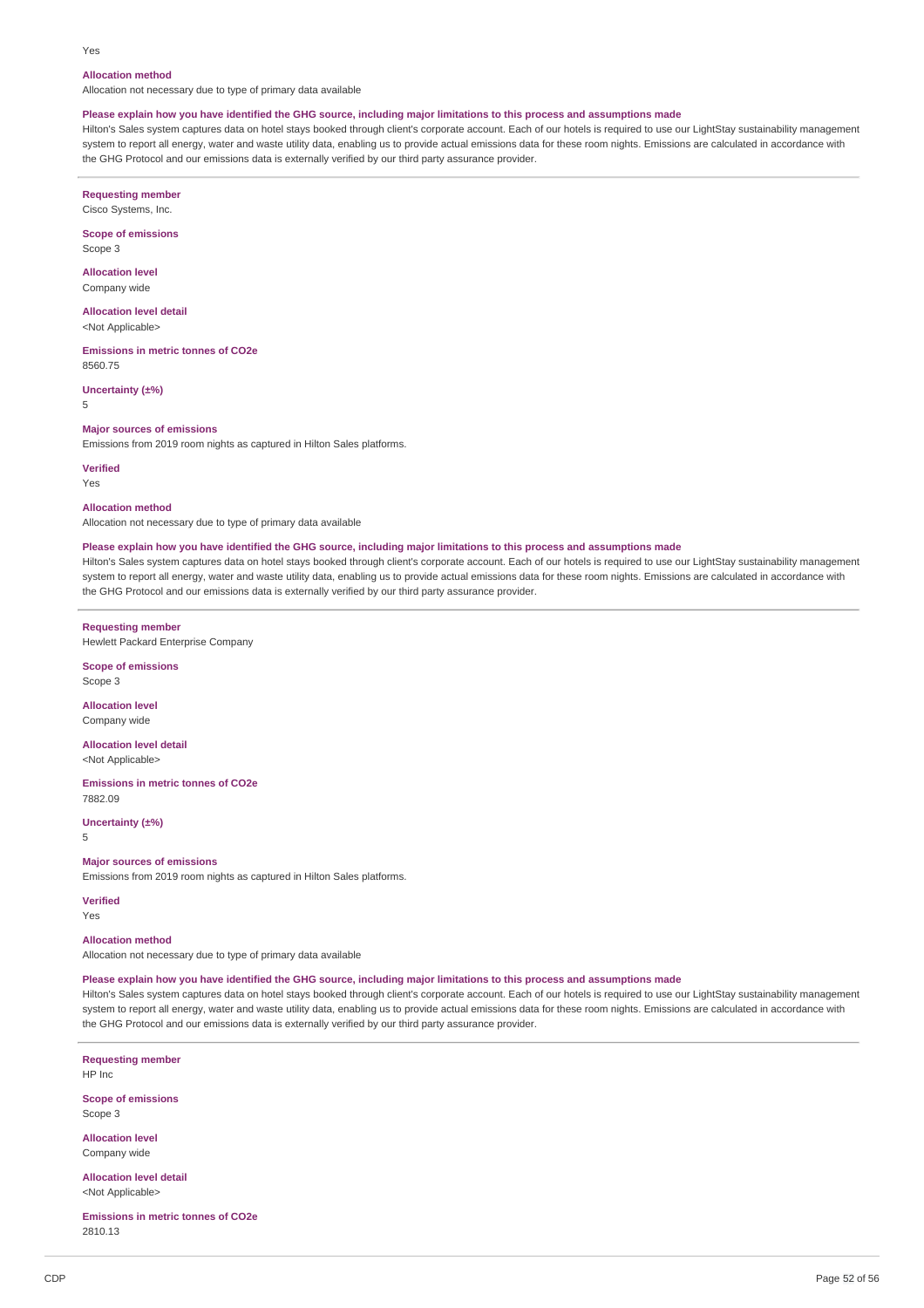### **Uncertainty (±%)**

5

### **Major sources of emissions**

Emissions from 2019 room nights as captured in Hilton Sales platforms.

**Verified** Yes

#### **Allocation method**

Allocation not necessary due to type of primary data available

### Please explain how you have identified the GHG source, including major limitations to this process and assumptions made

Hilton's Sales system captures data on hotel stays booked through client's corporate account. Each of our hotels is required to use our LightStay sustainability management system to report all energy, water and waste utility data, enabling us to provide actual emissions data for these room nights. Emissions are calculated in accordance with the GHG Protocol and our emissions data is externally verified by our third party assurance provider.

### **Requesting member**

KPMG UK

**Scope of emissions** Scope 3

**Allocation level** Company wide

**Allocation level detail**

<Not Applicable>

**Emissions in metric tonnes of CO2e** 4939.53

**Uncertainty (±%)**

5

### **Major sources of emissions**

Emissions from 2019 room nights as captured in Hilton Sales platforms.

**Verified** Yes

### **Allocation method**

Allocation not necessary due to type of primary data available

### Please explain how you have identified the GHG source, including major limitations to this process and assumptions made

Hilton's Sales system captures data on hotel stays booked through client's corporate account. Each of our hotels is required to use our LightStay sustainability management system to report all energy, water and waste utility data, enabling us to provide actual emissions data for these room nights. Emissions are calculated in accordance with the GHG Protocol and our emissions data is externally verified by our third party assurance provider. Please note: Data is for all room nights booked with Hilton under the KPMG LLP account (190,388 room nights in 2019).

**Requesting member**

L'Oréal

**Scope of emissions** Scope 3

**Allocation level** Company wide

**Allocation level detail** <Not Applicable>

**Emissions in metric tonnes of CO2e**

307.54

**Uncertainty (±%)** 5

## **Major sources of emissions**

Emissions from 2019 room nights as captured in Hilton Sales platforms.

**Verified** Yes

### **Allocation method**

Allocation not necessary due to type of primary data available

### Please explain how you have identified the GHG source, including major limitations to this process and assumptions made

Hilton's Sales system captures data on hotel stays booked through client's corporate account. Each of our hotels is required to use our LightStay sustainability management system to report all energy, water and waste utility data, enabling us to provide actual emissions data for these room nights. Emissions are calculated in accordance with the GHG Protocol and our emissions data is externally verified by our third party assurance provider.

**Requesting member**

LinkedIn Corp.

**Scope of emissions** Scope 3

**Allocation level**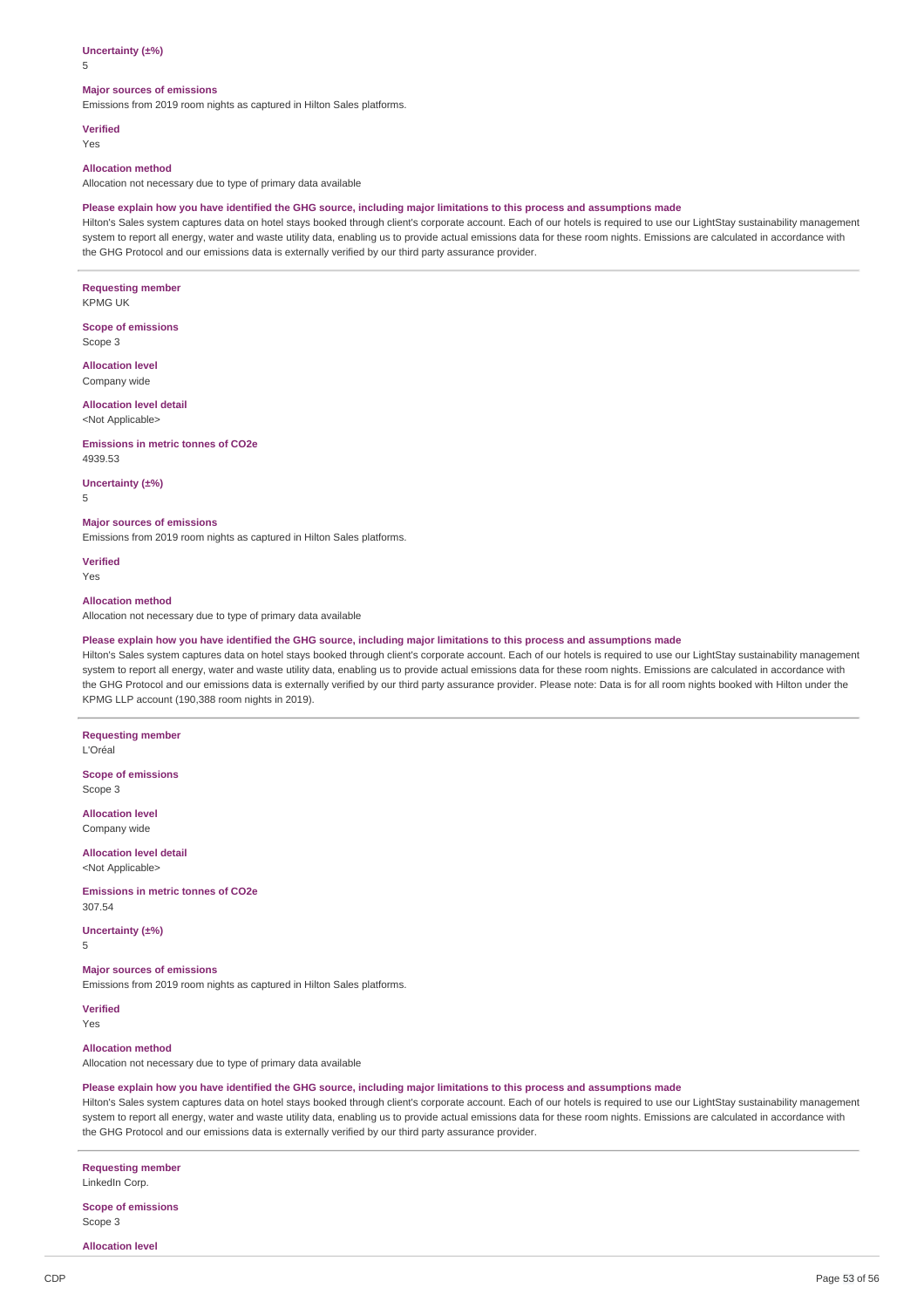### Company wide

## **Allocation level detail**

<Not Applicable>

**Emissions in metric tonnes of CO2e** 184.92

**Uncertainty (±%)**

## 5

**Major sources of emissions**

Emissions from 2019 room nights as captured in Hilton Sales platforms.

**Verified**

Yes

### **Allocation method**

Allocation not necessary due to type of primary data available

### Please explain how you have identified the GHG source, including major limitations to this process and assumptions made

Hilton's Sales system captures data on hotel stays booked through client's corporate account. Each of our hotels is required to use our LightStay sustainability management system to report all energy, water and waste utility data, enabling us to provide actual emissions data for these room nights. Emissions are calculated in accordance with the GHG Protocol and our emissions data is externally verified by our third party assurance provider.

**Requesting member**

TD Bank Group

**Scope of emissions**

Scope 3

**Allocation level** Company wide

**Allocation level detail**

<Not Applicable>

**Emissions in metric tonnes of CO2e** 1414.88

**Uncertainty (±%)** 5

#### **Major sources of emissions**

Emissions from 2019 room nights as captured in Hilton Sales platforms.

**Verified** Yes

## **Allocation method**

Allocation not necessary due to type of primary data available

### Please explain how you have identified the GHG source, including major limitations to this process and assumptions made

Hilton's Sales system captures data on hotel stays booked through client's corporate account. Each of our hotels is required to use our LightStay sustainability management system to report all energy, water and waste utility data, enabling us to provide actual emissions data for these room nights. Emissions are calculated in accordance with the GHG Protocol and our emissions data is externally verified by our third party assurance provider.

**Requesting member** The Allstate Corporation

**Scope of emissions** Scope 3

**Allocation level** Company wide

**Allocation level detail** <Not Applicable>

**Emissions in metric tonnes of CO2e** 1290

**Uncertainty (±%)** 5

#### **Major sources of emissions**

Emissions from 2019 room nights as captured in Hilton Sales platforms.

**Verified**

Yes

## **Allocation method**

Allocation not necessary due to type of primary data available

### Please explain how you have identified the GHG source, including major limitations to this process and assumptions made

Hilton's Sales system captures data on hotel stays booked through client's corporate account. Each of our hotels is required to use our LightStay sustainability management system to report all energy, water and waste utility data, enabling us to provide actual emissions data for these room nights. Emissions are calculated in accordance with the GHG Protocol and our emissions data is externally verified by our third party assurance provider.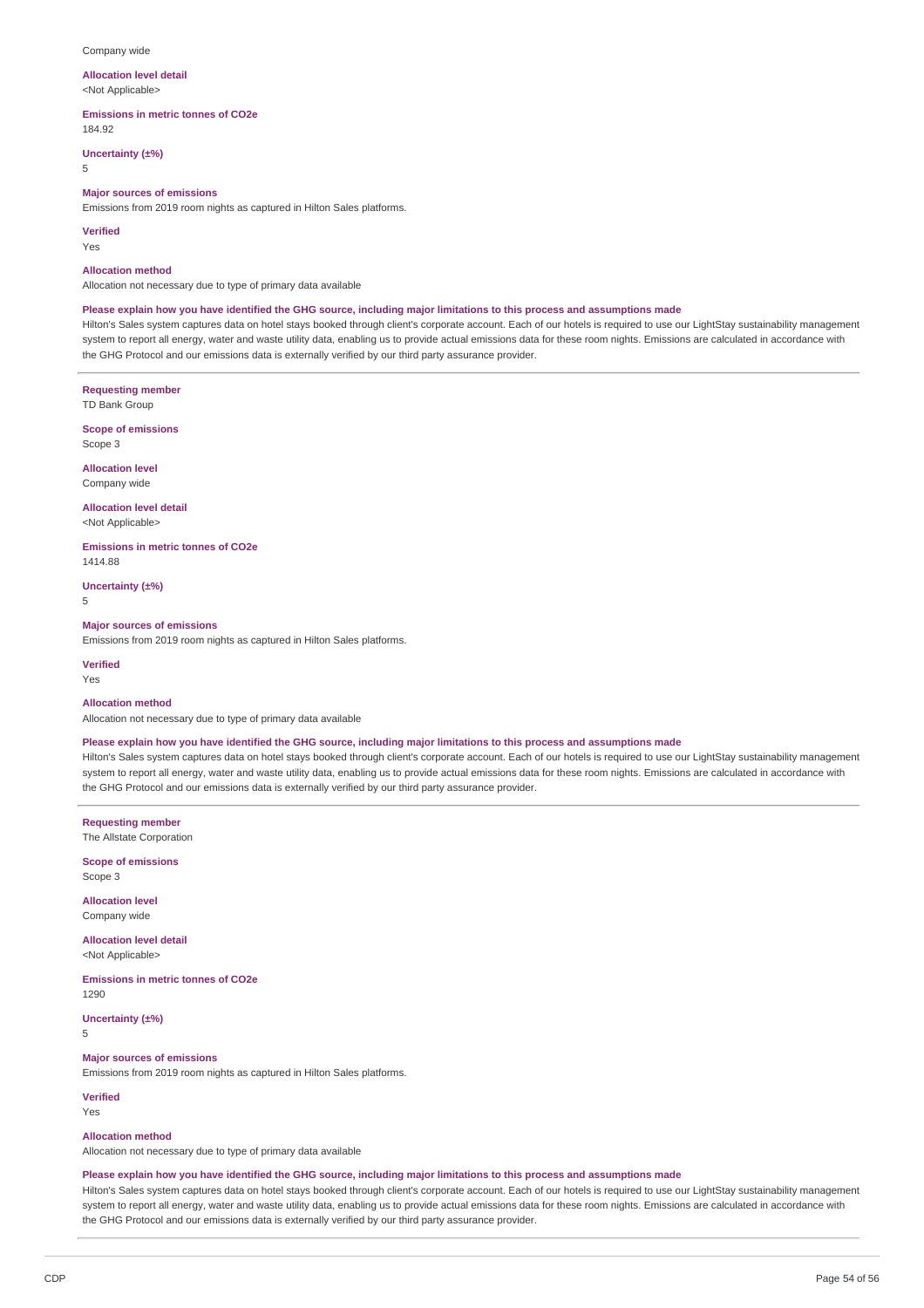## **Requesting member**

VMware, Inc

**Scope of emissions** Scope 3

**Allocation level** Company wide

**Allocation level detail** <Not Applicable>

**Emissions in metric tonnes of CO2e**

**Uncertainty (±%)** 5

**Major sources of emissions**

Emissions from 2019 room nights as captured in Hilton Sales platforms.

**Verified** Yes

600.82

### **Allocation method**

Allocation not necessary due to type of primary data available

### Please explain how you have identified the GHG source, including major limitations to this process and assumptions made

Hilton's Sales system captures data on hotel stays booked through client's corporate account. Each of our hotels is required to use our LightStay sustainability management system to report all energy, water and waste utility data, enabling us to provide actual emissions data for these room nights. Emissions are calculated in accordance with the GHG Protocol and our emissions data is externally verified by our third party assurance provider.

## **Requesting member**

Wells Fargo & Company

**Scope of emissions** Scope 3

**Allocation level** Company wide

**Allocation level detail** <Not Applicable>

**Emissions in metric tonnes of CO2e** 8814.86

**Uncertainty (±%)**

5

## **Major sources of emissions**

Emissions from 2019 room nights as captured in Hilton Sales platforms.

**Verified**

Yes

## **Allocation method**

Allocation not necessary due to type of primary data available

## Please explain how you have identified the GHG source, including major limitations to this process and assumptions made

Hilton's Sales system captures data on hotel stays booked through client's corporate account. Each of our hotels is required to use our LightStay sustainability management system to report all energy, water and waste utility data, enabling us to provide actual emissions data for these room nights. Emissions are calculated in accordance with the GHG Protocol and our emissions data is externally verified by our third party assurance provider.

## SC1.2

**(SC1.2) Where published information has been used in completing SC1.1, please provide a reference(s).**

## SC1.3

(SC1.3) What are the challenges in allocating emissions to different customers, and what would help you to overcome these challenges?

| <b>Allocation challenges</b> | Please explain what would help you overcome these challenges |
|------------------------------|--------------------------------------------------------------|
|                              |                                                              |

## SC1.4

No

**(SC1.4) Do you plan to develop your capabilities to allocate emissions to your customers in the future?**